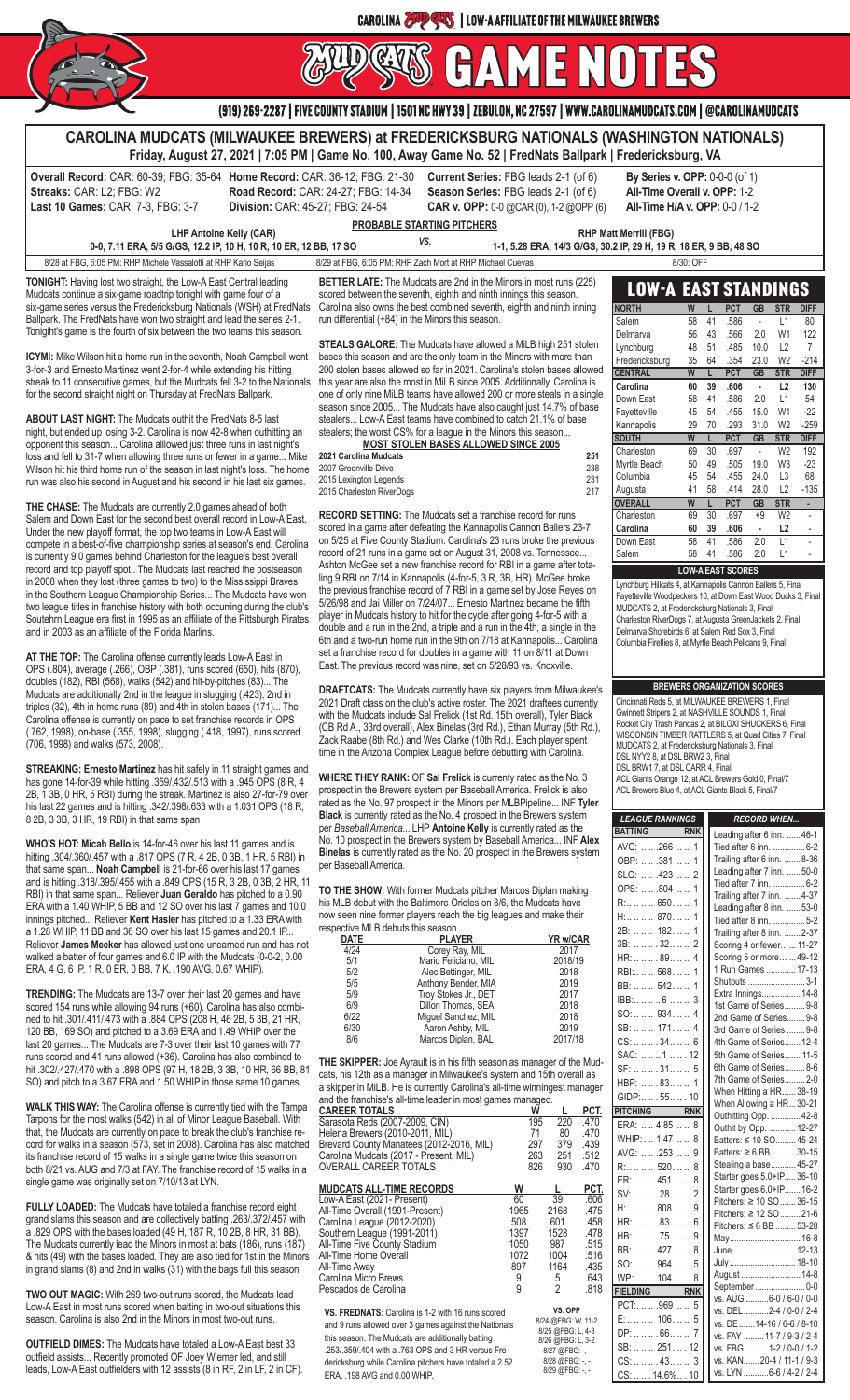# **ANTOINE KELL**

**Bats: Left | Throws: Left**

| Born: December 5, 1999 in Chicago, IL              |  |
|----------------------------------------------------|--|
| Acquired: Selected in the 2nd round of the 2019 Dr |  |

**High School: Maine East HS (Niles, IL)**

| Height: 6'6"   Weight: 205 lbs |             |   |           |            |    |           |           |            | Acquired: Selected in the 2nd round of the 2019 Draft |             |    |    |                |           |              |           | College: Wabash Valley (Mount Carmel, IL) |            |           |      |  |
|--------------------------------|-------------|---|-----------|------------|----|-----------|-----------|------------|-------------------------------------------------------|-------------|----|----|----------------|-----------|--------------|-----------|-------------------------------------------|------------|-----------|------|--|
| <b>YEAR</b>                    | <b>TEAM</b> | W | <b>SV</b> | <b>ERA</b> | G  | <b>GS</b> | <b>CG</b> | <b>SHO</b> | $\mathsf{P}$                                          | H           | R. | ER | <b>HR</b>      | <b>HB</b> | <b>BB</b>    | <b>SO</b> | <b>WHIP</b>                               | <b>AVG</b> | BB/9 SO/9 |      |  |
| 2019                           | <b>BRB</b>  |   |           | 1.26       | 9  | 9         |           |            | 28.2                                                  | 21          | 4  | 4  | $\theta$       |           | <sub>5</sub> | 41        | 0.91                                      | 208        | 1.6       | 12.9 |  |
| 2019                           | WIS         |   |           | 18.00      |    |           |           |            | 3.0                                                   | $\mathbf b$ | 6  | 6  | 2              |           | 4            | 4         | 3.00                                      | .417       | 12.0      | 12.0 |  |
| 2021                           | <b>BRWB</b> |   |           | 0.00       |    |           |           |            | 1.0                                                   | $\Omega$    | 0  | 0  | $\theta$       |           |              |           | 0.00                                      | .000       | 0.0       | 0.0  |  |
| 2021                           | CAR         |   |           | 7.11       | 5  | 5         |           |            | 12.2                                                  | 10          | 10 | 10 | $\overline{0}$ |           |              |           | .74                                       | 217        | 8.5       | 12.1 |  |
| <b>CAREER</b>                  |             |   |           | 3.97       | 16 | 15        |           |            | 45.1                                                  | 36          | 20 | 20 |                |           | 21           | 62        | 1.26                                      | 222        | 4.2       | 12.3 |  |

### *QUICK PITCHES*

- Making 6th start and 6th appearance overall with the Mudcats.
- Carolina is 3-2 in starts made by Antoine Kelly this season.
- Made 2021 debut with Arizona Complex League's Brewers Blue on 7/13/21 (1.0 IP, 0 H, 0 R, 0 BB, 0 SO).
- Entered 2021 season rated as the No. 5 prospect in Brewers system per *Baseball America*. Currently rated as the No. 10 prospect in Brewers system per *Baseball America*.
- Underwent pectoralis minor release surgery and a first rib resection surgery on 11/5/20.
- Held right-handed hitters to .198 AVG (2 BB, 38 SO) and left-handers to .250 AVG (3 BB, 3 SO) in 2019 with AZL Brewers Blue.

### *SEASON AT-A-GLANCE*

Last 5: 0-0-0, 7.11 ERA, 5 G, 5 GS, 12.2 IP, 10 R, 10 ER, 12 BB, 17 K, .217 AVG Last 3: 0-0-0, 6.23 ERA, 3 G, 3 GS, 8.2 IP, 6 R, 6 ER, 8 BB, 11 K, .250 AVG Home: 0-0-0, 3.86 ERA, 2 G, 2 GS, 7 IP, 3 R, 3 ER, 4 BB, 11 K, .240 AVG Away: 0-0-0, 11.12 ERA, 3 G, 3 GS, 5.2 IP, 7 R, 7 ER, 8 BB, 6 K, .190 AVG July: 0-0-0, 5.87 ERA, 3 G, 3 GS, 7.2 IP, 5 R, 5 ER, 5 BB, 10 K, .148 AVG vs Left: .133/.235/.133, .369 OPS, 2 BB, 9 K vs Right: .258/.452/.323, .775 OPS, 10 BB, 8 K Scoring Position: .250/.455/.250, .704 OPS, 6 BB, 5 K

| <b>SEASON HIGHS (Last Occurence)</b><br><b>Service Service</b> |                                      |                                 |  |  |  |  |  |  |  |  |  |
|----------------------------------------------------------------|--------------------------------------|---------------------------------|--|--|--|--|--|--|--|--|--|
| IP  4.2, 8/07/21<br>H 5, 8/07/21                               | ER 4. 8/13/21<br>BB 5, 8/13/21       | HR  0, 8/07/21<br>HB 1, 8/07/21 |  |  |  |  |  |  |  |  |  |
| R 4.8/13/21                                                    | SO 7, 8/07/21                        | WP 1.8/07/21                    |  |  |  |  |  |  |  |  |  |
|                                                                |                                      |                                 |  |  |  |  |  |  |  |  |  |
|                                                                | <b>CAREER HIGHS (Last Occurence)</b> |                                 |  |  |  |  |  |  |  |  |  |
| IP  5, 8/17/19                                                 | ER 6, 8/29/19                        | HR  2, 8/29/19                  |  |  |  |  |  |  |  |  |  |
| H5, 8/07/21<br>R 6, 8/29/19                                    | BB 5, 8/13/21<br>SO  8, 8/10/19      | HB 1, 8/07/21<br>WP 1, 8/07/21  |  |  |  |  |  |  |  |  |  |

### *NOTES*

Currently rated as the No. 10 prospect in Brewers system per Baseball America.

Entered 2021 season rated as No. 5 prospect in Brewers system per Baseball America.

2019 BRB: Began career with three straight scoreless starts (0.00 ERA, 7.0 IP, 1 H, 1 BB, 8 SO).

2019 BRB: Went 0-0 with 0.73 ERA over 4 GS in July 2019 (12.1 IP, 7 H, 1 R, 1 ER, 2 BB, 16 SO, .163 AVG, 0.73 WHIP).

2019 BRB: Totaled career high 8 SO on 8/10/19 at AZL Brewers Gold (4.0 IP, 4 H, 0 R, 2 BB, 8 SO).

2019 BRB: Pitched through career high 5.0 IP on 8/17/19 at AZL Rangers (5.0 IP, 4 H, 0 R, 0 BB, 6 SO).

2019 BRB: Totaled 20 SO (15.4 SO/9) against just 3 BB over 3 GS and 11.2 IP between 8/10/19 & 8/23/19.

2019 BRB: .198 AVG, 2 BB, 38 SO vs. Right / .250 AVG, 3 BB, 3 SO vs. Left

2019 BRB/WIS: 0-1, 2.84 ERA, 10 G, 10 GS, 31.2 IP, 26 H, 10 R, 10 ER, 2 HR, 9 BB, 45 SO, .230 AVG, 1.11 WHIP.

2019 Wabash Valley: 9-0, 1.88 ERA, 13 GS, 52.2 IP, 31 BB, 112 SO (Led national JUCO pitchers w/19.1 SO/9).

2019 Wabash Valley: Struck out 10 or more batters in six of his 13 starts.

Maine East HS: Senior - 0.66 ERA, 42.1 IP, 19 BB, 98 SO

Maine East HS: Was highest draft pick in Maine East Blue Demons (Niles, IL) history.

Maine East HS: Prep Career - 8-19, 2.64 ERA, 180 IP, 136 BB, 309 SO

Originally drafted by the San Diego Padres in the 13th round of the 2018 Draft from Maine East HS (Niles, IL).

|                |    |    |    |            |     |       | <b>CATCHER REPORT</b> |     |     |     |    |           |           |           |               |          |
|----------------|----|----|----|------------|-----|-------|-----------------------|-----|-----|-----|----|-----------|-----------|-----------|---------------|----------|
| <b>CATCHER</b> | GS | W  |    | <b>ERA</b> | ER  | .INN. | <b>PCT</b>            | TC  | PO. | 'A. | E. | <b>DP</b> | <b>PB</b> | <b>SB</b> | $\mathsf{cs}$ | CS%      |
| Clarke         | 5  |    |    | 2.66       | 13  | 44.0  | .982                  | 56  | 49  |     |    |           |           | 14        | 6             | 30.0%    |
| Hall           | 40 | 23 | 17 | 4.66       | 180 | 347.1 | .970                  | 439 | 389 | 37  | 13 |           | 3         | 109       | 15            | $12.1\%$ |
| Miller         | 37 | 25 | 13 | 5.48       | 188 | 309.0 | .980                  | 408 | 373 | 27  | 8  |           |           | 88        | 14            | 13.7%    |
| Warren         | 16 | 8  | 8  | 4.37       | 66  | 136.0 | .978                  | 182 | 160 | 18  | 4  |           |           | 40        | 8             | 16.7%    |

### *LAST TIME OUT*

Antoine Kelly struggled his last time on 8/13 at Down East. With Carolina up 3-0 in the first. Kelly began his last outing with three straight walks before giving up a run-scoring hit to Keyber Rodriguez and four runs overall in the opening frame. In all, Kelly recorded just one out, walked five and was charged with four runs allowed while giving up just one hit. He also reached 33 pitches, but totaled only nine strikes before leaving the game.

|      |            |     |  |                    |  | <b>GAME-BY-GAME</b> |                      |  |                                              |  |
|------|------------|-----|--|--------------------|--|---------------------|----------------------|--|----------------------------------------------|--|
|      | DATE OPP   |     |  |                    |  |                     |                      |  | DEC G GS IP H R ER HR HBP BB SO NP-S GmSc    |  |
|      |            |     |  |                    |  |                     |                      |  |                                              |  |
|      |            |     |  |                    |  |                     |                      |  | 7/18 @ KAN ND 1 1 1.2 1 2 2 0 0 2 2 38-23 45 |  |
| 7/24 | DE DE      |     |  | ND 1 1 2.1 1 2 2 0 |  |                     |                      |  | 0 2 4 50 - 32 49                             |  |
| 7/30 |            |     |  |                    |  |                     |                      |  | @LYN ND 1 1 3.2 2 1 1 0 0 1 4 56 - 38 56     |  |
| 8/7  | <b>KAN</b> | ND. |  |                    |  |                     |                      |  | 1 1 4.2 5 1 1 0 1 2 7 74 - 45 55             |  |
| 8/13 | @DE        |     |  |                    |  |                     | ND 1 1 0.1 1 4 4 0 0 |  | $5 \t 0 \t 32 - 9 \t 28$                     |  |
|      |            |     |  |                    |  |                     |                      |  |                                              |  |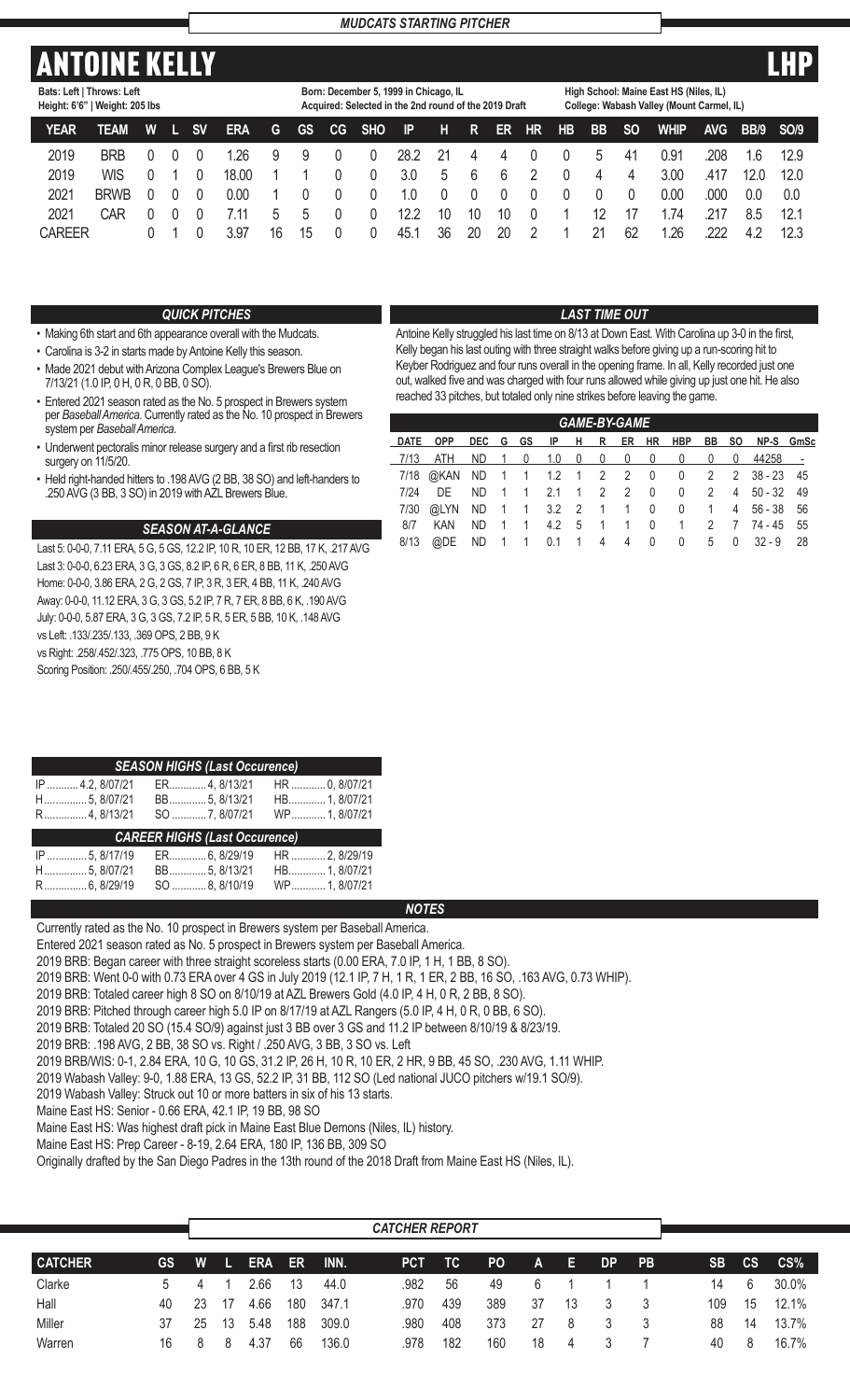|                                                                                                                                                                                                                                                                                                          |                                                      |                                                                                                                                                                                                   |                                                                                                                                                                                                                                  |                                                                                                                                                                                                                                                                                                             |                                                                                                                                                                                                                                                             |                                                                                                                                          |                                                                                                                 |                                                                                                                                                                                                              |                                                                                                                                                                                                               |                                                                                                                                         |                                                                                                                                                          |                                                                                                                                                                               | <b>PITCHING STAFF TOTALS</b>                                                                                                                                                              |                                                                                                                                                                          |                                                                                                                                                                                                                                                                                                                       |                                                                                                                                                                                           |                                                                                                                                                                                                                                                                                                                                                                                 |                                                                                                                                                                                                                                           |                                                                                                                     |                                                                                                                                                                  |                                                                                                                                                                       |                                                                                                                                                                                                                                      |                                                                                                                                                                                                  |                                                                                                                                                     |                                                                                                                                                                                                                                                                                       |                                                                                                                                                                                             |                                                                                                                                                                                                                                                                                               |
|----------------------------------------------------------------------------------------------------------------------------------------------------------------------------------------------------------------------------------------------------------------------------------------------------------|------------------------------------------------------|---------------------------------------------------------------------------------------------------------------------------------------------------------------------------------------------------|----------------------------------------------------------------------------------------------------------------------------------------------------------------------------------------------------------------------------------|-------------------------------------------------------------------------------------------------------------------------------------------------------------------------------------------------------------------------------------------------------------------------------------------------------------|-------------------------------------------------------------------------------------------------------------------------------------------------------------------------------------------------------------------------------------------------------------|------------------------------------------------------------------------------------------------------------------------------------------|-----------------------------------------------------------------------------------------------------------------|--------------------------------------------------------------------------------------------------------------------------------------------------------------------------------------------------------------|---------------------------------------------------------------------------------------------------------------------------------------------------------------------------------------------------------------|-----------------------------------------------------------------------------------------------------------------------------------------|----------------------------------------------------------------------------------------------------------------------------------------------------------|-------------------------------------------------------------------------------------------------------------------------------------------------------------------------------|-------------------------------------------------------------------------------------------------------------------------------------------------------------------------------------------|--------------------------------------------------------------------------------------------------------------------------------------------------------------------------|-----------------------------------------------------------------------------------------------------------------------------------------------------------------------------------------------------------------------------------------------------------------------------------------------------------------------|-------------------------------------------------------------------------------------------------------------------------------------------------------------------------------------------|---------------------------------------------------------------------------------------------------------------------------------------------------------------------------------------------------------------------------------------------------------------------------------------------------------------------------------------------------------------------------------|-------------------------------------------------------------------------------------------------------------------------------------------------------------------------------------------------------------------------------------------|---------------------------------------------------------------------------------------------------------------------|------------------------------------------------------------------------------------------------------------------------------------------------------------------|-----------------------------------------------------------------------------------------------------------------------------------------------------------------------|--------------------------------------------------------------------------------------------------------------------------------------------------------------------------------------------------------------------------------------|--------------------------------------------------------------------------------------------------------------------------------------------------------------------------------------------------|-----------------------------------------------------------------------------------------------------------------------------------------------------|---------------------------------------------------------------------------------------------------------------------------------------------------------------------------------------------------------------------------------------------------------------------------------------|---------------------------------------------------------------------------------------------------------------------------------------------------------------------------------------------|-----------------------------------------------------------------------------------------------------------------------------------------------------------------------------------------------------------------------------------------------------------------------------------------------|
|                                                                                                                                                                                                                                                                                                          |                                                      |                                                                                                                                                                                                   |                                                                                                                                                                                                                                  |                                                                                                                                                                                                                                                                                                             |                                                                                                                                                                                                                                                             |                                                                                                                                          |                                                                                                                 |                                                                                                                                                                                                              |                                                                                                                                                                                                               |                                                                                                                                         |                                                                                                                                                          |                                                                                                                                                                               | <b>STARTING ROTATION SEASON STATISTICS</b>                                                                                                                                                |                                                                                                                                                                          |                                                                                                                                                                                                                                                                                                                       |                                                                                                                                                                                           |                                                                                                                                                                                                                                                                                                                                                                                 |                                                                                                                                                                                                                                           |                                                                                                                     |                                                                                                                                                                  |                                                                                                                                                                       |                                                                                                                                                                                                                                      |                                                                                                                                                                                                  |                                                                                                                                                     |                                                                                                                                                                                                                                                                                       |                                                                                                                                                                                             |                                                                                                                                                                                                                                                                                               |
| <b>STARTER</b><br>Begue<br>Belzer<br> Bullock<br>Cruz<br>Figueroa<br>Guerrero<br>Kelly<br>Knarr<br> Lemons<br>Matulovich<br> Mort<br>Munsch<br>Murphy<br>Shook<br>Tripp<br>Uribe<br>Vassalotti<br><b>STARTER</b>                                                                                         |                                                      | W<br>$\mathbf{0}$<br>$\mathbf{0}$<br>6<br>4<br>1<br>5<br>0<br>1<br>$\overline{2}$<br>0<br>$\Omega$<br>0<br>1<br>2<br>0<br>0<br>0<br>2<br>0<br>0<br>3<br>5<br>4<br>0<br>0<br>0<br>0<br>5<br>4<br>W |                                                                                                                                                                                                                                  | <b>ERA</b><br>5.52<br>3.55<br>1.42<br>6.75<br>5.14<br>11.20<br>7.11<br>3.84<br>10.38<br>2.25<br>1.42<br>5.40<br>5.40<br>3.86<br>1.29<br>8.59<br>6.20<br><b>ERA</b>                                                                                                                                          | GS<br>$\overline{4}$<br>12<br>4<br>13<br>2<br>4<br>5<br>13<br>3<br>2<br>$\overline{2}$<br>1<br>11<br>6<br>2<br>4<br>11<br>GS                                                                                                                                | CG<br>$\mathbf{0}$<br>1<br>0<br>0<br>0<br>0<br>0<br>0<br>0<br>0<br>0<br>0<br>0<br>0<br>0<br>CG                                           | <b>SHO</b><br>0<br>0<br>0<br>0<br>0<br>0<br>0<br>0<br>0<br>$\Omega$<br>0<br>0<br>0<br>0<br>0<br>0<br><b>SHO</b> | QS<br>5<br>1<br>3<br>$\mathbf{0}$<br>0<br>1<br>0<br>4<br>0<br>0<br>1<br>0<br>1<br>1<br>0<br>0<br>1<br>QS                                                                                                     | IP<br>14.2<br>63.1<br>19.0<br>58.2<br>7.0<br>13.2<br>12.2<br>63.1<br>8.2<br>8.0<br>12.2<br>5.0<br>49.3<br>28.0<br>7.0<br>7.1<br>45.0<br>IP                                                                    | н<br>13<br>58<br>9<br>89<br>8<br>24<br>10<br>52<br>10<br>7<br>7<br>2<br>52<br>21<br>3<br>7<br>38<br>Н                                   | R<br>13<br>31<br>3<br>46<br>4<br>20<br>10<br>29<br>10<br>2<br>2<br>3<br>32<br>12<br>3<br>9<br>34<br>R                                                    | ER<br>9<br>25<br>3<br>44<br>4<br>17<br>10<br>27<br>10<br>$\overline{2}$<br>2<br>3<br>30<br>12<br>1<br>$\overline{7}$<br>31<br>ER                                              | <b>HR</b><br>2<br>5<br>0<br>15<br>0<br>3<br>0<br>6<br>2<br>5<br>3<br>0<br>3<br><b>HR</b>                                                                                                  | HB<br>0<br>9<br>0<br>3<br>2<br>1<br>5<br>0<br>0<br>0<br>$\overline{2}$<br>5<br>0<br>1<br>15<br>HB                                                                        | BB<br>12<br>19<br>5<br>12<br>5<br>$\overline{7}$<br>12<br>32<br>13<br>3<br>3<br>3<br>25<br>11<br>7<br>$\overline{7}$<br>34<br><b>BB</b>                                                                                                                                                                               | SO<br>10<br>45<br>27<br>58<br>7<br>10<br>17<br>87<br>9<br>11<br>18<br>4<br>44<br>36<br>5<br>9<br>58<br><b>SO</b>                                                                          | <b>WHIP</b><br>1.70<br>1.22<br>0.74<br>1.72<br>1.86<br>2.27<br>1.74<br>1.33<br>2.65<br>1.25<br>0.79<br>1.00<br>1.54<br>1.14<br>1.43<br>1.91<br>1.60<br><b>WHIP</b>                                                                                                                                                                                                              | AVG<br>.228<br>.253<br>.141<br>.349<br>.296<br>.381<br>.217<br>.226<br>.313<br>.233<br>.159<br>.118<br>.269<br>.214<br>.125<br>.241<br>.235<br><b>AVG</b>                                                                                 | AB<br>57<br>229<br>64<br>255<br>27<br>63<br>46<br>230<br>32<br>30<br>44<br>17<br>193<br>98<br>24<br>29<br>162<br>AB | <b>WP</b><br>3<br>3<br>1<br>1<br>0<br>2<br>3<br>8<br>1<br>0<br>0<br>1<br>2<br>1<br>1<br>3<br>5<br><b>WP</b>                                                      |                                                                                                                                                                       | BK<br>1<br>0<br>0<br>0<br>1<br>0<br>0<br>0<br>0<br>0<br>0<br>0<br>0<br>0<br>0<br><b>BK</b>                                                                                                                                           | <b>GIDP</b><br>$\mathbf{0}$<br>6<br>0<br>3<br>0<br>$\overline{2}$<br>$\mathbf{0}$<br>3<br>3<br>$\mathbf{0}$<br>0<br>$\mathbf{0}$<br>$\overline{7}$<br>3<br>1<br>$\mathbf{0}$<br>2<br><b>GIDP</b> | <b>HiGSc</b><br>81<br>81<br>69<br>52<br>46<br>61<br>56<br>68<br>54<br>58<br>76<br>52<br>75<br>70<br>58<br>52<br>66<br><b>HiGSc</b>                  | BB/9<br>7.4<br>2.7<br>2.4<br>1.8<br>6.4<br>4.6<br>8.5<br>4.5<br>13.5<br>3.4<br>2.1<br>5.4<br>4.5<br>3.5<br>9.0<br>8.6<br>6.8<br><b>BB/9</b>                                                                                                                                           | <b>SO/9</b><br>6.1<br>6.4<br>12.8<br>8.9<br>9.0<br>6.6<br>12.1<br>12.4<br>9.3<br>12.4<br>12.8<br>7.2<br>7.9<br>11.6<br>6.4<br>11.0<br>11.6<br><b>SO/9</b>                                   | <b>REC</b><br>$3-1$<br>$8 - 4$<br>$3 - 1$<br>$8 - 5$<br>$1 - 1$<br>$0 - 4$<br>$3-2$<br>$11 - 2$<br>$1 - 2$<br>$2 - 0$<br>$2 - 0$<br>$1 - 0$<br>$4 - 7$<br>$4-2$<br>$1 - 1$<br>$2 - 2$<br>$6 - 5$                                                                                              |
| <b>TOTALS</b>                                                                                                                                                                                                                                                                                            |                                                      | 27<br>32                                                                                                                                                                                          |                                                                                                                                                                                                                                  | 5.03                                                                                                                                                                                                                                                                                                        | 99                                                                                                                                                                                                                                                          | 3                                                                                                                                        | 1                                                                                                               | 18                                                                                                                                                                                                           | 424.0                                                                                                                                                                                                         | 410                                                                                                                                     | 263                                                                                                                                                      | 237                                                                                                                                                                           | 48                                                                                                                                                                                        | 45                                                                                                                                                                       | 210                                                                                                                                                                                                                                                                                                                   | 455                                                                                                                                                                                       | 1.46                                                                                                                                                                                                                                                                                                                                                                            | .256                                                                                                                                                                                                                                      | 1600                                                                                                                | 35                                                                                                                                                               |                                                                                                                                                                       | 4                                                                                                                                                                                                                                    | 30                                                                                                                                                                                               | 81                                                                                                                                                  | 4.5                                                                                                                                                                                                                                                                                   | 9.7                                                                                                                                                                                         |                                                                                                                                                                                                                                                                                               |
|                                                                                                                                                                                                                                                                                                          |                                                      | <b>MIN. INNINGS PER APPEARANCE</b>                                                                                                                                                                |                                                                                                                                                                                                                                  |                                                                                                                                                                                                                                                                                                             |                                                                                                                                                                                                                                                             |                                                                                                                                          |                                                                                                                 |                                                                                                                                                                                                              |                                                                                                                                                                                                               |                                                                                                                                         |                                                                                                                                                          |                                                                                                                                                                               | <b>WALKS PER APPEARANCE</b>                                                                                                                                                               |                                                                                                                                                                          |                                                                                                                                                                                                                                                                                                                       |                                                                                                                                                                                           |                                                                                                                                                                                                                                                                                                                                                                                 |                                                                                                                                                                                                                                           |                                                                                                                     |                                                                                                                                                                  |                                                                                                                                                                       |                                                                                                                                                                                                                                      |                                                                                                                                                                                                  |                                                                                                                                                     | <b>STRIKEOUTS PER APPEARANCE</b>                                                                                                                                                                                                                                                      |                                                                                                                                                                                             |                                                                                                                                                                                                                                                                                               |
| Begue<br>Belzer<br><b>Bullock</b><br>Cruz<br>Figueroa<br>Guerrero<br>Kelly<br>Knarr<br>Lemons<br>Matulovich<br>Mort<br>Munsch<br>Murphy<br>Shook<br>Tripp<br>Uribe<br>Vassalotti                                                                                                                         | $5$ IP<br>0<br><sup>0</sup><br>0<br>6<br>3<br>0<br>4 | 6 IP<br>0<br>2<br>3<br>$\Omega$<br>Ŋ<br>4<br>0<br>$\Omega$<br>0<br>U<br>0<br>0<br>0<br>1                                                                                                          |                                                                                                                                                                                                                                  | $7$ IP<br>0<br>3<br>0<br>0<br>U<br>U<br>0<br>0                                                                                                                                                                                                                                                              | 8 IP<br>$\mathbf 0$<br>0<br>0<br>0<br>0<br>0<br>0<br>0<br>0<br>0<br>0<br>0<br>0<br>0<br>0<br>0<br>0                                                                                                                                                         | $9$ IP<br>0<br>0<br>0<br>0<br>$\theta$<br>0<br>$\Omega$<br>0<br>0<br>0<br>0<br>$\Omega$<br>0<br>0<br>0<br>0<br>$\mathbf{0}$              |                                                                                                                 | Begue<br>Belzer<br><b>Bullock</b><br>Cruz<br>Figueroa<br>Guerrero<br>Kelly<br>Knarr<br>Lemons<br>Matulovich<br>Mort<br>Munsch<br>Murphy<br>Shook<br>Tripp<br>Uribe<br>Vassalotti                             | 3 BB<br>2<br>0<br>0<br>0<br>1<br>2<br>0<br>0<br>0<br>0<br>1<br>0<br>$\overline{2}$<br>0<br>0<br>3                                                                                                             |                                                                                                                                         | $4$ BB<br>$\mathbf{0}$<br>0<br>0<br>0<br>0<br>0<br>$\mathbf{0}$<br>2<br>2<br>0<br>0<br>0<br>3<br>0<br>0<br>0                                             | <b>5 BB</b><br>1<br>0<br>0<br>0<br>0<br>$\overline{2}$<br>1<br>$\mathbf{0}$<br>0<br>$\Omega$<br>0<br>0<br>0                                                                   | 6 <sub>BB</sub><br>0<br>0<br>0<br>0<br>0<br>0<br>$\Omega$<br>0<br>0<br>0<br>0<br>$\Omega$<br>0<br>0<br>C<br>0<br>$\overline{2}$                                                           |                                                                                                                                                                          | 7 BB<br>0<br>0<br>0<br>U<br>U<br>U<br>U<br>ſ<br>n<br>ſ<br>U<br>0<br>n<br>0<br>0                                                                                                                                                                                                                                       | Cruz<br>Kelly<br>Knarr<br>Mort<br>Tripp<br>Uribe                                                                                                                                          | Begue<br>Belzer<br><b>Bullock</b><br>Figueroa<br>Guerrero<br>Lemons<br>Matulovich<br>Munsch<br>Murphy<br>Shook<br>Vassalotti                                                                                                                                                                                                                                                    | <b>5 SO</b><br>0<br>0<br>0<br>0<br>ſ<br>3<br>0<br>C<br>0<br>0<br>$\overline{2}$<br>C<br>0<br>3                                                                                                                                            | <b>6 SO</b><br>0<br>0<br>2<br>0<br>0<br>Ω<br>$\overline{2}$<br>Ω<br>0<br>2<br>0<br>0<br>2                           | <b>7 SO</b><br>0<br>0<br>0<br>3<br>0<br>0<br>1<br>3<br>0<br>0<br>0<br>0<br>1<br>0<br>0<br>$\overline{2}$                                                         |                                                                                                                                                                       | 8 SO<br>0<br>2<br>0<br>0<br>0<br>U<br>U<br>0<br>0<br>0<br>U<br>0<br>0<br>0<br>0<br>0                                                                                                                                                 | 9 SO<br>0<br>0<br>0<br>0<br>0<br>N<br>0<br>U<br>0<br>Λ<br>0<br>0<br>1                                                                                                                            |                                                                                                                                                     | 10 SO 11 SO<br>0<br>0<br>0<br>0<br>N<br>0<br>N<br>N<br>0<br>N<br>N<br>0<br>U<br>0<br>0<br>0                                                                                                                                                                                           | 0<br>0<br>0<br>0<br>0<br>0<br>0<br>2<br>0<br>0<br>0<br>0<br>0<br>0<br>0<br>0                                                                                                                | <b>12 SO</b><br>$\mathbf{0}$<br>$\mathbf{0}$<br>1<br>0<br>0<br>0<br>0<br>0<br>0<br>0<br>0<br>0<br>0<br>0<br>0<br>0<br>$\mathbf{0}$                                                                                                                                                            |
| <b>RELIEVER</b><br><b>Baker</b><br>Begue<br>Cruz<br>Geraldo<br>Gillis<br>Guerrero<br>Hasler<br>Knarr<br>Lemons<br> Long<br>Matulovich<br>McCarville<br>McGee<br>Meeker<br>Miller<br>Munsch<br>Murphy<br>Peden<br>Reifert<br>Robinson<br>Tripp<br>Uribe<br>Vassalotti<br><b>RELIEVER</b><br><b>TOTALS</b> |                                                      | W<br>1<br>-1<br>$\overline{2}$<br>3<br>0<br>6<br>3<br><sup>0</sup><br>W<br>28                                                                                                                     | $\mathbf 0$<br>-1<br>0<br>$\overline{2}$<br>0<br>$\mathbf{0}$<br>2<br>1<br>0<br>0<br>1<br>$\mathbf{0}$<br>$\mathbf{0}$<br>$\mathbf{0}$<br>1<br>1<br>$\mathbf{0}$<br>$\mathbf{0}$<br>1<br>$\mathbf{0}$<br>$\mathbf{0}$<br>1<br>12 | <b>SV</b><br>0<br>-1<br>-1<br>$\overline{2}$<br>0<br>$\overline{1}$<br>$\overline{2}$<br>$\Omega$<br>0<br>$\overline{1}$<br>$\mathbf{0}$<br>$\Omega$<br>$\overline{2}$<br>$\Omega$<br>0<br>$\mathbf{0}$<br>$\mathbf{0}$<br>$\overline{2}$<br>12<br>$\mathbf{0}$<br>3<br>0<br>$\overline{\mathsf{sv}}$<br>28 | <b>ERA</b><br>3.60<br>8.72<br>2.57<br>5.69<br>9.24<br>3.00<br>3.00<br>3.86<br>6.75<br>7.47<br>1.69<br>8.68<br>9.00<br>0.00<br>6.00<br>7.04<br>5.60<br>4.38<br>1.00<br>2.45<br>6.75<br>2.73<br>7.50<br><b>ERA</b><br>4.68                                    | G<br>5<br>16<br>3<br>27<br>9<br>19<br>23<br>3<br>1<br>19<br>14<br>6<br>4<br>4<br>3<br>4<br>5<br>10<br>5<br>26<br>3<br>13<br>8<br>G<br>L. |                                                                                                                 | IP<br>10.0<br>21.2<br>14.0<br>49.0<br>12.2<br>30.0<br>33.0<br>11.2<br>2.2<br>31.1<br>32.0<br>9.1<br>4.0<br>6.0<br>3.0<br>7.2<br>17.2<br>24.2<br>9.0<br>33.0<br>6.2<br>26.1<br>18.0<br>$\mathsf{IP}$<br>413.1 | Н<br>8<br>29<br>16<br>55<br>13<br>27<br>25<br>9<br>4<br>36<br>18<br>15<br>$\overline{7}$<br>4<br>4<br>7<br>15<br>34<br>5<br>30<br>6<br>17<br>14<br>H<br>398                                                   | R<br>4<br>29<br>4<br>34<br>17<br>14<br>18<br>6<br>2<br>27<br>7<br>11<br>4<br>2<br>6<br>11<br>14<br>1<br>14<br>5<br>10<br>16<br>R<br>257 | ER<br>4<br>21<br>4<br>31<br>13<br>10<br>11<br>5<br>2<br>26<br>6<br>9<br>4<br>0<br>$\overline{2}$<br>6<br>11<br>12<br>1<br>9<br>5<br>8<br>15<br>ER<br>215 | <b>HR</b><br>1<br>3<br>0<br>4<br>3<br>$\overline{2}$<br>3<br>$\overline{2}$<br>0<br>6<br>3<br>$\overline{2}$<br>$\Omega$<br>$\Omega$<br>$\Omega$<br>0<br>0<br><b>HR</b><br>35 | <b>BULLPEN SEASON STATISTICS</b><br><b>HB</b><br>0<br>0<br>5<br>0<br>5<br>$\overline{2}$<br>O<br>O<br>0<br>2<br>Ω<br>0<br>1<br>6<br>HB<br>30                                              | <b>BB</b><br>4<br>20<br>3<br>21<br>13<br>13<br>19<br>3<br>2<br>11<br>18<br>$\overline{2}$<br>1<br>0<br>2<br>3<br>12<br>8<br>4<br>20<br>3<br>18<br>17<br><b>BB</b><br>217 | <b>IBB</b><br>0<br>0<br>0<br>0<br>0<br>$\mathbf 0$<br>$\overline{2}$<br>$\mathbf{0}$<br>$\mathbf{0}$<br>$\mathbf{0}$<br>$\mathbf{0}$<br>$\mathbf{0}$<br>$\Omega$<br>$\Omega$<br>$\Omega$<br>0<br>$\mathbf{0}$<br>$\mathbf{0}$<br>$\mathbf{0}$<br>$\mathbf{1}$<br>$\mathbf{0}$<br>0<br>$\mathbf{0}$<br><b>IBB</b><br>3 | 11<br>61<br>11                                                                                                                                                                            | <b>WHIP</b><br><b>SO</b><br>10<br>1.20<br>30<br>2.26<br>12<br>1.36<br>54<br>1.55<br>2.05<br>35<br>1.33<br>1.33<br>1.03<br>16<br>2.25<br>5<br>1.50<br>29<br>45<br>1.13<br>1.82<br>2.00<br>0<br>0.67<br>2.00<br>3<br>1.30<br>9<br>23<br>1.53<br>19<br>1.70<br>16<br>1.00<br>39<br>1.52<br>13<br>1.35<br>1.33<br>43<br>18<br>1.72<br>$\overline{SO}$<br><b>WHIP</b><br>509<br>1.49 | <b>AVG</b><br>.211<br>.319<br>.291<br>.284<br>.255<br>.239<br>.198<br>.205<br>.333<br>.277<br>.164<br>.357<br>.412<br>.190<br>.308<br>.241<br>.227<br>.347<br>.161<br>.236<br>.222<br>.181<br>.215<br><b>AVG</b><br>.250                  |                                                                                                                     | AB<br>38<br>91<br>55<br>194<br>51<br>113<br>126<br>44<br>12<br>130<br>110<br>42<br>17<br>21<br>13<br>29<br>66<br>98<br>31<br>127<br>27<br>94<br>65<br>AB<br>1594 | <b>WP</b><br>0<br>4<br>1<br>6<br>$\overline{7}$<br>9<br>1<br>0<br>8<br>0<br>0<br>0<br>0<br>1<br>1<br>1<br>0<br>$\overline{2}$<br>6<br>1<br>11<br>3<br><b>WP</b><br>69 | <b>BK</b><br>0<br>0<br>0<br>3<br>U<br>$\mathbf 0$<br>0<br>0<br>0<br>0<br>1<br>$\mathbf 0$<br>$\mathbf{0}$<br>$\mathbf{0}$<br>0<br>0<br>0<br>$\overline{2}$<br>0<br>$\mathbf 0$<br>$\mathbf 0$<br>0<br>$\mathbf{0}$<br><b>BK</b><br>6 |                                                                                                                                                                                                  | <b>GIDP</b><br>0<br>1<br>1<br>2<br>1<br>0<br>0<br>0<br>0<br>0<br>0<br>$\Omega$<br>0<br>0<br>3<br>$\overline{2}$<br>0<br>1<br>0<br><b>GIDP</b><br>15 | <b>IR-IRS</b><br>$0 - 0$<br>$5 - 0$<br>$1 - 0$<br>$22 - 13$<br>$5 - 4$<br>$18-5$<br>$11 - 6$<br>$2 - 2$<br>$0-0$<br>19-9<br>$9 - 1$<br>$7-4$<br>$0 - 0$<br>$0 - 0$<br>$0-0$<br>$0-0$<br>$3-2$<br>$4 - 0$<br>$4 - 0$<br>24-8<br>$0-0$<br>$3 - 0$<br>$1 - 1$<br><b>IR-IRS</b><br>139-55 | <b>BB/9</b><br>3.6<br>8.3<br>1.9<br>3.9<br>9.2<br>3.9<br>5.2<br>2.3<br>6.8<br>3.2<br>5.1<br>1.9<br>2.3<br>0.0<br>6.0<br>3.5<br>6.1<br>2.9<br>4.0<br>5.5<br>4.1<br>6.2<br>8.5<br>BB/9<br>4.7 | <b>SO/9</b><br>9.0<br>12.5<br>7.7<br>9.9<br>7.8<br>10.5<br>16.6<br>12.3<br>16.9<br>8.3<br>12.7<br>10.6<br>0.0<br>10.5<br>9.0<br>10.6<br>11.7<br>6.9<br>16.0<br>10.6<br>17.6<br>14.7<br>9.0<br><b>SO/9</b><br>11.1                                                                             |
|                                                                                                                                                                                                                                                                                                          |                                                      | <b>MIN. INNINGS PER APPEARANCE</b>                                                                                                                                                                |                                                                                                                                                                                                                                  |                                                                                                                                                                                                                                                                                                             |                                                                                                                                                                                                                                                             |                                                                                                                                          |                                                                                                                 |                                                                                                                                                                                                              |                                                                                                                                                                                                               |                                                                                                                                         |                                                                                                                                                          |                                                                                                                                                                               | <b>WALKS PER APPEARANCE</b>                                                                                                                                                               |                                                                                                                                                                          |                                                                                                                                                                                                                                                                                                                       |                                                                                                                                                                                           |                                                                                                                                                                                                                                                                                                                                                                                 |                                                                                                                                                                                                                                           |                                                                                                                     |                                                                                                                                                                  |                                                                                                                                                                       |                                                                                                                                                                                                                                      |                                                                                                                                                                                                  |                                                                                                                                                     | <b>STRIKEOUTS PER APPEARANCE</b>                                                                                                                                                                                                                                                      |                                                                                                                                                                                             |                                                                                                                                                                                                                                                                                               |
| <b>Baker</b><br>Begue<br>Cruz<br>Geraldo<br>Gillis<br>Guerrero<br>Hasler<br>Knarr<br>Lemons<br>Long<br>Matulovich<br>McCarville<br>McGee<br>Meeker<br>Miller<br>Munsch<br>Murphy<br>Peden<br>Reifert<br>Robinson<br><b>Tripp</b><br>Uribe<br>Vassalotti                                                  | 2.0 IP<br>3<br>3<br>11<br>5<br>2                     | 3.0 IP<br>$\overline{2}$<br>0<br>4<br>0<br>3<br>2<br><sup>0</sup><br><sup>0</sup><br><sup>0</sup><br><sup>0</sup><br><sup>0</sup><br><sup>0</sup><br><sup>0</sup><br>0<br>4<br>2                  |                                                                                                                                                                                                                                  | 4.0 IP<br>0<br>0<br>2                                                                                                                                                                                                                                                                                       | 5.0 IP<br>$\mathbf 0$<br>0<br>1<br>0<br>$\mathbf 0$<br>$\mathbf 0$<br>$\mathbf 0$<br>1<br>$\mathbf 0$<br>0<br>$\mathbf 0$<br>0<br>$\mathbf 0$<br>0<br>$\mathbf 0$<br>$\mathbf 0$<br>1<br>0<br>$\mathbf 0$<br>$\mathbf 0$<br>$\mathbf 0$<br>0<br>$\mathbf 0$ | 6.0 IP<br>0<br>0<br>0<br>0<br>0<br>0<br>0<br>0<br>0<br>0<br>0<br>0<br>0<br>0<br>0<br>0<br>0<br>0<br>0<br>0<br>0<br>0                     |                                                                                                                 | Cruz<br>Gillis<br>Long<br>Tripp                                                                                                                                                                              | <b>Baker</b><br>Begue<br>Geraldo<br>Guerrero<br>Hasler<br>Knarr<br>Lemons<br>Matulovich<br>McCarville<br>McGee<br>Meeker<br>Miller<br>Munsch<br>Murphy<br>Peden<br>Reifert<br>Robinson<br>Uribe<br>Vassalotti |                                                                                                                                         | 2 <sub>BB</sub><br>4<br>0<br>3<br>3<br>Ω<br>Λ<br>3<br>0<br>2<br>2                                                                                        | 3 BB<br>0<br>1<br>0<br>0<br>0<br>1<br>2<br>0<br>0<br>0<br>0<br>0<br>0<br>0<br>0<br>2<br>2<br>1                                                                                | 4 <sub>BB</sub><br>0<br>0<br>$\Omega$<br>$\Omega$<br>$\Omega$<br>$\Omega$<br>$\Omega$<br>0<br>0<br>0<br>0<br>$\Omega$<br>$\Omega$<br>$\Omega$<br>$\Omega$<br>0<br>$\Omega$<br>U<br>U<br>2 |                                                                                                                                                                          | <b>5 BB</b><br>0<br>0                                                                                                                                                                                                                                                                                                 | 6 <sub>BB</sub><br>0<br>0<br>$\mathbf{0}$<br>0<br>0<br>0<br>$\mathbf{0}$<br>0<br>0<br>0<br>0<br>0<br>0<br>0<br>0<br>0<br>0<br>0<br>$\mathbf{0}$<br>0<br>$\mathbf{0}$<br>0<br>$\mathbf{0}$ |                                                                                                                                                                                                                                                                                                                                                                                 | Baker<br>Begue<br>Cruz<br>Geraldo<br>Gillis<br>Guerrero<br>Hasler<br>Knarr<br>Lemons<br>Long<br>Matulovich<br>McCarville<br>McGee<br>Meeker<br>Miller<br>Munsch<br>Murphy<br>Peden<br>Reifert<br>Robinson<br>Tripp<br>Uribe<br>Vassalotti |                                                                                                                     | 3 SO<br>C<br>2<br>2                                                                                                                                              |                                                                                                                                                                       | <b>4 SO</b><br>0<br>3<br>5<br>5<br>Λ<br>U<br>0<br>U<br>ſ<br>U<br>Λ<br>ſ<br>U<br>3                                                                                                                                                    | <b>5 SO</b><br>0<br>1<br>C<br>0<br>ſ<br>C<br>C<br>C<br>0<br>C<br>0<br>C<br>C<br>U<br>C<br>4<br>0                                                                                                 |                                                                                                                                                     | <b>6 SO</b><br>0<br>0<br>$\Omega$<br>$\Omega$<br>$\Omega$<br>$\Omega$<br>0<br>1<br>3<br>0<br>0<br>0<br>0<br>0<br>2<br>0<br>0<br>$\Omega$<br>0<br>0<br>0                                                                                                                               | <b>7 SO</b><br>0<br>0<br>0<br>0                                                                                                                                                             | 8 SO<br>$\mathbf{0}$<br>0<br>$\mathbf{0}$<br>$\mathbf{0}$<br>$\mathbf{0}$<br>$\mathbf{0}$<br>0<br>$\mathbf{0}$<br>$\mathbf{0}$<br>$\mathbf{0}$<br>$\mathbf{0}$<br>0<br>$\mathbf{0}$<br>$\mathbf{0}$<br>$\mathbf{0}$<br>0<br>$\mathbf{0}$<br>$\mathbf{0}$<br>$\mathbf{0}$<br>0<br>$\mathbf{0}$ |

|                                  |                      |                                        |              |          | <b>TEAM PITCHING LEADERS</b>        |                   |                 |                                       |                   |    |
|----------------------------------|----------------------|----------------------------------------|--------------|----------|-------------------------------------|-------------------|-----------------|---------------------------------------|-------------------|----|
| <b>INNINGS</b>                   |                      |                                        | <b>GAMES</b> |          |                                     | <b>STRIKEOUTS</b> |                 |                                       | <b>SAVES</b>      |    |
| Knarr, B<br>Cruz, J<br>Murphy, B | 75.0<br>72.2<br>67.2 | Geraldo, J<br>Robinson, C<br>Hasler, K |              | 26<br>23 | Knarr. B<br>Cruz, J<br>Murphy, B    |                   | 103<br>70<br>67 | Robinson, C<br>Uribe, A<br>Reifert, E |                   | 12 |
| <b>STARTS</b>                    |                      |                                        | <b>WALKS</b> |          |                                     | <b>HOLDS</b>      |                 |                                       | <b>HR ALLOWED</b> |    |
| Cruz, J<br>Knarr, B<br>Belzer, N | 13                   | Murphy, B<br>Knarr. B<br>Begue, B      |              | 35<br>32 | Long, P<br>Guerrero, M<br>Hasler, K |                   |                 | Cruz, J<br>Knarr, B<br>Long, P        |                   | 15 |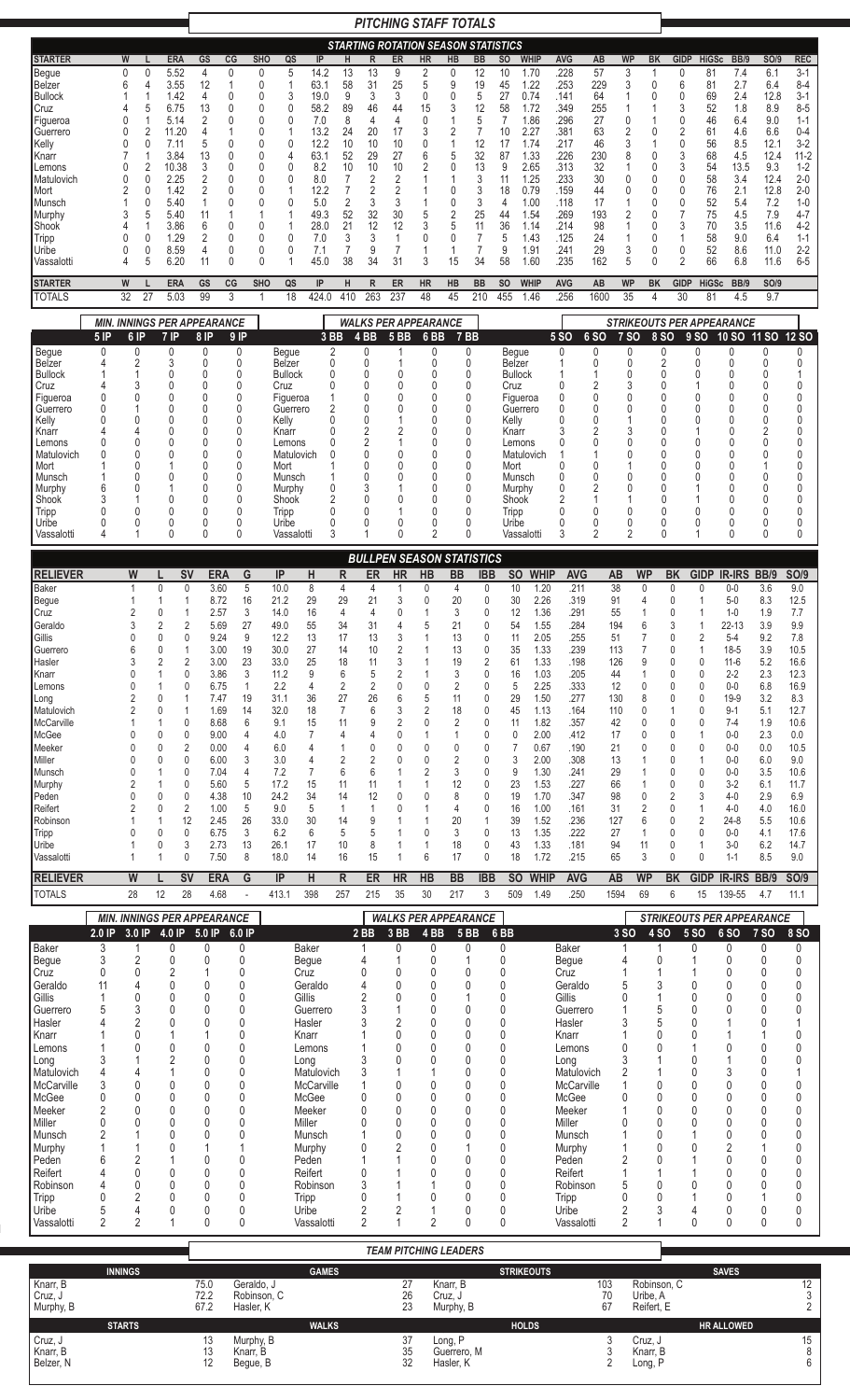## *MUDCATS PITCHERS*

ROBBIE BAKER RHP (ROBBIE BAKER RHP)

| Bats: Right   Throws: Right<br>Height: 6'1"   Weight: 185 lbs                                                                                                                                                                                                                                                                                                                                                                                                                                                                                                                 | Born: January 31, 1995 in Atlanta, GA<br>Acquired: Signed as free agent in August 2021                                                                                 | High School: The Lovett School (Atlanta, GA)<br>College: Univ. of Richmond (Richmond, VA)                                                                                                                                                                                                                                                                                                                                                                                                                                                                                                                                                                                                                                                              |
|-------------------------------------------------------------------------------------------------------------------------------------------------------------------------------------------------------------------------------------------------------------------------------------------------------------------------------------------------------------------------------------------------------------------------------------------------------------------------------------------------------------------------------------------------------------------------------|------------------------------------------------------------------------------------------------------------------------------------------------------------------------|--------------------------------------------------------------------------------------------------------------------------------------------------------------------------------------------------------------------------------------------------------------------------------------------------------------------------------------------------------------------------------------------------------------------------------------------------------------------------------------------------------------------------------------------------------------------------------------------------------------------------------------------------------------------------------------------------------------------------------------------------------|
| <b>AT-A-GLANCE</b>                                                                                                                                                                                                                                                                                                                                                                                                                                                                                                                                                            | <b>YEAR</b><br><b>TEAM</b><br>W                                                                                                                                        | L SV ERA G GS CG SHO IP<br>ER HR HB BB SO WHIP AVG BB/9 SO/9<br>н.<br>R.                                                                                                                                                                                                                                                                                                                                                                                                                                                                                                                                                                                                                                                                               |
| Last 5: 1-0-0, 3.60 ERA, 5 G, 0 GS, 10 IP, 4 R, 4 ER, 4 BB, 10 K, .211 AVG<br>Last 3: 1-0-0, 1.29 ERA, 3 G, 0 GS, 7 IP, 1 R, 1 ER, 4 BB, 9 K, .160 AVG<br>Home: 1-0-0, 5.40 ERA, 3 G, 0 GS, 5 IP, 3 R, 3 ER, 3 BB, 5 K, .211 AVG<br>Away: 0-0-0, 1.80 ERA, 2 G, 0 GS, 5 IP, 1 R, 1 ER, 1 BB, 5 K, .211 AVG<br>August: 1-0-0, 3.60 ERA, 5 G, 0 GS, 10 IP, 4 R, 4 ER, 4 BB, 10 K, .211 AVG<br>vs Left: .250/.250/.375, .625 OPS, 0 BB, 7 K<br>vs Right: .143/.333/.357, .690 OPS, 4 BB, 3 K<br>Scoring Position: .091/.167/.182, .348 OPS, 1 BB, 5 K<br>MOST RECENT APPEARANCES | 2018 GCL RSX<br>2019<br><b>LOW</b><br>426<br>3.92<br>2019<br><b>GVL</b><br>2019<br><b>SAL</b><br>5.56<br>CAR<br>2021<br>360<br>$\Omega$<br><b>CAREER</b><br>3.63<br>41 | 3.6<br>8.8<br>13<br>.15<br>.213<br>17.7<br>.264<br>3.6<br>10.7<br>122<br>6<br>1.50<br>14<br>10<br>15<br>20.2<br>16<br>9<br>0.97<br>.205<br>7.8<br>12<br>14<br>18<br>1.7<br>$\Omega$<br>.295<br>1.50<br>32<br>64<br>11.1<br>13<br>.20<br>3.6<br>10.0<br>10<br>211<br>9.0<br>3.0<br>39<br>68<br>1.22<br>.234<br>8.5<br>72 O<br>64<br>29<br>24<br><b>CAREER NOTES</b><br>2021 CAR: Retired six straight and pitched through 3.0 scoreless innings overall on 8/26 at FBG (3.0 IP, 2 H, 0 R, 1 BB, 4 SO)                                                                                                                                                                                                                                                   |
| 8/26 @FBG, 3.0 IP, 2 H, 0 R, 0 ER, 0 HR, 1 BB, 4 SO<br>8/22 AUG, 2.0 IP, 1 H, 1 R, 1 ER, 0 HR, 2 BB, 2 SO<br>8/20 AUG, 2.0 IP, 1 H, 0 R, 0 ER, 0 HR, 1 BB, 3 SO                                                                                                                                                                                                                                                                                                                                                                                                               |                                                                                                                                                                        | 2019 SAL: Allowed a run and three hits over 1.0 IP on 6/6 vs. Mudcats at Five County Stadium (1.0 IP, 3 H, 1 R, 1 ER, 0 BB, 2 SO)<br>2019 GVL: Went 0-0-0 with 0.00 ERA over 6 G in August 2019 (0 GS, 6.2 IP, 0 R, 0 ER, 0 BB, 7 K, .091 AVG).<br>2019 LOW: Totaled career high 7 SO over career high 4.0 scoreless innings on 8/9/ vs. Vermont (0 H, 0 R, 0 ER, 0 HR, 0 BB).<br>2018 GCL: Began career going 1-0-0 with 0.00 ERA over 6 G in July 2018 (0 GS, 9 IP, 1 R, 0 ER, 3 BB, 8 K, .161 AVG)<br>2018 Richmond: 9-2-0, 2.55 ERA, 84.2 IP, 65 H, 32 R, 24 ER, 5 HR, 23 BB, 78 SO, 1.039 WHIP                                                                                                                                                    |
| <b>SEASON HIGHS (Last Occurence)</b><br>.3.8/26/21<br>ER<br>.2.8/17/21<br><b>HB</b><br>.2.8/26/21<br>BB2, 8/22/21<br>R………………………2, 8/17/21  SO ………………………4, 8/26/21  WP……………………0, 8/26/21<br><b>CAREER HIGHS (Last Occurence)</b><br>WP1, 8/06/19                                                                                                                                                                                                                                                                                                                               | 2018 Richmond: Totaled a career high 10 strikeouts vs. La Salle on 5/13/18.<br>.0.8/26/21                                                                              | 2018 Richmond: Started 15 games and led Spiders in wins (9), innings pitched (84.2), and strikeouts (78).<br>2018 Richmond: Went 25 consecutive innings from 4/29 - 5/13 without giving up an earned run.<br>2017 Richmond: 3-8-0, 5.05 ERA, 82 IP, 91 H, 56 R, 46 ER, 9 HR, 29 BB, 76 SO, 1.463 WHIP<br>2017 Richmond: Was the team's Friday night starter and made 14 starts overall (totaled team-high 82 IP and 76 SO).<br>2015 Richmond: 2-1-0, 8.58 ERA, 28.1 IP, 41 H, 32 R, 27 ER, 8 HR, 15 BB, 21 SO, 1.976 WHIP<br>2014 Richmond: 1-2-0, 10.46 ERA, 26.2 IP, 45 H, 38 R, 31 ER, 6 HR, 21 BB, 13 SO, 2.475 WHIP<br>The Lovett School (HS): First-Team All-Region; All-Area Second Team; USSSA 17U National Championship Most Valuable Pitcher |
| <b>NICK BELZER</b>                                                                                                                                                                                                                                                                                                                                                                                                                                                                                                                                                            |                                                                                                                                                                        |                                                                                                                                                                                                                                                                                                                                                                                                                                                                                                                                                                                                                                                                                                                                                        |

| Bats: Right   Throws: Right   Height: 6'2"   Weight: 185 lbs<br>Born: 8/1/1995 in Ankeny, IA                                                                                                                                                                                                                                                             | Acquired: Signed as free agent on 5/30/21<br>High School: Ankeny (Ankeny, IA) |                                                                                                                                                                                                                                                                                                                                                                                                                                                                                                                                                                                                                                                                                                                                                                                                                                                                                                                                                                                                                                        |               |                      |          |           |                           |                     | (Mankato, MN)             |          |                |         |                           |                | College: Des Moines Area CC (Boone, IA), Minnesota State, Mankato |                      |                   |                   |
|----------------------------------------------------------------------------------------------------------------------------------------------------------------------------------------------------------------------------------------------------------------------------------------------------------------------------------------------------------|-------------------------------------------------------------------------------|----------------------------------------------------------------------------------------------------------------------------------------------------------------------------------------------------------------------------------------------------------------------------------------------------------------------------------------------------------------------------------------------------------------------------------------------------------------------------------------------------------------------------------------------------------------------------------------------------------------------------------------------------------------------------------------------------------------------------------------------------------------------------------------------------------------------------------------------------------------------------------------------------------------------------------------------------------------------------------------------------------------------------------------|---------------|----------------------|----------|-----------|---------------------------|---------------------|---------------------------|----------|----------------|---------|---------------------------|----------------|-------------------------------------------------------------------|----------------------|-------------------|-------------------|
| AT-A-GLANCE                                                                                                                                                                                                                                                                                                                                              | <b>YEAR</b>                                                                   | TEAM                                                                                                                                                                                                                                                                                                                                                                                                                                                                                                                                                                                                                                                                                                                                                                                                                                                                                                                                                                                                                                   |               |                      |          |           | W L SV ERA G GS CG SHO IP |                     |                           |          |                |         |                           |                | H R ER HR HB BB SO WHIP AVG BB/9 SO/9                             |                      |                   |                   |
| Last 5: 1-2-0, 2.77 ERA, 5 G, 5 GS, 26 IP, 11 R, 8 ER, 7 BB, 22 K, .271 AVG<br>Last 3: 0-2-0, 6.00 ERA, 3 G, 3 GS, 12 IP, 10 R, 8 ER, 3 BB, 11 K, .385 AVG<br>Home: 2-1-0, 2.77 ERA, 5 G, 5 GS, 26 IP, 11 R, 8 ER, 6 BB, 23 K, .207 AVG<br>Away: 4-3-0, 4.10 ERA, 7 G, 7 GS, 37.1 IP, 20 R, 17 ER, 13 BB, 22 K, .285 AVG                                 | 2019<br>2021<br><b>CAREER</b>                                                 | <b>BRB</b><br><b>CAR</b>                                                                                                                                                                                                                                                                                                                                                                                                                                                                                                                                                                                                                                                                                                                                                                                                                                                                                                                                                                                                               | 5<br>$\Omega$ | 3.70<br>3.55<br>3.62 | 12<br>22 | -12<br>18 |                           | 48.2<br>63.1<br>0   | 42<br>-58<br>112.0 100 53 | 22<br>31 | 20<br>25<br>45 | .5<br>8 | 14<br>9<br>19<br>33<br>11 | 41<br>45<br>86 | 1.15<br>1.22<br>1.19                                              | .243<br>.253<br>.249 | 2.6<br>2.7<br>2.7 | 7.6<br>6.4<br>6.9 |
| June: 3-2-0, 4.62 ERA, 5 G, 5 GS, 25.1 IP, 14 R, 13 ER, 11 BB, 15 K, .250 AVG                                                                                                                                                                                                                                                                            |                                                                               |                                                                                                                                                                                                                                                                                                                                                                                                                                                                                                                                                                                                                                                                                                                                                                                                                                                                                                                                                                                                                                        |               |                      |          |           |                           | <b>CAREER NOTES</b> |                           |          |                |         |                           |                |                                                                   |                      |                   |                   |
| vs Left: .239/.317/.364, .680 OPS, 6 BB, 24 K<br>vs Right: .262/.340/.355, .694 OPS, 13 BB, 21 K<br>Scoring Position: .311/.348/.361, .708 OPS, 4 BB, 7 K<br>MOST RECENT APPEARANCES<br>8/25 @FBG, 4.0 IP, 6 H, 4 R, 2 ER, 1 HR, 2 BB, 0 SO<br>8/19 AUG, 2.0 IP, 7 H, 3 R, 3 ER, 0 HR, 1 BB, 3 SO<br>7/29 @LYN, 6.0 IP, 7 H, 3 R, 3 ER, 0 HR, 0 BB, 8 SO |                                                                               | 2021 CAR: Took a no-hitter through 6.0 innings before allowing a hit to start seventh on 7/23 vs. DE (7.0 IP, 1 H, 0 R, 2 BB, 8 SO)<br>2021 CAR: Pitched through first career complete game in game two of a DH on 7/10 vs. LYN (7.0 IP, 3 H, 2 R, 0 ER, 0 BB, 5 SO)<br>2019 BRB: June 1-0, 0.69 ERA, 2 G, 2 GS, 13 IP, 6 H, 1 R, 1 ER, 0 HR, 4 BB, 13 SO, 0.77 WHIP<br>2019 BRB: Starter 2-1, 2.12 ERA, 6 G, 6 GS, 34 IP, 24 H, 8 R, 8 ER, 2 HR, 10 BB, 28 SO, 1.00 WHIP<br>2019 BRB: vs Left: .162/.225/.270; vs Right: .303/.360/.404<br>2021 Sioux City Explorers (American Association): Pitched through 5.0 IP (2 BB, 6 SO) on 5/21/21 vs. Milwaukee Milkmen.<br>2021 Sioux City Explorers (American Association): 0-0-0, 0 ERA, 5 IP, 4 H, 0 R, 0 ER, 0 HR, 2 BB, 6 SO, 1.2 WHIP<br>2020 St. Paul Saints (American Association): 4-3-0, 4.21 ERA, 36.1 IP, 36 H, 27 R, 17 ER, 6 HR, 22 BB, 31 SO, 1.596 WHIP<br>2019: Made five starts in 2019 with St. Paul Saints (27.1 IP, 1.32 ERA) before signing with Brewers on 6/19/19. |               |                      |          |           |                           |                     |                           |          |                |         |                           |                |                                                                   |                      |                   |                   |
| <b>SEASON HIGHS (Last Occurence)</b><br>HB2, 6/19/21<br>BB5, 6/08/21<br><b>CAREER HIGHS (Last Occurence)</b><br>H9, 7/11/19<br>HB2, 6/19/21<br>R7, 7/17/19 SO 8, 7/29/21 WP2, 7/11/19                                                                                                                                                                    |                                                                               | 2019 St. Paul Saints (American Association): 2-0-0, 1.32 ERA, 27.1 IP, 17 H, 4 R, 4 ER, 1 HR, 9 BB, 17 SO, 0.951 WHIP<br>2018 Mankato (Northwoods League): 1-3-1, 5.73 ERA, 37.2 IP, 43 H, 25 R, 24 ER, 3 HR, 14 BB, 25 SO, 1.513 WHIP<br>2018 Minnesota State: 0-1-0, 5.47 ERA, 24.2 IP, 29 H, 17 R, 15 ER, 1 HR, 9 BB, 31 SO, 1.541 WHIP<br>2017 Mankato (Northwoods League): 6-1-0, 2.76 ERA, 49 IP, 35 H, 16 R, 15 ER, 3 HR, 23 BB, 38 SO, 1.184 WHIP<br>2017 Minnesota State: 6-1-0, 3.58 ERA, 60.1 IP, 51 H, 25 R, 24 ER, 3 HR, 22 BB, 77 SO, 1.21 WHIP<br>2016 Wisconsin Rapids (Northwoods League): 1-1-1, 4.45 ERA, 28.1 IP, 28 H, 14 R, 14 ER, 3 HR, 9 BB, 29 SO, 1.306 WHIP<br>2012 Ankeny HS: Named Class 4A First Team All-State, helped guide the Hawks to their first state title in 20 years.<br>Originally signed with Milwaukee as a free agent on 6/19/19 before release on 11/20/20.                                                                                                                               |               |                      |          |           |                           |                     |                           |          |                |         |                           |                |                                                                   |                      |                   |                   |

## JHOAN CRUZ RHP

| Bats: Right   Throws: Right<br>Height: 5'9"   Weight: 151 lbs                                                                                                                                                                                                                                                                                                                                                                                                                                                                                                          | Born: May 31, 2000 in Esperanza, Dominican Republic<br>Acquired: Signed as a non-drafted free agent on 5/15/18                                                                                                                                                                                                                                                                                                                                                                                                                                                                                                                                                                                                                                                                                                                                                      |                         |
|------------------------------------------------------------------------------------------------------------------------------------------------------------------------------------------------------------------------------------------------------------------------------------------------------------------------------------------------------------------------------------------------------------------------------------------------------------------------------------------------------------------------------------------------------------------------|---------------------------------------------------------------------------------------------------------------------------------------------------------------------------------------------------------------------------------------------------------------------------------------------------------------------------------------------------------------------------------------------------------------------------------------------------------------------------------------------------------------------------------------------------------------------------------------------------------------------------------------------------------------------------------------------------------------------------------------------------------------------------------------------------------------------------------------------------------------------|-------------------------|
| AT-A-GLANCE                                                                                                                                                                                                                                                                                                                                                                                                                                                                                                                                                            | G GS CG SHO IP<br>H R ER HR HB BB SO WHIP AVG BB/9 SO/9<br>W L SV ERA<br><b>YEAR</b><br><b>TEAM</b>                                                                                                                                                                                                                                                                                                                                                                                                                                                                                                                                                                                                                                                                                                                                                                 |                         |
| Last 5: 3-0-1, 2.66 ERA, 5 G, 2 GS, 23.2 IP, 8 R, 7 ER, 5 BB, 22 K, .310 AVG<br>Last 3: 2-0-0, 2.57 ERA, 3 G, 2 GS, 14 IP, 5 R, 4 ER, 3 BB, 15 K, .311 AVG<br>Home: 2-3-0, 5.86 ERA, 9 G, 9 GS, 43 IP, 30 R, 28 ER, 9 BB, 46 K, .328 AVG<br>Away: 4-2-1, 6.07 ERA, 7 G, 4 GS, 29.2 IP, 20 R, 20 ER, 6 BB, 24 K, .354 AVG<br>Reliever: 2-0-1, 2.57 ERA, 3 G, 0 GS, 14 IP, 4 R, 4 ER, 3 BB, 12 K, .291 AVG<br>vs Left: .333/.368/.495, .863 OPS, 5 BB, 19 K<br>vs Right: .342/.377/.578, .955 OPS, 10 BB, 51 K<br>Scoring Position: .253/.284/.368, .652 OPS, 5 BB, 19 K | 2018 DSL BRW<br>3.51<br>0.96<br>-233<br>2019<br><b>BRB</b><br>22<br>65<br>319<br>6.97<br>58<br>32<br>2021<br>CAR<br>1.9<br>5.94<br>1.65<br>.339<br>48<br>722<br>.50<br>5<br>16<br>13<br>15<br>15<br>70<br>105<br><b>CAREER</b><br>13<br>1.8<br>3<br>5.68<br>138<br>.312<br>19<br>25<br>29<br>  49<br>9<br>44<br>1471<br>107<br>93<br>$\Omega$<br>191                                                                                                                                                                                                                                                                                                                                                                                                                                                                                                                | -76<br>87<br>8.7<br>8.4 |
| MOST RECENT APPEARANCES<br>8/04 KAN, 5.0 IP, 7 H, 2 R, 1 ER, 0 HR, 0 BB, 4 SO<br>7/30 @LYN, 4.1 IP, 4 H, 1 R, 1 ER, 0 HR, 1 BB, 5 SO<br>7/25 DE, 4.2 IP, 8 H, 2 R, 2 ER, 1 HR, 2 BB, 6 SO                                                                                                                                                                                                                                                                                                                                                                              | <b>CAREER NOTES</b><br>2021 CAR: Made first relief appearance on 7/13 at KAN: 4.0 IP, 6 H, 2 R, 2 ER, 0 HR, 1 BB, 4 SO<br>2021 CAR: Set career high with 9 SO, but also matched career high w/3 HR on 6/30 at FAY (5.0 IP, 7 H, 7 R, 7 ER, 1 BB).<br>2021 CAR: Allowed career high 3 HR on 6/10 at KAN (3.0 IP, 7 H, 5 R, 5 ER, 3 HR, 0 BB, 4 SO)<br>2021 CAR: Pitched through career high 6.0 IP while recording first career quality start on 5/28 vs. KAN (1 R, 0 ER, 7 SO).                                                                                                                                                                                                                                                                                                                                                                                     |                         |
| <b>SEASON HIGHS (Last Occurence)</b><br>SO 9, 6/30/21 WP1, 7/13/21<br>R9, 5/22/21<br><b>CAREER HIGHS (Last Occurence)</b><br>ER9, 5/22/21 HR 3, 6/30/21<br>BB2, 7/25/21<br>HB1, 7/18/21                                                                                                                                                                                                                                                                                                                                                                                | 2021 CAR: Allowed career high nine runs on 5/22 at Delmarva (1.1 IP, 10 H, 9 ER, 2 BB, 0 SO).<br>2021 CAR: Matched a career high with 7 SO in Opening Night start (4.0 IP, 6 H, 3 R, 3 ER, 1 HR, 0 BB, 7 SO)<br>2019 AZL: Set career hights in strikeouts (7), hits allowed (11) and runs allowed (8 R, 8 ER) on 6/17/19 vs. AZL Dodgers.<br>2019 AZL: July 1-1, 2.60 ERA, 4 G, 1 GS, 17.1 IP, 15 H, 10 R, 5 ER, 2 HR, 3 BB, 16 SO, 1.04 WHIP<br>2018 DSL: August 1-1, 2.70 ERA, 5 G, 0 GS, 10 IP, 7 H, 3 R, 3 ER, 1 HR, 3 BB, 12 SO, 1.00 WHIP<br>2018 DSL: Pre All-Star 1-0, 3.38 ERA, 10 G, 0 GS, 16 IP, 14 H, 7 R, 6 ER, 1 HR, 0 BB, 12 SO, 0.88 WHIP<br>2018 DSL: July 0-1, 3.46 ERA, 6 G, 1 GS, 13 IP, 10 H, 6 R, 5 ER, 1 HR, 1 BB, 8 SO, 0.85 WHIP<br>2018 DSL: Reliever 2-2, 3.99 ERA, 17 G, 0 GS, 29.1 IP, 26 H, 14 R, 13 ER, 3 HR, 3 BB, 24 SO, 0.99 WHIP |                         |

## **JEFERSON FIGUEROA**

| ULFENJUN FIUULNUA                                                                                                                                                                                                                                                                                                                                                                                                                                                                                                                                                                                                                                                                      |                                                                                                    |                                                                                                                                                                                                                                                                                                                                                                                                                                                                                                 | mur                 |
|----------------------------------------------------------------------------------------------------------------------------------------------------------------------------------------------------------------------------------------------------------------------------------------------------------------------------------------------------------------------------------------------------------------------------------------------------------------------------------------------------------------------------------------------------------------------------------------------------------------------------------------------------------------------------------------|----------------------------------------------------------------------------------------------------|-------------------------------------------------------------------------------------------------------------------------------------------------------------------------------------------------------------------------------------------------------------------------------------------------------------------------------------------------------------------------------------------------------------------------------------------------------------------------------------------------|---------------------|
| Bats: Right   Throws: Right<br>Height: 6'0"   Weight: 180 lbs                                                                                                                                                                                                                                                                                                                                                                                                                                                                                                                                                                                                                          | Born: August 22, 2000 in Barquisimeto, Venezuela<br>Acquired: Selected in 32nd round of 2019 Draft | Resides: Land O' Lakes, FL                                                                                                                                                                                                                                                                                                                                                                                                                                                                      |                     |
| AT-A-GLANCE                                                                                                                                                                                                                                                                                                                                                                                                                                                                                                                                                                                                                                                                            | <b>YEAR</b><br><b>TEAM</b><br>W                                                                    | L SV ERA G GS CG SHO IP<br>H R ER HR HB BB SO WHIP AVG BB/9 SO/9                                                                                                                                                                                                                                                                                                                                                                                                                                |                     |
| Last 5: 0-1-0, 5.14 ERA, 2 G, 2 GS, 7 IP, 4 R, 4 ER, 5 BB, 7 K, .296 AVG<br>Last 3: 0-1-0, 5.14 ERA, 2 G, 2 GS, 7 IP, 4 R, 4 ER, 5 BB, 7 K, .296 AVG<br>Home: 0-0-0, 3.00 ERA, 1 G, 1 GS, 3 IP, 1 R, 1 ER, 3 BB, 3 K, .417 AVG<br>Away: 0-1-0, 6.75 ERA, 1 G, 1 GS, 4 IP, 3 R, 3 ER, 2 BB, 4 K, .200 AVG<br>August: 0-1-0, 5.14 ERA, 2 G, 2 GS, 7 IP, 4 R, 4 ER, 5 BB, 7 K, .296 AVG<br>vs Left: .353/.450/.353, .803 OPS, 2 BB, 3 K<br>vs Right: .200/.385/.300, .685 OPS, 3 BB, 4 K<br>Scoring Position: .250/.357/.250, .607 OPS, 2 BB, 4 K<br>MOST RECENT APPEARANCES<br>8/26 @FBG, 4.0 IP, 3 H, 3 R, 3 ER, 0 HR, 2 BB, 4 SO<br>8/20 AUG, 3.0 IP, 5 H, 1 R, 1 ER, 0 HR, 3 BB, 3 SO | 2021<br><b>BRWB</b><br>0.90<br>2021<br>CAR<br>514<br><b>CAREER</b><br>2.65<br>6<br>$\cup$<br>0     | 1.8<br>.094<br>0.50<br>1.86<br>.296<br>6.4<br>7.0<br>5<br>3.7<br>1.06<br>.186<br>$\cup$<br>17.0<br>21<br>0<br>5<br><b>CAREER NOTES</b><br>2021 BRWB: Totaled season high 6 SO over 3.0 IP on 8/3 vs. ACL Athletics (3.0 IP, 1 H, 0 R, 0 BB, 6 SO).<br>2021 BRWB: vs Left: .000/.222/.000, .222 OPS, 2 BB, 1 K / vs Right: .120/.120/.240, .360 OPS, 0 BB, 13 K<br>Attended Florida Virtual School which was founded in 1997 as the first statewide Internet-based public high school in the US. | 12.6<br>9.0<br>11.1 |
| <b>SEASON HIGHS (Last Occurence)</b><br>ER3, 8/26/21<br>BB3, 8/20/21<br>.5.8/20/21<br>R3, 8/26/21 SO 4, 8/26/21<br><b>CAREER HIGHS (Last Occurence)</b><br>IP<br>4.8/26/21<br>BB3, 8/20/21 HB1, 8/26/21                                                                                                                                                                                                                                                                                                                                                                                                                                                                                |                                                                                                    |                                                                                                                                                                                                                                                                                                                                                                                                                                                                                                 |                     |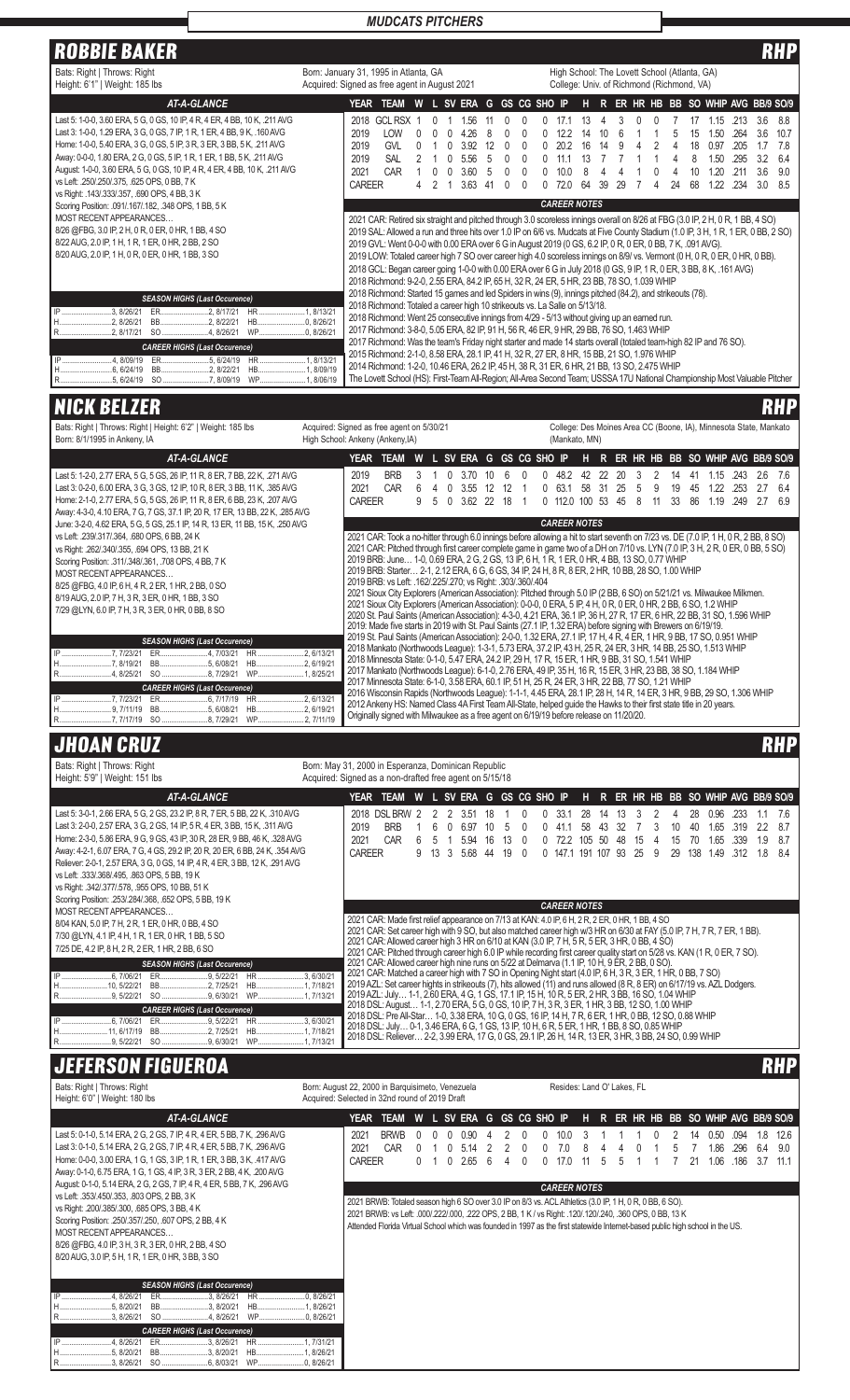## *MUDCATS PITCHERS*

## JUAN GERALDO RHP

| UUAN ULNALDU                                                                                                                                                                                                                                                                                                                                                                                                                                                                                                                                                                                                                                                                                                                                                        |                                                                                                                                                                                                                                                                                                                                                                                                                                                                                                                                                                                                                                                                                                                                                                                                                                                             | 88 B B B                                                                                                                                                                                                                |  |  |  |  |  |  |  |  |  |  |  |  |
|---------------------------------------------------------------------------------------------------------------------------------------------------------------------------------------------------------------------------------------------------------------------------------------------------------------------------------------------------------------------------------------------------------------------------------------------------------------------------------------------------------------------------------------------------------------------------------------------------------------------------------------------------------------------------------------------------------------------------------------------------------------------|-------------------------------------------------------------------------------------------------------------------------------------------------------------------------------------------------------------------------------------------------------------------------------------------------------------------------------------------------------------------------------------------------------------------------------------------------------------------------------------------------------------------------------------------------------------------------------------------------------------------------------------------------------------------------------------------------------------------------------------------------------------------------------------------------------------------------------------------------------------|-------------------------------------------------------------------------------------------------------------------------------------------------------------------------------------------------------------------------|--|--|--|--|--|--|--|--|--|--|--|--|
| Bats: Right   Throws: Right<br>Height: 6'0"   Weight: 175 lbs                                                                                                                                                                                                                                                                                                                                                                                                                                                                                                                                                                                                                                                                                                       | Born: August 6, 2001 in Puerto Viejo, DR                                                                                                                                                                                                                                                                                                                                                                                                                                                                                                                                                                                                                                                                                                                                                                                                                    | Acquired: From Philadelphia (with two others) on 9/18/20 to complete<br>8/31/20 trade for RHP David Phelps.                                                                                                             |  |  |  |  |  |  |  |  |  |  |  |  |
| <b>AT-A-GLANCE</b>                                                                                                                                                                                                                                                                                                                                                                                                                                                                                                                                                                                                                                                                                                                                                  | TEAM W L SV ERA G GS CG SHO IP<br>YEAR                                                                                                                                                                                                                                                                                                                                                                                                                                                                                                                                                                                                                                                                                                                                                                                                                      | H R ER HR HB BB SO WHIP AVG BB/9 SO/9                                                                                                                                                                                   |  |  |  |  |  |  |  |  |  |  |  |  |
| Last 5: 1-0-0, 1.17 ERA, 5 G, 0 GS, 7.2 IP, 2 R, 1 ER, 4 BB, 10 K, .222 AVG<br>Last 3: 1-0-0, 1.93 ERA, 3 G, 0 GS, 4.2 IP, 1 R, 1 ER, 2 BB, 6 K, .250 AVG<br>Home: 3-0-2, 5.48 ERA, 13 G, 0 GS, 23 IP, 16 R, 14 ER, 9 BB, 26 K, .297 AVG<br>Away: 0-2-0, 5.88 ERA, 14 G, 0 GS, 26 IP, 18 R, 17 ER, 13 BB, 28 K, .272 AVG<br>August: 1-0-0, 0.90 ERA, 7 G, 0 GS, 10 IP, 2 R, 1 ER, 5 BB, 12 K, .243 AVG<br>vs Left: .286/.390/.444, .834 OPS, 12 BB, 22 K<br>vs Right: .282/.356/.450, .806 OPS, 10 BB, 32 K<br>Scoring Position: .282/.396/.410, .806 OPS, 14 BB, 18 K<br>MOST RECENT APPEARANCES<br>8/21 AUG, 1.0 IP, 3 H, 1 R, 1 ER, 0 HR, 0 BB, 2 SO<br>8/19 AUG, 1.0 IP, 0 H, 0 R, 0 ER, 0 HR, 0 BB, 1 SO<br>8/13 @DE, 2.2 IP, 1 H, 0 R, 0 ER, 0 HR, 2 BB, 3 SO | 2018 DSL PHW 3<br>443<br>15<br><b>PHE</b><br>2019<br>3.96<br><sup>n</sup><br>$\Box$<br>-12<br>25 O<br>2021<br>CAR<br>5.69<br>49 O<br>-27<br><b>CAREER</b><br>4.80<br>3<br>$\kappa$<br>-54<br>14<br>8<br>1350<br><b>CAREER NOTES</b><br>2021 CAR: Pitched to a 0.90 ERA with a 1.40 WHIP (10. IP, 5 BB, 12 SO) over his last 7 games between 8/1 and 8/21.<br>2021 CAR: Balked in walk-off run on 6/29 at Fayetteville.<br>2019 PHE: Held left-handed batters to .477 OPS, and .156/.289/.188 line (5-for-32, 1 2B, 5 BB, 10 SO).<br>2019 PHE: July 1-0, 2.70 ERA, 6 G, 0 GS, 10 IP, 5 H, 3 R, 3 ER, 0 HR, 1 BB, 15 SO, 0.60 WHIP<br>2018 DSL PHW: August 1-1, 2.61 ERA, 4 G, 4 GS, 20.2 IP, 18 H, 6 R, 6 ER, 2 HR, 2 BB, 19 SO, 0.97 WHIP<br>2018 DSL PHW: Post All-Star 1-2, 3.73 ERA, 7 G, 7 GS, 31.1 IP, 34 H, 15 R, 13 ER, 2 HR, 6 BB, 27 SO, 1.28 WHIP | .258<br>3.0<br>7.7<br>1.31<br>60<br>32<br>30<br>2.5<br>1.12<br>11.9<br>33<br>223<br>3<br>9.9<br>.284<br>4.0<br>55<br>.34<br>.31<br>1.57<br>-54<br>.261<br>3.3<br>9.3<br>12<br>49<br>139<br>1.37<br>72<br>136<br>77<br>8 |  |  |  |  |  |  |  |  |  |  |  |  |
| <b>SEASON HIGHS (Last Occurence)</b><br>IP 3.2, 7/02/21<br>ER5, 7/20/21 HR1, 7/27/21<br><b>CAREER HIGHS (Last Occurence)</b><br>H9, 7/21/18 BB5, 6/21/18 HB1, 8/07/21                                                                                                                                                                                                                                                                                                                                                                                                                                                                                                                                                                                               |                                                                                                                                                                                                                                                                                                                                                                                                                                                                                                                                                                                                                                                                                                                                                                                                                                                             |                                                                                                                                                                                                                         |  |  |  |  |  |  |  |  |  |  |  |  |

# MIGUEL GUERRERO RHP

IP ..............................3, 8/07/21<br>H.............................3, 8/13/21<br>R...........................4, 8/13/21

ER.........................2, 8/13/21 BB.........................3, 6/24/21 SO ........................8, 8/07/21

*CAREER HIGHS (Last Occurence)*

HR ........................1, 6/26/21 HB.........................1, 6/26/21 WP........................4, 6/24/21

| Bats: Right   Throws: Right                                                                                | Born: July 15, 2000 in Santo Domingo Centro, DR          |                                                                                                                                                                                                                                                    |     |   |                 |                |                |                           |                 |  |                                                 |                                  |    |                   |                                       |          |            |
|------------------------------------------------------------------------------------------------------------|----------------------------------------------------------|----------------------------------------------------------------------------------------------------------------------------------------------------------------------------------------------------------------------------------------------------|-----|---|-----------------|----------------|----------------|---------------------------|-----------------|--|-------------------------------------------------|----------------------------------|----|-------------------|---------------------------------------|----------|------------|
| Height: 6'5"   Weight: 180 lbs                                                                             | Acquired: Signed as a free agent on 9/23/20              |                                                                                                                                                                                                                                                    |     |   |                 |                |                |                           |                 |  |                                                 |                                  |    |                   |                                       |          |            |
| <b>AT-A-GLANCE</b>                                                                                         |                                                          | YEAR TEAM W L SV ERA G GS CG SHO IP H R ER HR HB BB SO WHIP AVG BB/9 SO/9                                                                                                                                                                          |     |   |                 |                |                |                           |                 |  |                                                 |                                  |    |                   |                                       |          |            |
| Last 5: 2-1-0, 12.86 ERA, 5 G, 1 GS, 7 IP, 10 R, 10 ER, 5 BB, 8 K, .345 AVG                                |                                                          | 2021                                                                                                                                                                                                                                               | CAR |   | 6 2 1 5.56 23 4 |                | $\overline{1}$ | 0 43.2 51 34 27 5         |                 |  |                                                 | 3                                |    |                   | 20 45 1.63 .290 4.1 9.3               |          |            |
| Last 3: 1-0-0, 0.00 ERA, 3 G, 0 GS, 4.1 IP, 0 R, 0 ER, 2 BB, 4 K, .000 AVG                                 |                                                          | <b>CAREER</b>                                                                                                                                                                                                                                      |     | 6 | 2 1 5.56 23     | $\overline{4}$ | $\overline{1}$ | 0 43.2 51 34 27 5         |                 |  |                                                 |                                  |    | 3 20 45 1.63 .290 |                                       | 4.1 9.3  |            |
| Home: 5-2-0, 6.46 ERA, 12 G, 2 GS, 23.2 IP, 21 R, 17 ER, 9 BB, 24 K, .299 AVG                              |                                                          |                                                                                                                                                                                                                                                    |     |   |                 |                |                |                           |                 |  |                                                 |                                  |    |                   |                                       |          |            |
| Away: 1-0-1, 4.50 ERA, 11 G, 2 GS, 20 IP, 13 R, 10 ER, 11 BB, 21 K, .278 AVG                               |                                                          |                                                                                                                                                                                                                                                    |     |   |                 |                |                |                           |                 |  |                                                 |                                  |    |                   |                                       |          |            |
| Reliever: 6-0-1, 3.00 ERA, 19 G, 0 GS, 30 IP, 14 R, 10 ER, 13 BB, 35 K, 239 AVG                            |                                                          |                                                                                                                                                                                                                                                    |     |   |                 |                |                |                           |                 |  |                                                 |                                  |    |                   |                                       |          |            |
| vs Left: .218/.306/.309, .616 OPS, 5 BB, 15 K<br>vs Right: .322/.401/.496, .897 OPS, 15 BB, 30 K           |                                                          |                                                                                                                                                                                                                                                    |     |   |                 |                |                |                           |                 |  |                                                 |                                  |    |                   |                                       |          |            |
| Scoring Position: .235/.316/.324, .639 OPS, 7 BB, 17 K                                                     |                                                          |                                                                                                                                                                                                                                                    |     |   |                 |                |                | <b>CAREER NOTES</b>       |                 |  |                                                 |                                  |    |                   |                                       |          |            |
| MOST RECENT APPEARANCES                                                                                    |                                                          | Currently in first professional season.                                                                                                                                                                                                            |     |   |                 |                |                |                           |                 |  |                                                 |                                  |    |                   |                                       |          |            |
| 8/24 @FBG, 1.1 IP, 0 H, 0 R, 0 ER, 0 HR, 2 BB, 0 SO                                                        |                                                          | 2021 CAR: Pitched through 2.0 scoreless innings on 8/21 vs. AUG (4 SO, 0 BB) in first outing back from near three week stint on IL.                                                                                                                |     |   |                 |                |                |                           |                 |  |                                                 |                                  |    |                   |                                       |          |            |
| 8/21 AUG, 2.0 IP, 0 H, 0 R, 0 ER, 0 HR, 0 BB, 4 SO                                                         |                                                          | 2021 CAR: Allowed career highs in runs (9 R, 9 ER), hits (8) and home runs (2) on 7/21/21 vs. Down East.<br>2021 CAR: Pitched through first career quality start and first career complete game in tough luck loss in rain-shortened game on       |     |   |                 |                |                |                           |                 |  |                                                 |                                  |    |                   |                                       |          |            |
| 7/31 @LYN, 1.0 IP, 0 H, 0 R, 0 ER, 0 HR, 0 BB, 0 SO                                                        |                                                          | 7/11 vs. LYN (6.0 IP, 5 H, 2 R, 0 ER, 0 HR, 0 BB, 3 SO).                                                                                                                                                                                           |     |   |                 |                |                |                           |                 |  |                                                 |                                  |    |                   |                                       |          |            |
| <b>SEASON HIGHS (Last Occurence)</b>                                                                       |                                                          | 2021 CAR: Pitched through three perfect innings in relief on 7/6 vs. Lynchburg (3.0 IP, 0 H, 0 R, 0 ER, 4 SO, 9 TBF)                                                                                                                               |     |   |                 |                |                |                           |                 |  |                                                 |                                  |    |                   |                                       |          |            |
|                                                                                                            |                                                          | 2021 CAR: Made first career start on 6/24 at DE: 4.0 IP, 3 H, 2 R, 1 ER, 0 HR, 3 BB, 2 SO<br>2021 CAR: Finished May 2021 tied for Low-A East lead in games (9).                                                                                    |     |   |                 |                |                |                           |                 |  |                                                 |                                  |    |                   |                                       |          |            |
| H8, 7/21/21 BB3, 6/30/21 HB1, 7/21/21                                                                      |                                                          | 2021 CAR: Earned first save while working the 10th inning on 5/20 at Delmarva (1.0 IP, 1 R, 0 ER, 1 SO).                                                                                                                                           |     |   |                 |                |                |                           |                 |  |                                                 |                                  |    |                   |                                       |          |            |
|                                                                                                            |                                                          | 2021 CAR: Totaled 2 SO over 1.0 IP in professional debut on 5/5/21 vs. FAY.                                                                                                                                                                        |     |   |                 |                |                |                           |                 |  |                                                 |                                  |    |                   |                                       |          |            |
| <b>CAREER HIGHS (Last Occurence)</b>                                                                       |                                                          |                                                                                                                                                                                                                                                    |     |   |                 |                |                |                           |                 |  |                                                 |                                  |    |                   |                                       |          |            |
| H8, 7/21/21 BB3, 6/30/21 HB1, 7/21/21                                                                      |                                                          |                                                                                                                                                                                                                                                    |     |   |                 |                |                |                           |                 |  |                                                 |                                  |    |                   |                                       |          |            |
|                                                                                                            |                                                          |                                                                                                                                                                                                                                                    |     |   |                 |                |                |                           |                 |  |                                                 |                                  |    |                   |                                       |          |            |
|                                                                                                            |                                                          |                                                                                                                                                                                                                                                    |     |   |                 |                |                |                           |                 |  |                                                 |                                  |    |                   |                                       |          |            |
|                                                                                                            |                                                          |                                                                                                                                                                                                                                                    |     |   |                 |                |                |                           |                 |  |                                                 |                                  |    |                   |                                       |          |            |
| <b>KENT HASLER</b>                                                                                         |                                                          |                                                                                                                                                                                                                                                    |     |   |                 |                |                |                           |                 |  |                                                 |                                  |    |                   |                                       |          | <b>RHP</b> |
| Bats: Right   Throws: Right                                                                                | Born: October 15, 1995 in Chandler, AZ                   |                                                                                                                                                                                                                                                    |     |   |                 |                |                |                           |                 |  | High School: Hamilton High School (AZ)          |                                  |    |                   |                                       |          |            |
| Height: 5'11"   Weight: 190 lbs                                                                            | Acquired: Signed as a non-drafted free agent on 5/13/21. |                                                                                                                                                                                                                                                    |     |   |                 |                |                |                           |                 |  | College: Louisiana Tech University (Ruston, LA) |                                  |    |                   |                                       |          |            |
| <b>AT-A-GLANCE</b>                                                                                         |                                                          | YEAR TEAM                                                                                                                                                                                                                                          |     |   |                 |                |                | W L SV ERA G GS CG SHO IP |                 |  |                                                 |                                  |    |                   | H R ER HR HB BB SO WHIP AVG BB/9 SO/9 |          |            |
| Last 5: 1-1-0, 4.26 ERA, 5 G, 0 GS, 6.1 IP, 5 R, 3 ER, 3 BB, 10 K, .296 AVG                                |                                                          | 2021                                                                                                                                                                                                                                               | CAR | 3 | 2 2 3.00 23     | $\overline{0}$ | 0              | $\mathbf 0$               | 33.0 25 18 11 3 |  |                                                 |                                  | 19 | 61 1.33 .198      |                                       | 5.2 16.6 |            |
| Last 3: 1-0-0, 2.25 ERA, 3 G, 0 GS, 4 IP, 1 R, 1 ER, 1 BB, 5 K, .250 AVG                                   |                                                          | <b>CAREER</b>                                                                                                                                                                                                                                      |     | 3 | 2 2 3.00 23     | $\mathbf 0$    | 0              | 0                         | 33.0 25 18 11 3 |  |                                                 | $\overline{1}$<br>$\overline{1}$ | 19 | 61 1.33 .198      |                                       | 5.2 16.6 |            |
| Home: 3-0-2, 1.83 ERA, 13 G, 0 GS, 19.2 IP, 7 R, 4 ER, 9 BB, 33 K, .169 AVG                                |                                                          |                                                                                                                                                                                                                                                    |     |   |                 |                |                |                           |                 |  |                                                 |                                  |    |                   |                                       |          |            |
| Away: 0-2-0, 4.73 ERA, 10 G, 0 GS, 13.1 IP, 11 R, 7 ER, 10 BB, 28 K, .236 AVG                              |                                                          |                                                                                                                                                                                                                                                    |     |   |                 |                |                |                           |                 |  |                                                 |                                  |    |                   |                                       |          |            |
| July: 1-0-1, 0.00 ERA, 7 G, 0 GS, 8 IP, 0 R, 0 ER, 5 BB, 12 K, .148 AVG                                    |                                                          |                                                                                                                                                                                                                                                    |     |   |                 |                |                | <b>CAREER NOTES</b>       |                 |  |                                                 |                                  |    |                   |                                       |          |            |
| vs Left: .206/.341/.324, .665 OPS, 6 BB, 14 K                                                              |                                                          | Originally signed with Arizona Diamondbacks in March 2020 before signing with Brewers on May 13, 2021.                                                                                                                                             |     |   |                 |                |                |                           |                 |  |                                                 |                                  |    |                   |                                       |          |            |
| vs Right: .196/.295/.359, .654 OPS, 13 BB, 47 K<br>Scoring Position: .245/.394/.509, .903 OPS, 13 BB, 29 K |                                                          | 2021 CAR: Went 1-0-1 with 0.00 ERA in July (7 G, 0 GS, 8 IP, 0 R, 0 ER, 5 BB, 12 K, 148 AVG).                                                                                                                                                      |     |   |                 |                |                |                           |                 |  |                                                 |                                  |    |                   |                                       |          |            |
| MOST RECENT APPEARANCES                                                                                    |                                                          | 2021 CAR: Totaled career high 8 SO over 3.0 IP on 8/7 vs. KAN (3.0 IP, 1 H, 1 R, 0 ER, 0 HR, 2 BB, 8 SO).                                                                                                                                          |     |   |                 |                |                |                           |                 |  |                                                 |                                  |    |                   |                                       |          |            |
| 8/24 @FBG, 2.0 IP, 3 H, 1 R, 1 ER, 0 HR, 0 BB, 3 SO                                                        |                                                          | 2021 CAR: Earned first career victory on 7/21/21 vs. Down East (2.2 IP, 0 H, 0 R, 0 ER, 0 HR, 0 BB, 4 SO).                                                                                                                                         |     |   |                 |                |                |                           |                 |  |                                                 |                                  |    |                   |                                       |          |            |
| 8/20 AUG, 1.0 IP, 1 H, 0 R, 0 ER, 0 HR, 1 BB, 2 SO                                                         |                                                          | 2021 CAR: Pitched in back-to-back days on 6/30 (1.0 IP, 1 R, 2 IR - 2 IRS, 2 SO) and 7/1 (1.0 IP, 2 SO) in Fayetteville.<br>2021 CAR: Allowed tying and go-ahead run on wild pitches in seventh and final inning of 4-3 loss at Down East on 6/24. |     |   |                 |                |                |                           |                 |  |                                                 |                                  |    |                   |                                       |          |            |
| 8/18 AUG, 1.0 IP, 0 H, 0 R, 0 ER, 0 HR, 0 BB, 0 SO                                                         |                                                          | Pitched with Frontier League's Lake Erie Crushers in 2018 and 2019.                                                                                                                                                                                |     |   |                 |                |                |                           |                 |  |                                                 |                                  |    |                   |                                       |          |            |
| <b>SEASON HIGHS (Last Occurence)</b>                                                                       |                                                          | 2019 Lake Erie Crushers: 7-4-7, 2.01 ERA, 38 G, 0 GS, 67.0 IP, 43 H, 18 R, 15 ER, 3 HR, 30 BB, 89 SO, 1.09 WHIP                                                                                                                                    |     |   |                 |                |                |                           |                 |  |                                                 |                                  |    |                   |                                       |          |            |
| H3, 8/13/21 BB3, 6/24/21 HB1, 6/26/21                                                                      |                                                          | 2018 Lake Erie Crushers: 0-1-3, 3.08 ERA, 32 G, 0 GS, 38.0 IP, 46 H, 22 R, 13 ER, 2 HR, 20 BB, 44 SO, 1.74 WHIP<br>Was a two-time member of the C-USA All-Academic Team and graduated from LaTech in 2018.                                         |     |   |                 |                |                |                           |                 |  |                                                 |                                  |    |                   |                                       |          |            |

2018 Louisiana Tech: 3-2-7, 2.89 ERA, 18 G, 0 GS, 28.0 IP, 28 H, 10 R, 9 ER, 1 HR, 10 BB, 28 SO, 1.36 WHIP 2017 Louisiana Tech: 5-3-4, 3.99 ERA, 18 G, 7 GS, 56.1 IP, 52 H, 25 R, 25 ER, 2 HR, 17 BB, 54 SO, 1.22 WHIP 2016 Mesa CC: 9-1-0, 1.93 ERA, 19 G, 15 GS, 102.1 IP, 71 H, 36 R, 22 ER, 1 HR, 29 BB, 106 SO, 0.98 WHIP 2015 Mesa CC: 3-6-0, 3.35 ERA, 15 G, 12 GS, 78.0 IP, 77 H, 40 R, 29 ER, 1 HR, 21 BB, 80 SO, 1.26 WHIP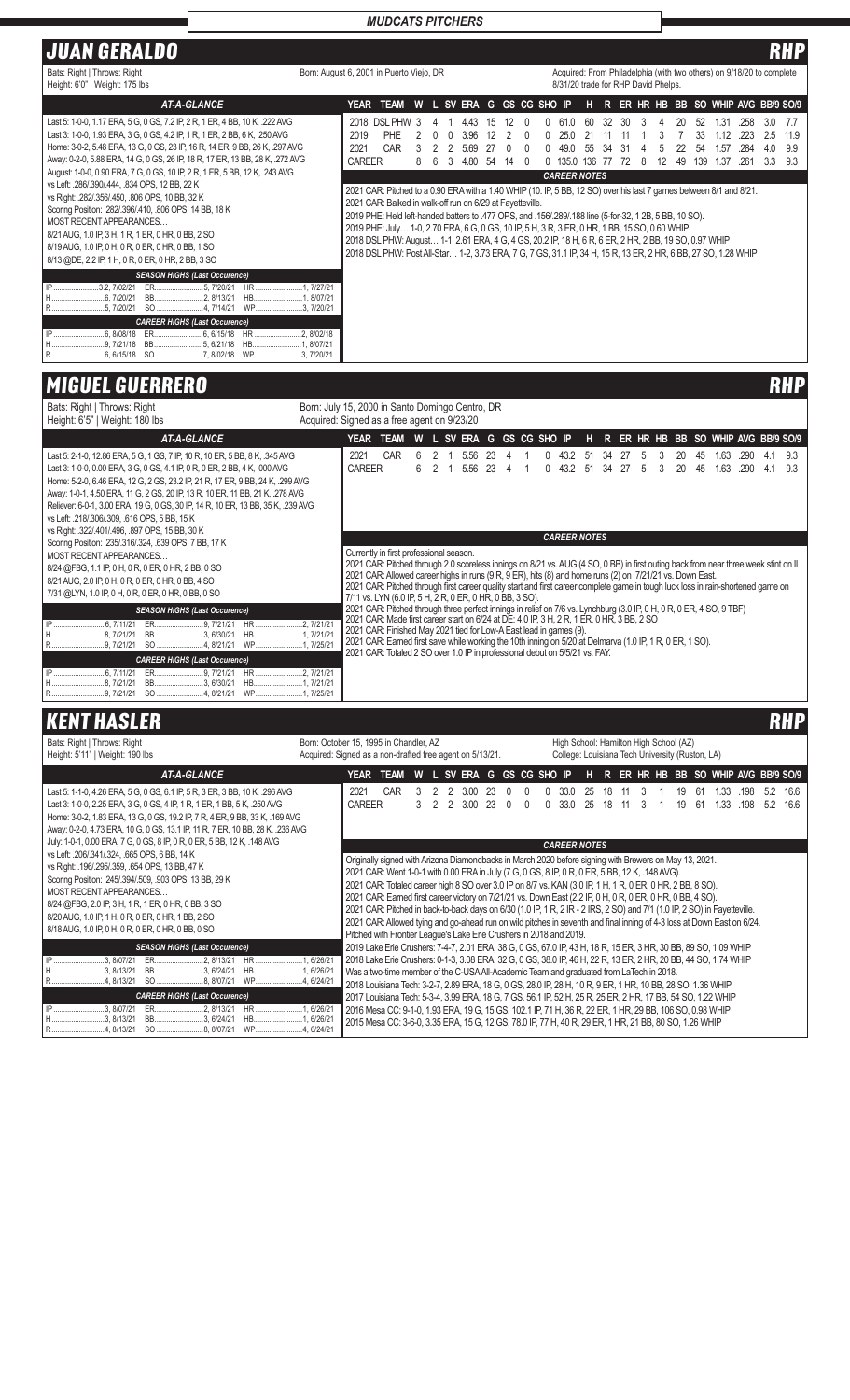## ANTOINE KELLY LHP

| 7. <i>. .</i>                                                                                                                                                                                                                                                                                                                                                                                                                                                                                                                                                                                                                                                                                                                                                                                                                                                                                                                                                                                                   |                                                                                                                                                                                                                                                           |                                               |                                                                                                                                                                                                                                                                                                                                                                                                                                                                                                                                                                                                                                                                                                                                                                                                                                                                                                                                                                                                                                                                                                                                                                                                                                                                                                                                                                                               |   |  |  |                               |    |    |          |  |                                   |    |    |    |  |    |    |                             |                          |                                 | .                                   |
|-----------------------------------------------------------------------------------------------------------------------------------------------------------------------------------------------------------------------------------------------------------------------------------------------------------------------------------------------------------------------------------------------------------------------------------------------------------------------------------------------------------------------------------------------------------------------------------------------------------------------------------------------------------------------------------------------------------------------------------------------------------------------------------------------------------------------------------------------------------------------------------------------------------------------------------------------------------------------------------------------------------------|-----------------------------------------------------------------------------------------------------------------------------------------------------------------------------------------------------------------------------------------------------------|-----------------------------------------------|-----------------------------------------------------------------------------------------------------------------------------------------------------------------------------------------------------------------------------------------------------------------------------------------------------------------------------------------------------------------------------------------------------------------------------------------------------------------------------------------------------------------------------------------------------------------------------------------------------------------------------------------------------------------------------------------------------------------------------------------------------------------------------------------------------------------------------------------------------------------------------------------------------------------------------------------------------------------------------------------------------------------------------------------------------------------------------------------------------------------------------------------------------------------------------------------------------------------------------------------------------------------------------------------------------------------------------------------------------------------------------------------------|---|--|--|-------------------------------|----|----|----------|--|-----------------------------------|----|----|----|--|----|----|-----------------------------|--------------------------|---------------------------------|-------------------------------------|
| Bats: Left   Throws: Left<br>Height: 6'6"   Weight: 205 lbs                                                                                                                                                                                                                                                                                                                                                                                                                                                                                                                                                                                                                                                                                                                                                                                                                                                                                                                                                     | Born: December 5, 1999 in Chicago, IL<br>High School: Maine East HS (Niles, IL)<br>College: Wabash Valley (Mount Carmel, IL)<br>Acquired: Selected in the 2nd round of the 2019 Draft<br>L SV ERA G GS CG SHO IP<br>H R ER HR HB BB SO WHIP AVG BB/9 SO/9 |                                               |                                                                                                                                                                                                                                                                                                                                                                                                                                                                                                                                                                                                                                                                                                                                                                                                                                                                                                                                                                                                                                                                                                                                                                                                                                                                                                                                                                                               |   |  |  |                               |    |    |          |  |                                   |    |    |    |  |    |    |                             |                          |                                 |                                     |
| <b>AT-A-GLANCE</b>                                                                                                                                                                                                                                                                                                                                                                                                                                                                                                                                                                                                                                                                                                                                                                                                                                                                                                                                                                                              |                                                                                                                                                                                                                                                           | YEAR                                          | TEAM                                                                                                                                                                                                                                                                                                                                                                                                                                                                                                                                                                                                                                                                                                                                                                                                                                                                                                                                                                                                                                                                                                                                                                                                                                                                                                                                                                                          | W |  |  |                               |    |    |          |  |                                   |    |    |    |  |    |    |                             |                          |                                 |                                     |
| Last 5: 0-0-0, 7.11 ERA, 5 G, 5 GS, 12.2 IP, 10 R, 10 ER, 12 BB, 17 K, .217 AVG<br>Last 3: 0-0-0, 6.23 ERA, 3 G, 3 GS, 8.2 IP, 6 R, 6 ER, 8 BB, 11 K, .250 AVG<br>Home: 0-0-0, 3.86 ERA, 2 G, 2 GS, 7 IP, 3 R, 3 ER, 4 BB, 11 K, .240 AVG<br>Away: 0-0-0, 11.12 ERA, 3 G, 3 GS, 5.2 IP, 7 R, 7 ER, 8 BB, 6 K, .190 AVG<br>July: 0-0-0, 5.87 ERA, 3 G, 3 GS, 7.2 IP, 5 R, 5 ER, 5 BB, 10 K, .148 AVG<br>vs Left: .133/.235/.133, .369 OPS, 2 BB, 9 K<br>vs Right: .258/.452/.323, .775 OPS, 10 BB, 8 K<br>Scoring Position: .250/.455/.250, .704 OPS, 6 BB, 5 K<br>MOST RECENT APPEARANCES<br>8/13 @DE, 0.1 IP, 1 H, 4 R, 4 ER, 0 HR, 5 BB, 0 SO<br>8/07 KAN, 4.2 IP, 5 H, 1 R, 1 ER, 0 HR, 2 BB, 7 SO<br>7/30 @LYN, 3.2 IP, 2 H, 1 R, 1 ER, 0 HR, 1 BB, 4 SO<br><b>SEASON HIGHS (Last Occurence)</b><br>IP 4.2, 8/07/21<br>ER4, 8/13/21 HR0, 8/07/21<br>H5, 8/07/21<br>BB5, 8/13/21 HB1, 8/07/21<br>R4, 8/13/21 SO 7, 8/07/21 WP1, 8/07/21<br><b>CAREER HIGHS (Last Occurence)</b><br>BB5, 8/13/21 HB1, 8/07/21 |                                                                                                                                                                                                                                                           | 2019<br>2019<br>2021<br>2021<br><b>CAREER</b> | <b>BRB</b><br><b>WIS</b><br><b>BRWB</b><br>CAR<br>Currently rated as the No. 10 prospect in Brewers system per Baseball America.<br>Entered 2021 season rated as No. 5 prospect in Brewers system per Baseball America.<br>2019 BRB: Began career with three straight scoreless starts (0.00 ERA, 7.0 IP, 1 H, 1 BB, 8 SO).<br>2019 BRB: Went 0-0 with 0.73 ERA over 4 GS in July 2019 (12.1 IP, 7 H, 1 R, 1 ER, 2 BB, 16 SO, 163 AVG, 0.73 WHIP).<br>2019 BRB: Totaled career high 8 SO on 8/10/19 at AZL Brewers Gold (4.0 IP, 4 H, 0 R, 2 BB, 8 SO).<br>2019 BRB: Pitched through career high 5.0 IP on 8/17/19 at AZL Rangers (5.0 IP, 4 H, 0 R, 0 BB, 6 SO).<br>2019 BRB: Totaled 20 SO (15.4 SO/9) against just 3 BB over 3 GS and 11.2 IP between 8/10/19 & 8/23/19.<br>2019 BRB: 198 AVG, 2 BB, 38 SO vs. Right / 250 AVG, 3 BB, 3 SO vs. Left<br>2019 BRB/WIS: 0-1, 2.84 ERA, 10 G, 10 GS, 31.2 IP, 26 H, 10 R, 10 ER, 2 HR, 9 BB, 45 SO, .230 AVG, 1.11 WHIP.<br>2019 Wabash Valley: 9-0, 1.88 ERA, 13 GS, 52.2 IP, 31 BB, 112 SO (Led national JUCO pitchers w/19.1 SO/9).<br>2019 Wabash Valley: Struck out 10 or more batters in six of his 13 starts.<br>Maine East HS: Senior - 0.66 ERA, 42.1 IP, 19 BB, 98 SO<br>Maine East HS: Was highest draft pick in Maine East Blue Demons (Niles, IL) history.<br>Maine East HS: Prep Career - 8-19, 2.64 ERA, 180 IP, 136 BB, 309 SO |   |  |  | 1.26<br>18.00<br>n no<br>3.97 | 16 | 15 | $\Omega$ |  | 122<br>451<br><b>CAREER NOTES</b> | 36 | 20 | 20 |  | 21 | 62 | 0.91<br>300<br>0.00<br>  26 | -208<br>417<br>നന<br>222 | 1.6<br>12.0<br>0.0<br>85<br>4.2 | 12.9<br>12.0<br>0.0<br>12.1<br>12.3 |
|                                                                                                                                                                                                                                                                                                                                                                                                                                                                                                                                                                                                                                                                                                                                                                                                                                                                                                                                                                                                                 |                                                                                                                                                                                                                                                           |                                               | Originally drafted by the San Diego Padres in the 13th round of the 2018 Draft from Maine East HS (Niles, IL).                                                                                                                                                                                                                                                                                                                                                                                                                                                                                                                                                                                                                                                                                                                                                                                                                                                                                                                                                                                                                                                                                                                                                                                                                                                                                |   |  |  |                               |    |    |          |  |                                   |    |    |    |  |    |    |                             |                          |                                 |                                     |

# **PEYTON LONG RHP**

| Bats: Right   Throws: Right   Height: 6'4"   Weight: 222 lbs<br>Born: 10/2897 in West Des Moines, IA                                                                                                                                                                                                                                                                                                                                | Acquired: Selected in the 30th round of the 2019 Draft<br>College: Central Methodist Univ. (Fayette, MO), Kirkwood CC (Cedar<br>High School: West Des Moines Valley HS (West Des Moines, Iowa)<br>Rapids, Iowa)<br>L SV ERA G GS CG SHO IP<br>ER HR HB BB SO WHIP AVG BB/9 SO/9 |                               |                                                                                                                                                                                                                                                                                                                                                                                                                                                                                                                                                                                                                                                                                                                                         |   |  |  |                     |    |  |  |  |                     |                 |              |          |          |          |                     |             |           |                 |
|-------------------------------------------------------------------------------------------------------------------------------------------------------------------------------------------------------------------------------------------------------------------------------------------------------------------------------------------------------------------------------------------------------------------------------------|---------------------------------------------------------------------------------------------------------------------------------------------------------------------------------------------------------------------------------------------------------------------------------|-------------------------------|-----------------------------------------------------------------------------------------------------------------------------------------------------------------------------------------------------------------------------------------------------------------------------------------------------------------------------------------------------------------------------------------------------------------------------------------------------------------------------------------------------------------------------------------------------------------------------------------------------------------------------------------------------------------------------------------------------------------------------------------|---|--|--|---------------------|----|--|--|--|---------------------|-----------------|--------------|----------|----------|----------|---------------------|-------------|-----------|-----------------|
| <b>AT-A-GLANCE</b>                                                                                                                                                                                                                                                                                                                                                                                                                  |                                                                                                                                                                                                                                                                                 | YEAR                          | TEAM                                                                                                                                                                                                                                                                                                                                                                                                                                                                                                                                                                                                                                                                                                                                    | W |  |  |                     |    |  |  |  |                     | н               | $\mathbb{R}$ |          |          |          |                     |             |           |                 |
| Last 5: 0-0-1, 5.63 ERA, 5 G, 0 GS, 8 IP, 6 R, 5 ER, 3 BB, 8 K, .324 AVG<br>Last 3: 0-0-1, 0.00 ERA, 3 G, 0 GS, 4 IP, 0 R, 0 ER, 2 BB, 2 K, .143 AVG<br>Home: 1-0-1, 6.75 ERA, 9 G, 0 GS, 14.2 IP, 12 R, 11 ER, 5 BB, 16 K, .286 AVG<br>Away: 1-0-0, 8.10 ERA, 10 G, 0 GS, 16.2 IP, 15 R, 15 ER, 6 BB, 13 K, .269 AVG                                                                                                               |                                                                                                                                                                                                                                                                                 | 2019<br>2021<br><b>CAREER</b> | <b>BRG</b><br>CAR                                                                                                                                                                                                                                                                                                                                                                                                                                                                                                                                                                                                                                                                                                                       |   |  |  | 4.19<br>.47<br>5.57 | 31 |  |  |  | 43.0<br>74 '        | 50<br>:3h<br>86 | 49           | 20<br>7ĥ | 15<br>26 | 38<br>67 | .51<br>1.50<br>1.51 | .303<br>292 | 3.1<br>31 | 8.0<br>83<br>81 |
| July: 0-0-0, 8.10 ERA, 4 G, 0 GS, 10 IP, 10 R, 9 ER, 2 BB, 10 K, .341 AVG<br>vs Left: .306/.393/.469, .862 OPS, 4 BB, 12 K<br>vs Right: .259/.333/.531, .864 OPS, 7 BB, 17 K<br>Scoring Position: .409/.469/.682, 1.151 OPS, 5 BB, 6 K<br>MOST RECENT APPEARANCES<br>8/21 AUG, 1.0 IP, 1 H, 0 R, 0 ER, 0 HR, 0 BB, 1 SO<br>8/19 AUG, 2.0 IP, 1 H, 0 R, 0 ER, 0 HR, 2 BB, 0 SO<br>8/15 @DE, 1.0 IP, 0 H, 0 R, 0 ER, 0 HR, 0 BB, 1 SO |                                                                                                                                                                                                                                                                                 |                               | 2021 CAR: Earned first career save on 8/19 vs. AUG (2.0 IP, 1 H, 0 R, 0 ER, 0 HR, 2 BB, 0 SO).<br>2021 CAR: Pitched through season high 4.0 IP on 7/21 vs. Down East (4.0 IP, 5 H, 3 R, 2 ER, 1 HR, 1 BB, 6 SO).<br>2021 CAR: Stranded three inherited runners for second straight appearance on 5/21 at DEL (1.2 IP, 2 H, 2 R, 2 ER, 2 BB).<br>2021 CAR: Stranded three inherited runners on 5/18 at DEL (1.1 IP, 0 H, 0 R, 0 BB, 1 SO).<br>2019 BRG: August 2-1, 1.06 ERA, 4 G, 1 GS, 17 IP, 17 H, 2 R, 2 ER, 0 HR, 5 BB, 15 SO, 1.29 WHIP<br>2019 BRG: June 0-0, 2.25 ERA, 2 G, 1 GS, 8 IP, 5 H, 2 R, 2 ER, 0 HR, 1 BB, 8 SO, 0.75 WHIP<br>2019 BRG: Allowed left-handed batters to hit .348/.416/.594 (1.010 OPS, 9 2B, 2 HR, 9 SO) |   |  |  |                     |    |  |  |  | <b>CAREER NOTES</b> |                 |              |          |          |          |                     |             |           |                 |
| <b>SEASON HIGHS (Last Occurence)</b><br>HR 2, 6/06/21<br>ER4, 6/06/21<br>BB2, 8/19/21<br>HB2, 7/07/21<br>WP2, 6/26/21<br><b>CAREER HIGHS (Last Occurence)</b><br>HR 2, 6/06/21<br>ER4, 6/06/21<br>BB2, 8/19/21<br>R4. 6/06/21<br><b>WP</b>                                                                                                                                                                                          | .2.6/26/21                                                                                                                                                                                                                                                                      |                               | 2019 Central Methodist Univ: 9-3-0, 2.33 ERA, 15 G, 15 GS, 92.2 IP, 70 H, 31 R, 24 ER, 4 HR, 26 BB, 115 SO, 1.04 WHIP<br>2019 Central Methodist University: Led Heart of America Athletic Conference with 2.33 ERA (12th in the NAIA).<br>2019 Central Methodist University: Set a single-season Central Methodist Univ. school record for strikeouts (115).<br>2019 Central Methodist University: Totaled season-high 15 strikeouts vs. Benedictine on 4/1/19.<br>2018 Kirkwood CC: 4-2-0, 2.51 ERA, 13 G, 5 GS, 64.2 IP, 59 H, 30 R, 18 ER, 2 HR, 27 BB, 76 SO, 1.33 WHIP<br>2017 Kirkwood CC: 7-2-0, 3.14 ERA, 11 G, 11 GS, 57.1 IP, 61 H, 27 R, 20 ER, 3 HR, 22 BB, 71 SO, 1.45 WHIP                                                |   |  |  |                     |    |  |  |  |                     |                 |              |          |          |          |                     |             |           |                 |

# KEEGAN MCCARVILLE RHP

| Bats: Right   Throws: Right   Height: 6'1"   Weight: 205 lbs<br>Born: 2/3/98 in Phoenix, AZ                                                                                                                                                                                                                                                                                                                                                     | Acquired: Selected in the 36th round of the 2019 Draft<br>College(s): Santa Clara University (Santa Clara, CA), South<br>High School: Sandra Day O'Connor HS (Phoenix, AZ)<br>Mountain Community College (Phoenix, AZ)                                                                                                                                                                                                                                                                                                                                                                                                                                                                                                                                                                                         |  |  |  |  |  |  |  |  |  |  |  |  |
|-------------------------------------------------------------------------------------------------------------------------------------------------------------------------------------------------------------------------------------------------------------------------------------------------------------------------------------------------------------------------------------------------------------------------------------------------|----------------------------------------------------------------------------------------------------------------------------------------------------------------------------------------------------------------------------------------------------------------------------------------------------------------------------------------------------------------------------------------------------------------------------------------------------------------------------------------------------------------------------------------------------------------------------------------------------------------------------------------------------------------------------------------------------------------------------------------------------------------------------------------------------------------|--|--|--|--|--|--|--|--|--|--|--|--|
| <b>AT-A-GLANCE</b>                                                                                                                                                                                                                                                                                                                                                                                                                              | L SV ERA G GS CG SHO IP<br>R ER HR HB BB SO WHIP AVG BB/9 SO/9<br>YEAR<br>W<br>н<br><b>TEAM</b>                                                                                                                                                                                                                                                                                                                                                                                                                                                                                                                                                                                                                                                                                                                |  |  |  |  |  |  |  |  |  |  |  |  |
| Last 5: 0-1-0, 11.05 ERA, 5 G, 0 GS, 7.1 IP, 11 R, 9 ER, 2 BB, 8 K, .400 AVG<br>Last 3: 0-1-0, 11.25 ERA, 3 G, 0 GS, 4 IP, 6 R, 5 ER, 2 BB, 5 K, .389 AVG<br>Home: 1-0-0, 7.71 ERA, 3 G, 0 GS, 4.2 IP, 4 R, 4 ER, 2 BB, 7 K, .263 AVG<br>Away: 0-1-0, 9.64 ERA, 3 G, 0 GS, 4.2 IP, 7 R, 5 ER, 0 BB, 4 K, .435 AVG<br>August: 0-1-0, 11.25 ERA, 3 G, 0 GS, 4 IP, 6 R, 5 ER, 2 BB, 5 K, .389 AVG<br>vs Left: .278/.316/.778, 1.094 OPS, 1 BB, 6 K | 2019<br><b>BRB</b><br>11.3<br>362<br>0.95<br>200<br>2021<br><b>BRWB</b><br>9.0<br>2.00<br>0 <sub>c</sub><br>900<br>400<br>2021<br><b>BRWG</b><br>11.3<br>2.3<br>4.50<br>1.75<br>300<br>40<br>5<br>CAR<br>2021<br>10.6<br>868<br>l 82<br>91<br>357<br>1.9<br><b>CAREER</b><br>3.35<br>l 20<br>.248<br>11.1<br>3<br>30<br>1.9<br>50<br>23<br>63<br>$\Omega$<br>510                                                                                                                                                                                                                                                                                                                                                                                                                                               |  |  |  |  |  |  |  |  |  |  |  |  |
| vs Right: .417/.423/.667, 1.090 OPS, 1 BB, 5 K                                                                                                                                                                                                                                                                                                                                                                                                  | <b>CAREER NOTES</b>                                                                                                                                                                                                                                                                                                                                                                                                                                                                                                                                                                                                                                                                                                                                                                                            |  |  |  |  |  |  |  |  |  |  |  |  |
| Scoring Position: .471/.500/1.118, 1.618 OPS, 2 BB, 3 K<br>MOST RECENT APPEARANCES<br>8/22 AUG, 0.2 IP, 1 H, 2 R, 2 ER, 0 HR, 2 BB, 2 SO<br>8/19 AUG, 2.0 IP, 3 H, 2 R, 2 ER, 1 HR, 0 BB, 2 SO<br>8/15 @DE, 1.1 IP, 3 H, 2 R, 1 ER, 0 HR, 0 BB, 1 SO                                                                                                                                                                                            | 2020: Underwent right elbow UCL reconstruction surgery on 6/18/20, performed by Dr. William Raasch.<br>2019 AZL: Tied for fourth in the Arizona League in games (20).<br>2019 AZL: August 1-0, 0.60 ERA, 8 G, 0 GS, 15 IP, 12 H, 2 R, 1 ER, 0 HR, 5 BB, 20 SO, 1.13 WHIP<br>2019 AZL: July 1-2, 2.25 ERA, 10 G, 0 GS, 16 IP, 10 H, 5 R, 4 ER, 2 HR, 1 BB, 20 SO, 0.69 WHIP<br>Santa Clara: One of three Broncos selected in MLB Draft; also one of two selected by Milwaukee along with OF Andre Nnebe<br>2019 Santa Clara: Led Santa Clara in wins (4), strikeouts (68) and was tied for lead in appearances (21).<br>2019 Santa Clara: Totaled season-high nine strikeouts against San Francisco on 3/29/19.                                                                                                 |  |  |  |  |  |  |  |  |  |  |  |  |
| <b>SEASON HIGHS (Last Occurence)</b><br>2.8/19/21<br>BB2, 8/22/21<br>SO 3, 7/23/21<br>R4. 7/27/21<br><b>CAREER HIGHS (Last Occurence)</b><br>IP 3, 8/15/19<br>ER4, 7/27/21<br>BB2, 8/22/21<br>WP2, 7/17/21<br>R4, 7/27/21 SO 4, 8/15/19                                                                                                                                                                                                         | 2019 Santa Clara: Started in nine of the first 10 appearances before moving to the bullpen for his final 11 appearances.<br>2019 Santa Clara: 4-7-0, 5.15 ERA, 21 G, 9 GS, 64.2 IP, 73 H, 43 R, 37 ER, 4 HR, 24 BB, 68 SO, 1.50 WHIP<br>2018 South Mountain CC: 7-3-0, 2.44 ERA, 16 G, 16 GS, 96.0 IP, 76 H, 32 R, 26 ER, 5 HR, 18 BB, 112 SO, 0.98 WHIP<br>2017-2018 South Mountain CC: Was two-time All-Arizona Community College Athletic Conference selection<br>2017 South Mountain CC: Posted the lowest freshman ERA (2.04) in the ACCAC over 66.1 innings<br>2016 Sandra Day O'Connor High School: Second team All-State selection with a 6-2 record and 2.23 ERA over 53.1 IP, 60 SO<br>Was previously selected by Tampa Bay in the 24th round of the 2018 First-Year Player Draft, but did not sign. |  |  |  |  |  |  |  |  |  |  |  |  |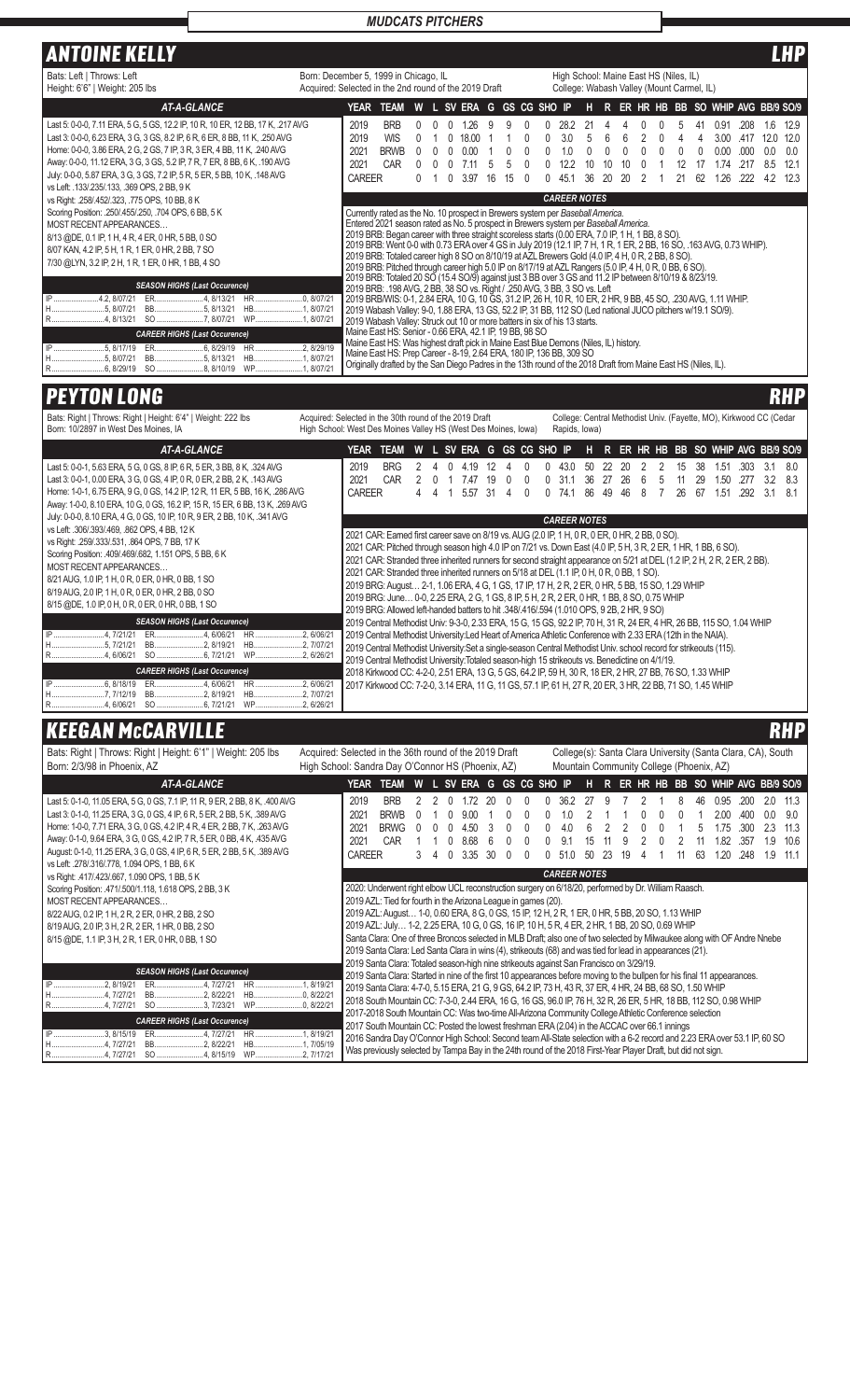# JAMES MEEKER RHP

## *MUDCATS PITCHERS*

| I JAMEƏ MEERER                                                                                                                                                                                                                                                                                                                                                                                                                                                                                                                 | mu                                                                                                                                                                                                                                                                                                                                                                                                                                                                                                                                                                                                                                                                                                                                                                                                                    |
|--------------------------------------------------------------------------------------------------------------------------------------------------------------------------------------------------------------------------------------------------------------------------------------------------------------------------------------------------------------------------------------------------------------------------------------------------------------------------------------------------------------------------------|-----------------------------------------------------------------------------------------------------------------------------------------------------------------------------------------------------------------------------------------------------------------------------------------------------------------------------------------------------------------------------------------------------------------------------------------------------------------------------------------------------------------------------------------------------------------------------------------------------------------------------------------------------------------------------------------------------------------------------------------------------------------------------------------------------------------------|
| Bats: Right   Throws: Right<br>Height: 6'4"   Weight: 215 lbs                                                                                                                                                                                                                                                                                                                                                                                                                                                                  | Born: 3/22/1995 in Livingston, NJ<br>High School: North Allegheny High School (Wexford, PA)<br>Acquired: Signed as a free agent on 8/13/21<br>College(s): Akron (Akron, OH), Delaware (Newark, DE)                                                                                                                                                                                                                                                                                                                                                                                                                                                                                                                                                                                                                    |
| <b>AT-A-GLANCE</b>                                                                                                                                                                                                                                                                                                                                                                                                                                                                                                             | W L SV ERA G GS CG SHO IP<br>R ER HR HB BB SO WHIP AVG BB/9 SO/9<br><b>TEAM</b><br>YEAR<br>Н.                                                                                                                                                                                                                                                                                                                                                                                                                                                                                                                                                                                                                                                                                                                         |
| Last 5: 0-0-2, 0.00 ERA, 4 G, 0 GS, 6 IP, 1 R, 0 ER, 0 BB, 7 K, .190 AVG<br>Last 3: 0-0-2, 0.00 ERA, 3 G, 0 GS, 4 IP, 1 R, 0 ER, 0 BB, 5 K, .267 AVG                                                                                                                                                                                                                                                                                                                                                                           | 2021<br>CAR<br>0.67<br>.190<br>0.0<br>10.5<br>0.00<br><b>CAREER</b><br>0.67<br>0.0<br>10.5<br>60<br>0.OQ<br>.190                                                                                                                                                                                                                                                                                                                                                                                                                                                                                                                                                                                                                                                                                                      |
| Home: 0-0-2, 0.00 ERA, 2 G, 0 GS, 3 IP, 1 R, 0 ER, 0 BB, 3 K, .333 AVG<br>Away: 0-0-0, 0.00 ERA, 2 G, 0 GS, 3 IP, 0 R, 0 ER, 0 BB, 4 K, .000 AVG<br>August: 0-0-2, 0.00 ERA, 4 G, 0 GS, 6 IP, 1 R, 0 ER, 0 BB, 7 K, .190 AVG<br>vs Left: .100/.100/.300, .400 OPS, 0 BB, 6 K<br>vs Right: .273/.273/.273, .546 OPS, 0 BB, 1 K<br>Scoring Position: .000/.000/.000, .000 OPS, 0 BB, 1 K<br>MOST RECENT APPEARANCES<br>8/26 @FBG, 1.0 IP, 0 H, 0 R, 0 ER, 0 HR, 0 BB, 2 SO<br>8/22 AUG, 2.0 IP, 3 H, 1 R, 0 ER, 0 HR, 0 BB, 3 SO | <b>CAREER NOTES</b><br>2021 CAR: Snapped streak of 38 2 consecutive scoreless innings (Frontier League/MiLB) after allowing an unearned run on 8/22<br>vs. AUG. Had not allowed a run since 8/24/19 vs. Southern Illinois Miners (Frontier League).<br>2021 CAR: Retired six straight and worked through 2.0 scoreless innings in Carolina debut on 8/14 at DE.<br>Was in a streak of 34.0 consecutive scoreless innings from 2019 through 2021 with Wild Things before signing with Brewers.<br>2021 Washington Wild Things: 1-0-0, 0.00 ERA, 31.2 IP, 17 H, 0 R, 0 ER, 0 HR, 10 BB, 43 SO, 0.853 WHIP<br>2021 Washington: Pitched through 31.2 scoreless innings and 30 games with 43 SO, 10 BB and 17 H.<br>2019 Washington Wild Things: 2-3-1, 3.17 ERA, 54 IP, 44 H, 20 R, 19 ER, 0 HR, 14 BB, 57 SO, 1.074 WHIP |
| 8/20 AUG, 1.0 IP, 1 H, 0 R, 0 ER, 0 HR, 0 BB, 0 SO<br><b>SEASON HIGHS (Last Occurence)</b><br>.2.8/22/21<br>0.8/26/21<br>ER<br>H3. 8/22/21<br>BB0, 8/26/21<br>SO 3, 8/22/21<br>WP0, 8/26/21<br><b>CAREER HIGHS (Last Occurence)</b><br>2.8/22/21<br>ER0, 8/26/21<br><b>HR</b>                                                                                                                                                                                                                                                  | 2018 Washington Wild Things: 2-1-0, 3.94 ERA, 29.2 IP, 31 H, 14 R, 13 ER, 3 HR, 5 BB, 26 SO, 1.213 WHIP<br>2018 Delaware: 4-2-6, 3.23 ERA, 53 IP, 53 H, 27 R, 19 ER, 3 HR, 12 BB, 45 SO, 1.226 WHIP<br>2017 Delaware: 6-2-2, 4.25 ERA, 42.1 IP, 43 H, 22 R, 20 ER, 2 HR, 16 BB, 30 SO, 1.394 WHIP<br>Father and grandfather both attended UD; grandfather was a member of the Blue Hen wrestling team (1961).<br>North Allegheny High School: Was first freshman pitcher to pitch in a varsity game in program history.<br>North Allegheny High School: Was a member of WPIAL Championship team and recorded the only perfect game in school history<br>during senior year.<br>.0, 8/26/21                                                                                                                            |
| <b>IP</b><br>H3, 8/22/21<br>SO 3, 8/22/21                                                                                                                                                                                                                                                                                                                                                                                                                                                                                      |                                                                                                                                                                                                                                                                                                                                                                                                                                                                                                                                                                                                                                                                                                                                                                                                                       |

# **JUSTIN MILLER**

| Bats: Right   Throws: Right<br>Height: 6'4"   Weight: 183 lbs                                                                                                                                                                                                                                                                                                                                                                                                                                                                                                                                                                                                     | Born: May 17, 1998 in Fresno, CA<br>High School: Central High School (Fresno, CA)<br>Acquired: Signed as a free agent on 6/22/21.<br>College: N/A                                                                                                                                                                                                                                                                                                                                                                                                                                                                                                      |                                                                                                                                                                                                                                                                                                                                                                                                                                                                                                                                                                                                                                                                                                                                                                                                                                                                                                                                                                                                                          |  |  |  |  |  |  |  |  |  |  |
|-------------------------------------------------------------------------------------------------------------------------------------------------------------------------------------------------------------------------------------------------------------------------------------------------------------------------------------------------------------------------------------------------------------------------------------------------------------------------------------------------------------------------------------------------------------------------------------------------------------------------------------------------------------------|--------------------------------------------------------------------------------------------------------------------------------------------------------------------------------------------------------------------------------------------------------------------------------------------------------------------------------------------------------------------------------------------------------------------------------------------------------------------------------------------------------------------------------------------------------------------------------------------------------------------------------------------------------|--------------------------------------------------------------------------------------------------------------------------------------------------------------------------------------------------------------------------------------------------------------------------------------------------------------------------------------------------------------------------------------------------------------------------------------------------------------------------------------------------------------------------------------------------------------------------------------------------------------------------------------------------------------------------------------------------------------------------------------------------------------------------------------------------------------------------------------------------------------------------------------------------------------------------------------------------------------------------------------------------------------------------|--|--|--|--|--|--|--|--|--|--|
| <b>AT-A-GLANCE</b>                                                                                                                                                                                                                                                                                                                                                                                                                                                                                                                                                                                                                                                | TEAM W L SV ERA G GS CG SHO IP<br><b>YEAR</b>                                                                                                                                                                                                                                                                                                                                                                                                                                                                                                                                                                                                          | H R ER HR HB BB SO WHIP AVG BB/9 SO/9                                                                                                                                                                                                                                                                                                                                                                                                                                                                                                                                                                                                                                                                                                                                                                                                                                                                                                                                                                                    |  |  |  |  |  |  |  |  |  |  |
| Last 5: 0-0-0, 6.00 ERA, 3 G, 0 GS, 3 IP, 2 R, 2 ER, 2 BB, 3 K, .308 AVG<br>Last 3: 0-0-0, 6.00 ERA, 3 G, 0 GS, 3 IP, 2 R, 2 ER, 2 BB, 3 K, .308 AVG<br>Home: 0-0-0, 9.00 ERA, 2 G, 0 GS, 2 IP, 2 R, 2 ER, 1 BB, 3 K, .364 AVG<br>Away: 0-0-0, 0.00 ERA, 1 G, 0 GS, 1 IP, 0 R, 0 ER, 1 BB, 0 K, .000 AVG<br>vs Left: .286/.286/.429, .714 OPS, 0 BB, 2 K<br>vs Right: .333/.500/.500, 1.000 OPS, 2 BB, 1 K<br>Scoring Position: .167/.286/.167, .452 OPS, 1 BB, 1 K<br>MOST RECENT APPEARANCES<br>8/25 @FBG, 1.0 IP, 0 H, 0 R, 0 ER, 0 HR, 1 BB, 0 SO<br>8/20 AUG, 1.0 IP, 2 H, 1 R, 1 ER, 0 HR, 1 BB, 2 SO<br>8/18 AUG, 1.0 IP, 2 H, 1 R, 1 ER, 0 HR, 0 BB, 1 SO | <b>PHL</b><br>2016<br>$\mathbf{0}$<br>$\mathbf{0}$<br>2.03<br>8<br>$\mathbf{0}$<br>$\mathbf{1}$<br>$\pmb{0}$<br>2017<br>PHL<br>$\mathbf{1}$<br>$\mathbf{2}$<br>$\overline{0}$<br>5.21<br>13<br><b>WIL</b><br>2017<br>0<br>0<br>0<br>9.00<br>$\overline{1}$<br>0<br>PHE<br>2018<br>$\mathbf{1}$<br>$\mathbf 0$<br>4.50<br>10<br>4<br>5<br>2021<br><b>BRWB</b><br>0<br>$0$ 20.25<br>0<br>$\mathbf{1}$<br>$\overline{1}$<br>2021<br><b>BRWG</b><br>5.93<br>9<br>0<br>$\overline{1}$<br>2<br>$\overline{1}$<br>2021<br>$\pmb{0}$<br>CAR<br>$\mathbf 0$<br>$0 \t 0 \t 6.00$<br>$\overline{\mathbf{3}}$<br><b>CAREER</b><br>4 10 1 4.93 45<br>$\overline{4}$ | 13.1<br>10<br>3<br>$\mathbf{0}$<br>0<br>3<br>$\mathbf{0}$<br>$\overline{2}$<br>1.58<br>.222<br>11<br>$\overline{7}$<br>7.4<br>4.7<br>11<br>19.0<br>23<br>13  2.05  .307  7.6<br>$\mathbf 0$<br>0<br>11<br>$\mathbf{1}$<br>0<br>16<br>6.2<br>0<br>2.0<br>$\overline{2}$<br>$\overline{2}$<br>2<br>1.50<br>.286<br>0<br>0<br>0<br>$\mathbf{1}$<br>0<br>4.5<br>0.0<br>27<br>28.0<br>36<br>14<br>$\overline{2}$<br>19<br>27<br>1.96<br>.303<br>$\mathbf{0}$<br>0<br>$\overline{4}$<br>6.1<br>8.7<br>3<br>3<br>$\overline{2}$<br>0<br>0<br>1.1<br>$\overline{4}$<br>0<br>0<br>$\mathbf{1}$<br>4.50<br>.571 13.5 6.8<br>9<br>$\mathbf{0}$<br>0<br>13.2<br>10<br>9<br>$\mathbf{1}$<br>3<br>$\overline{7}$<br>14<br>1.24<br>.196<br>4.6<br>9.2<br>3.0<br>$\overline{2}$<br>$\overline{2}$<br>$\mathbf 0$<br>$\mathbf 0$<br>$\overline{2}$<br>3<br>2.00<br>.308<br>$\mathbf 0$<br>0<br>4<br>6.0<br>9.0<br>65<br>$\mathbf 0$<br>0 80.3<br>89 57<br>-44<br>$\overline{4}$<br>58<br>1.83 .281 6.5<br>9<br>7.3<br><b>CAREER NOTES</b> |  |  |  |  |  |  |  |  |  |  |
| <b>SEASON HIGHS (Last Occurence)</b><br><b>CAREER HIGHS (Last Occurence)</b><br>HB2, 6/27/18<br>6, 7/24/18 SO 5, 7/11/18 WP 3, 8/06/21                                                                                                                                                                                                                                                                                                                                                                                                                                                                                                                            |                                                                                                                                                                                                                                                                                                                                                                                                                                                                                                                                                                                                                                                        |                                                                                                                                                                                                                                                                                                                                                                                                                                                                                                                                                                                                                                                                                                                                                                                                                                                                                                                                                                                                                          |  |  |  |  |  |  |  |  |  |  |
| <b>ZACH MORT</b>                                                                                                                                                                                                                                                                                                                                                                                                                                                                                                                                                                                                                                                  |                                                                                                                                                                                                                                                                                                                                                                                                                                                                                                                                                                                                                                                        | <b>RHP</b>                                                                                                                                                                                                                                                                                                                                                                                                                                                                                                                                                                                                                                                                                                                                                                                                                                                                                                                                                                                                               |  |  |  |  |  |  |  |  |  |  |
| Bats: Right   Throws: Right<br>Height: 6'1"   Weight: 205 lbs                                                                                                                                                                                                                                                                                                                                                                                                                                                                                                                                                                                                     | Born: May 22, 1997 in Chesterfield, VA<br>Acquired: Signed as a free agent on 1/14/21.                                                                                                                                                                                                                                                                                                                                                                                                                                                                                                                                                                 | High School: Cosby High School (Midlothian, VA)<br>College: George Mason University (Fairfax, VA)                                                                                                                                                                                                                                                                                                                                                                                                                                                                                                                                                                                                                                                                                                                                                                                                                                                                                                                        |  |  |  |  |  |  |  |  |  |  |
| <b>AT-A-GLANCE</b>                                                                                                                                                                                                                                                                                                                                                                                                                                                                                                                                                                                                                                                | <b>YEAR</b><br><b>TEAM</b><br>W L SV ERA<br>G                                                                                                                                                                                                                                                                                                                                                                                                                                                                                                                                                                                                          |                                                                                                                                                                                                                                                                                                                                                                                                                                                                                                                                                                                                                                                                                                                                                                                                                                                                                                                                                                                                                          |  |  |  |  |  |  |  |  |  |  |
| Last 5: 2-0-0, 1.42 ERA, 2 G, 2 GS, 12.2 IP, 2 R, 2 ER, 3 BB, 18 K, .159 AVG                                                                                                                                                                                                                                                                                                                                                                                                                                                                                                                                                                                      |                                                                                                                                                                                                                                                                                                                                                                                                                                                                                                                                                                                                                                                        | GS CG SHO IP<br>R ER HR HB BB SO WHIP AVG BB/9 SO/9<br>H.                                                                                                                                                                                                                                                                                                                                                                                                                                                                                                                                                                                                                                                                                                                                                                                                                                                                                                                                                                |  |  |  |  |  |  |  |  |  |  |
| Last 3: 2-0-0, 1.42 ERA, 2 G, 2 GS, 12.2 IP, 2 R, 2 ER, 3 BB, 18 K, .159 AVG<br>Home: 1-0-0, 1.29 ERA, 1 G, 1 GS, 7 IP, 1 R, 1 ER, 0 BB, 11 K, .160 AVG<br>Away: 1-0-0, 1.59 ERA, 1 G, 1 GS, 5.2 IP, 1 R, 1 ER, 3 BB, 7 K, .158 AVG<br>Starter: 2-0-0, 1.42 ERA, 2 G, 2 GS, 12.2 IP, 2 R, 2 ER, 3 BB, 18 K, .159 AVG<br>vs Left: .095/.136/.190, .327 OPS, 1 BB, 10 K<br>vs Right: .217/.280/.348, .628 OPS, 2 BB, 8 K                                                                                                                                                                                                                                            | <b>EUG</b><br>$\mathsf{0}$<br>$\overline{4}$<br>5.79<br>10<br>10<br>2018<br>$\mathbf 0$<br><b>EUG</b><br>3<br>3<br>$\mathbf 0$<br>3.72<br>9<br>2019<br>7<br>2019<br><b>SB</b><br>6<br>3.13<br>18<br>5<br>2<br>0<br>$0$ 7.13<br>2021<br><b>WIS</b><br>4<br>16<br>13<br>1<br>2021<br>CAR<br>2<br>$0\quad 0$<br>1.42<br>$\overline{2}$<br>2<br><b>CAREER</b><br>12 13 0 4.73 55 37 0                                                                                                                                                                                                                                                                      | 36<br>28.0<br>19<br>18<br>1.54 .316<br>$\mathbf 0$<br>$\mathbf{0}$<br>5<br>$\overline{7}$<br>31<br>2.3<br>10.0<br>$\mathbf{1}$<br>$\mathbf 0$<br>0<br>46.0<br>43 24<br>19<br>$\mathbf{3}$<br>10<br>40<br>1.15<br>$\mathbf{1}$<br>.251<br>2.0<br>7.8<br>60.1<br>48 32 21<br>$\overline{4}$<br>27<br>36<br>1.24<br>.219<br>4.0<br>0<br>$\mathbf{0}$<br>$\mathbf{1}$<br>5.4<br>88 53 51 18<br>$5\phantom{.0}$<br>22<br>0<br>0, 64.1<br>56<br>1.71<br>.322<br>- 3.1<br>7.8<br>2<br>$\mathbf{0}$<br>$\mathbf{0}$<br>12.2<br>$\overline{7}$<br>$\overline{2}$<br>$\overline{1}$<br>$\mathbf{0}$<br>3<br>18<br>0.79<br>.159<br>2.1<br>12.8<br>0 211.3 222 130 111 31 8 69 181 1.38 .270 2.9<br>7.7<br><b>CAREER NOTES</b>                                                                                                                                                                                                                                                                                                       |  |  |  |  |  |  |  |  |  |  |

| <b>BRENDAN MURPHY</b>                                                                                                                                                                                                                                 |                                                                                                   |                                                                                                                                                                                                                                                                                                                                                                                                                                                                                                                              |    |   |          |              |           |    |                |                                           |          |          |          |              |          |           |                                       |              |            | LHP        |
|-------------------------------------------------------------------------------------------------------------------------------------------------------------------------------------------------------------------------------------------------------|---------------------------------------------------------------------------------------------------|------------------------------------------------------------------------------------------------------------------------------------------------------------------------------------------------------------------------------------------------------------------------------------------------------------------------------------------------------------------------------------------------------------------------------------------------------------------------------------------------------------------------------|----|---|----------|--------------|-----------|----|----------------|-------------------------------------------|----------|----------|----------|--------------|----------|-----------|---------------------------------------|--------------|------------|------------|
| Bats: Left   Throws: Left<br>Height: 6'4"   Weight: 200 lbs                                                                                                                                                                                           | Born: January 2, 1999 in Lake Forest, IL<br>Acquired: Selected in the 4th round of the 2017 Draft |                                                                                                                                                                                                                                                                                                                                                                                                                                                                                                                              |    |   |          |              |           |    |                | High School: Mundelein HS (Mundelein, IL) |          |          |          |              |          |           |                                       |              |            |            |
| AT-A-GLANCE                                                                                                                                                                                                                                           | <b>YEAR</b>                                                                                       | TEAM                                                                                                                                                                                                                                                                                                                                                                                                                                                                                                                         | W  |   |          | L SV ERA     |           |    | G GS CG SHO IP |                                           |          |          |          |              |          |           | H R ER HR HB BB SO WHIP AVG BB/9 SO/9 |              |            |            |
| Last 5: 2-3-0, 3.86 ERA, 5 G, 3 GS, 25.2 IP, 12 R, 11 ER, 8 BB, 26 K, .245 AVG<br>Last 3: 0-3-0, 5.52 ERA, 3 G, 3 GS, 14.2 IP, 10 R, 9 ER, 5 BB, 14 K, .283 AVG<br>Home: 3-2-0, 3.79 ERA, 8 G, 6 GS, 38 IP, 18 R, 16 ER, 11 BB, 41 K, .255 AVG        | 2017<br>2018<br>2019                                                                              | <b>BRE</b>                                                                                                                                                                                                                                                                                                                                                                                                                                                                                                                   | 0  | 2 |          | 0 6.19       | 9         |    | $\Omega$       | 16.0<br>DNP (Injury)<br>DNP (Injury)      | -21      | 15       | 11       | $\mathbf{0}$ | 12       | 11        | 2.06                                  | .318         | 6.8        | 6.2        |
| Away: 2-4-0, 7.58 ERA, 8 G, 5 GS, 29.2 IP, 25 R, 25 ER, 26 BB, 26 K, .264 AVG<br>July: 2-2-0, 6.97 ERA, 5 G, 2 GS, 20.2 IP, 17 R, 16 ER, 9 BB, 22 K, .259 AVG<br>vs Left: .208/.426/.313, .739 OPS, 19 BB, 12 K                                       | 2021<br><b>CAREER</b>                                                                             | CAR                                                                                                                                                                                                                                                                                                                                                                                                                                                                                                                          | 5. | 8 | $\Omega$ | 5.45<br>5.59 | 16<br>-25 | 15 |                | 672<br>83.2                               | 67<br>88 | 43<br>58 | 41<br>52 | 3            | 37<br>49 | -67<br>78 | 1.54<br>1.64                          | .259<br>.271 | 4.9<br>5.3 | 8.9<br>8.4 |
| vs Right: .270/.335/.422, .757 OPS, 18 BB, 55 K                                                                                                                                                                                                       |                                                                                                   |                                                                                                                                                                                                                                                                                                                                                                                                                                                                                                                              |    |   |          |              |           |    |                | <b>CAREER NOTES</b>                       |          |          |          |              |          |           |                                       |              |            |            |
| Scoring Position: .213/.344/.347, .691 OPS, 16 BB, 20 K<br>MOST RECENT APPEARANCES<br>8/10 @DE, 5.2 IP, 8 H, 4 R, 4 ER, 2 HR, 1 BB, 4 SO<br>8/04 KAN, 5.0 IP, 5 H, 3 R, 2 ER, 0 HR, 2 BB, 6 SO<br>7/28 @LYN, 4.0 IP, 4 H, 3 R, 3 ER, 0 HR, 2 BB, 4 SO |                                                                                                   | 2021 CAR: Named Low-A East Pitcher of the Week for 7/12-7/18 (W, 6.0 IP, 2 H, 0 R, 0 ER, 0 HR, 3 BB, 6 SO)<br>2021 CAR: Struck out six over 6.0 scoreless in relief of opener Abner Uribe on 7/15 at KAN (W, 6.0 IP, 2 H, 0 R, 0 ER, 3 BB, 6 SO)<br>2021 CAR: Pitched through first career CG shutout in GM:1 of DH on 5/30 vs. KAN (7.0 IP, 9 SO).<br>2021 CAR: Totaled seven strikeouts over three innings in 2021 debut on 5/6/21 vs. FAY.<br>Missed the 2018 and 2019 seasons due to injury (lat strain, left-shoulder). |    |   |          |              |           |    |                |                                           |          |          |          |              |          |           |                                       |              |            |            |
| <b>SEASON HIGHS (Last Occurence)</b>                                                                                                                                                                                                                  |                                                                                                   | 2017 AZL: Went 0-1 with 2.57 ERA over 4 G (1 GS) at home (7.0 IP, 6 H, 5 R, 2 ER, 5 BB, 7 SO).                                                                                                                                                                                                                                                                                                                                                                                                                               |    |   |          |              |           |    |                |                                           |          |          |          |              |          |           |                                       |              |            |            |
| HR 2, 8/10/21<br>H9. 6/18/21<br>BB5, 6/06/21<br>WP1, 7/28/21                                                                                                                                                                                          |                                                                                                   | 2017 AZL: Went 0-1 with 12.15 ERA in July (6.2 IP, 6 BB, 2 SO), but 0-1 with 2.45 ERA in August (7.1 IP, 5 BB, 7 SO).<br>2017 AZL: Finished season with four straight scoreless appearances (4 G, 2 GS, 8.0 IP, 1 R, 0 ER, 0 HR, 3 BB, 8 SO, 1.25 WHIP)<br>2017 AZL: Allowed .462 average to left-handed batters (6-for-13, 9 BB).                                                                                                                                                                                           |    |   |          |              |           |    |                |                                           |          |          |          |              |          |           |                                       |              |            |            |
| <b>CAREER HIGHS (Last Occurence)</b><br>HR 2, 8/10/21<br>I IP<br>H9, 6/18/21<br>BB5, 6/06/21                                                                                                                                                          |                                                                                                   | 2017: One of 11 high school pitchers selected by Milwaukee in 2017 Draft; the Brewers selected 20 high school players overall.<br>Originally committed to Arizona State.                                                                                                                                                                                                                                                                                                                                                     |    |   |          |              |           |    |                |                                           |          |          |          |              |          |           |                                       |              |            |            |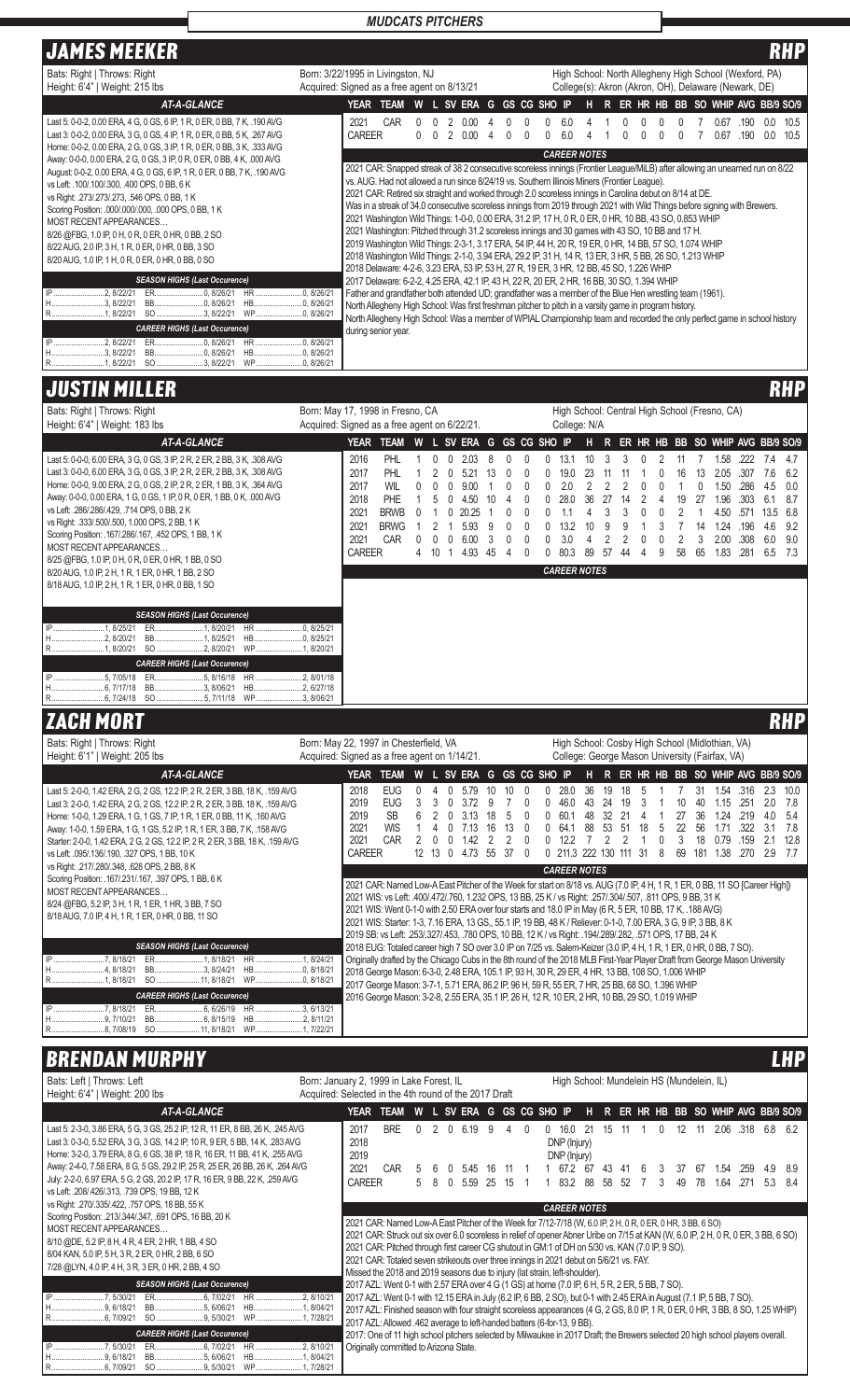| <b>INATE PEDEN</b>                                                                                                                                                                                                                                                                                                                                                                                                                                                                                      |                                                                                               |                                                                                                                                                                                                                                                                                                                                                                                                                                                                                                                                                                                                                                                                                                                                                                                                                         |    |          |                                          |    |    |              |                                          |                             |                  |                 |    |    |                             |                                              |                                           |                                      | RHP                                    |
|---------------------------------------------------------------------------------------------------------------------------------------------------------------------------------------------------------------------------------------------------------------------------------------------------------------------------------------------------------------------------------------------------------------------------------------------------------------------------------------------------------|-----------------------------------------------------------------------------------------------|-------------------------------------------------------------------------------------------------------------------------------------------------------------------------------------------------------------------------------------------------------------------------------------------------------------------------------------------------------------------------------------------------------------------------------------------------------------------------------------------------------------------------------------------------------------------------------------------------------------------------------------------------------------------------------------------------------------------------------------------------------------------------------------------------------------------------|----|----------|------------------------------------------|----|----|--------------|------------------------------------------|-----------------------------|------------------|-----------------|----|----|-----------------------------|----------------------------------------------|-------------------------------------------|--------------------------------------|----------------------------------------|
| Bats: Right   Throws: Right<br>Height: 6'4"   Weight: 170 lbs                                                                                                                                                                                                                                                                                                                                                                                                                                           | Born: October 16, 1998 in DeBary, Florida<br>Acquired: Signed as a free agent on July 1, 2021 |                                                                                                                                                                                                                                                                                                                                                                                                                                                                                                                                                                                                                                                                                                                                                                                                                         |    |          |                                          |    |    |              | High School: University HS (Orlando, FL) |                             |                  |                 |    |    |                             |                                              |                                           |                                      |                                        |
| <b>AT-A-GLANCE</b>                                                                                                                                                                                                                                                                                                                                                                                                                                                                                      |                                                                                               | <b>TEAM</b><br>YEAR                                                                                                                                                                                                                                                                                                                                                                                                                                                                                                                                                                                                                                                                                                                                                                                                     |    |          | W L SV ERA                               | G  |    | GS CG SHO IP |                                          | н                           |                  |                 |    |    |                             |                                              | R ER HR HB BB SO WHIP AVG BB/9 SO/9       |                                      |                                        |
| Last 5: 0-0-0, 4.05 ERA, 5 G, 0 GS, 13.1 IP, 7 R, 6 ER, 3 BB, 12 K, .333 AVG<br>Last 3: 0-0-0, 2.45 ERA, 3 G, 0 GS, 7.1 IP, 3 R, 2 ER, 3 BB, 5 K, .280 AVG<br>Home: 0-0-0, 1.38 ERA, 6 G, 0 GS, 13 IP, 4 R, 2 ER, 6 BB, 9 K, .295 AVG<br>Away: 0-0-0, 7.71 ERA, 4 G, 0 GS, 11.2 IP, 10 R, 10 ER, 2 BB, 10 K, .389 AVG<br>August: 0-0-0, 2.89 ERA, 7 G, 0 GS, 18.2 IP, 8 R, 6 ER, 7 BB, 17 K, .319 AVG<br>vs Left: .275/.348/.400, .748 OPS, 5 BB, 10 K<br>vs Right: .397/.419/.500, .919 OPS, 3 BB, 9 K | 2017<br>2018<br>2019<br>2021<br>2021                                                          | <b>MTS</b><br><b>KNG</b><br><b>KNG</b><br><b>BRWB</b><br>CAR<br><b>CAREER</b>                                                                                                                                                                                                                                                                                                                                                                                                                                                                                                                                                                                                                                                                                                                                           | 11 | $\Omega$ | 6.35<br>648<br>8.58<br>540<br>38<br>6.59 | 45 | 14 |              | 352<br>62<br>242<br>1281                 | 19<br>67<br>51<br>34<br>181 | 38.<br>14<br>108 | 36<br>34<br>.94 | 13 | 45 | 35<br>31<br>14<br>19<br>108 | 2.12<br>1.68<br>1.82<br>1.65<br>1.70<br>1.76 | .388<br>319<br>.338<br>323<br>347<br>.336 | 4.0<br>31<br>3.5<br>14<br>2.9<br>3.2 | 7.1<br>6.3<br>7.8<br>18.9<br>6.9<br>76 |
| Scoring Position: .343/.375/.371, .746 OPS, 3 BB, 9 K<br>MOST RECENT APPEARANCES<br>8/25 @FBG, 3.0 IP, 0 H, 0 R, 0 ER, 0 HR, 1 BB, 3 SO<br>8/21 AUG, 2.0 IP, 3 H, 3 R, 2 ER, 0 HR, 2 BB, 1 SO<br>8/17 AUG, 2.1 IP, 4 H, 0 R, 0 ER, 0 HR, 0 BB, 1 SO<br><b>SEASON HIGHS (Last Occurence)</b><br>HR 0, 8/25/21<br>H10, 7/28/21<br>HB0. 8/25/21<br>BB3, 8/04/21<br>WP0, 8/25/21                                                                                                                            |                                                                                               | 2021 CAR: Pitched through 3.0 scoreless innings, facing only 10, and struck out three on 8/25 at FBG (3.0 IP, 0 ER, 1 BB, 3 SO)<br>2021 CAR: Struck out two and worked around three walks while pitching two scoreless innings in debut on 8/4 vs. KAN.<br>2017 University HS: Went 3-3 and pitched to 1.69 ERA with 39 SO/10 BB over 41.1 innings pitched as a senior.<br>2017 University HS: Helped lead University High School Titans to school-record 25 games in 2017.<br>One of two University High School Titans selected in 2017 MLB Draft, along with Mudcats pitcher Cam Robinson.<br>Older brother Drew Peden pitched for the Frontier League's Windy City ThunderBolts in 2018 and Joliet Slammers in 2019.<br>Originally drafted by the New York Mets in the 13th round of the 2017 MLB June Amateur Draft |    |          |                                          |    |    |              | <b>CAREER NOTES</b>                      |                             |                  |                 |    |    |                             |                                              |                                           |                                      |                                        |
| <b>CAREER HIGHS (Last Occurence)</b><br>HR3.8/12/19<br>H10, 7/28/21<br>BB4, 7/05/18<br>HB3, 7/26/18<br>R9, 8/08/19 SO 7, 7/15/21<br>WP1, 7/10/21                                                                                                                                                                                                                                                                                                                                                        |                                                                                               |                                                                                                                                                                                                                                                                                                                                                                                                                                                                                                                                                                                                                                                                                                                                                                                                                         |    |          |                                          |    |    |              |                                          |                             |                  |                 |    |    |                             |                                              |                                           |                                      |                                        |

# **CHRISTIAN TRIPP**

| Bats: Right   Throws: Right<br>Height: 6'7"   Weight: 220 lbs                                                                                                                                                                                                                                                                                                                                                                                                                                                                                                                          | Born: March 13, 1997 in Lancaster, OH<br>High School: Klein HS (Klein, TX)<br>College: University of New Mexico (Albuquerque, NM)<br>Acquired: Signed as a free agent on 7/1/21                                                                                                                                                                                                                                                                                                                                                                                                                                                                                                                                                                                                                                                                                                                                                                                                                                                                            |                                                                                                                                                                                                                                                                                                                                                                                                                                                                                                                                                                                                                  |  |  |  |  |  |  |  |  |  |  |  |
|----------------------------------------------------------------------------------------------------------------------------------------------------------------------------------------------------------------------------------------------------------------------------------------------------------------------------------------------------------------------------------------------------------------------------------------------------------------------------------------------------------------------------------------------------------------------------------------|------------------------------------------------------------------------------------------------------------------------------------------------------------------------------------------------------------------------------------------------------------------------------------------------------------------------------------------------------------------------------------------------------------------------------------------------------------------------------------------------------------------------------------------------------------------------------------------------------------------------------------------------------------------------------------------------------------------------------------------------------------------------------------------------------------------------------------------------------------------------------------------------------------------------------------------------------------------------------------------------------------------------------------------------------------|------------------------------------------------------------------------------------------------------------------------------------------------------------------------------------------------------------------------------------------------------------------------------------------------------------------------------------------------------------------------------------------------------------------------------------------------------------------------------------------------------------------------------------------------------------------------------------------------------------------|--|--|--|--|--|--|--|--|--|--|--|
| <b>AT-A-GLANCE</b>                                                                                                                                                                                                                                                                                                                                                                                                                                                                                                                                                                     | <b>YEAR</b><br><b>TEAM</b>                                                                                                                                                                                                                                                                                                                                                                                                                                                                                                                                                                                                                                                                                                                                                                                                                                                                                                                                                                                                                                 | W L SV ERA G GS CG SHO IP<br>R ER HR HB BB SO WHIP AVG BB/9 SO/9<br>H                                                                                                                                                                                                                                                                                                                                                                                                                                                                                                                                            |  |  |  |  |  |  |  |  |  |  |  |
| Last 5: 0-0-0, 3.95 ERA, 5 G, 2 GS, 13.2 IP, 8 R, 6 ER, 10 BB, 18 K, .176 AVG<br>Last 3: 0-0-0, 7.04 ERA, 3 G, 2 GS, 7.2 IP, 8 R, 6 ER, 10 BB, 6 K, .179 AVG<br>Home: 0-0-0, 1.00 ERA, 3 G, 1 GS, 9 IP, 2 R, 1 ER, 5 BB, 15 K, .176 AVG<br>Away: 0-0-0, 9.64 ERA, 2 G, 1 GS, 4.2 IP, 6 R, 5 ER, 5 BB, 3 K, .176 AVG<br>Starter: 0-0-0, 1.29 ERA, 2 G, 2 GS, 7 IP, 3 R, 1 ER, 7 BB, 5 K, .125 AVG<br>vs Left: .150/.292/.150, .442 OPS, 4 BB, 7 K<br>vs Right: .194/.316/.355, .671 OPS, 6 BB, 11 K<br>Scoring Position: .150/.280/.350, .630 OPS, 4 BB, 4 K<br>MOST RECENT APPEARANCES | 2018<br><b>KNG</b><br>2019<br><b>KNG</b><br><b>BRK</b><br>2019<br>$\Omega$<br>2019<br>COL<br>2021<br><b>BRWB</b><br>2021<br><b>BRWG</b><br>CAR<br>2021<br><b>CAREER</b>                                                                                                                                                                                                                                                                                                                                                                                                                                                                                                                                                                                                                                                                                                                                                                                                                                                                                    | 20.0<br>3.6<br>4.05<br>18<br>8<br>1.30<br>.247<br>6.3<br>15<br>11<br>g<br>14<br>.286<br>4.32<br>8.1<br>3<br>1.56<br>3.2<br>10<br>10<br>8<br>8.6<br>5<br>2.0<br>0.50<br>.143<br>0.0<br>9.0<br>0.00<br>0<br>0<br>0<br>2.38<br>8.0<br>12<br>6<br>.343<br>7.9<br>6.8<br>14.63<br>0<br>14<br>13<br>1.0<br>.333<br>0.00<br>1.00<br>0.0<br>0<br>$\Omega$<br>0<br>0.0<br>0<br>O<br>9.2<br>0.52<br>061<br>2.8<br>0.00<br>3<br>15<br>14.0<br>3.95<br>13.2<br>18<br>1.39<br>.176<br>6.6<br>11.9<br>$\mathfrak{p}$<br>31<br>63<br>1.34<br>.224<br>460<br>627<br>53<br>39<br>32<br>3<br>4.5<br>90<br>43                       |  |  |  |  |  |  |  |  |  |  |  |
| 8/21 AUG, 3.0 IP, 2 H, 2 R, 1 ER, 0 HR, 5 BB, 3 SO<br>8/15 @DE, 4.0 IP, 1 H, 1 R, 0 ER, 0 HR, 2 BB, 2 SO<br>8/12 @DE, 0.2 IP, 2 H, 5 R, 5 ER, 1 HR, 3 BB, 1 SO                                                                                                                                                                                                                                                                                                                                                                                                                         |                                                                                                                                                                                                                                                                                                                                                                                                                                                                                                                                                                                                                                                                                                                                                                                                                                                                                                                                                                                                                                                            | <b>CAREER NOTES</b><br>2021 CAR: Allowed one unearned run over 4.0 IP in first career start on 8/15 at DE (4.0 IP, 1 H, 1 R, 0 ER, 0 HR, 2 BB, 2 SO).<br>2021 CAR: Totaled career high 7 SO over 3.0 scoreless in second appearance with Carolina on 8/8 vs. KAN.<br>2021 CAR: Pitched through 3.0 scoreless and struck out five in season debut on 8/5 vs. KAN.<br>2021 BRWG: Matched career high with five strikeouts on 7/13 at WSX (2.2 IP, 0 ER, 5 SO) & 7/19 vs. PAD (4.0 IP, 1 H, 0 R, 5 SO)<br>2021 Florence Y'Alls (Frontier): 0-1-0, 4.91 ERA, 22 IP, 23 H, 12 R, 12 ER, 2 HR, 5 BB, 23 SO, 1.273 WHIP |  |  |  |  |  |  |  |  |  |  |  |
| <b>SEASON HIGHS (Last Occurence)</b><br>IP<br>4.8/15/21<br><b>HR</b><br>H3, 8/08/21<br>BB5, 8/21/21<br><b>CAREER HIGHS (Last Occurence)</b><br>.4.8/15/21<br>IP<br>HR.<br>.5.6/20/19<br>BB5, 8/21/21<br>HB<br>WP2. 8/29/19                                                                                                                                                                                                                                                                                                                                                             | Originally drafted by the New York Mets in the 13th round of the 2018 Draft from University of New Mexico (Albuquerque, NM).<br>2020 Joliet Slammers (City of Champions Cup): 1-0-1, 3.45 ERA, 15.2 IP, 12 H, 7 R, 6 ER, 1 HR, 14 BB, 13 SO, 1.66 WHIP<br>2018 New Mexico: 2-3-8, 2.33 ERA, 27 IP, 23 H, 8 R, 7 ER, 1 HR, 11 BB, 29 SO, 1.259 WHIP<br>2017 New Mexico: Was the Lobos' closer in 2017 0-3-6, 5.14 ERA, 26 SO, 9 BB in 23 appearances and 28.0 IP.<br>.1.8/12/21<br>2017 New Mexico: 0-3-6, 5.14 ERA, 28 IP, 39 H, 16 R, 16 ER, 0 HR, 9 BB, 26 SO, 1.714 WHIP<br>2016 New Mexico: 2-2-4, 4.54 ERA, 35.2 IP, 36 H, 19 R, 18 ER, 3 HR, 15 BB, 25 SO, 1.43 WHIP<br>2016 New Mexico: Appeared in a team-high 27 games in relief; went 2-2 with a 4.54 ERA and four saves.<br>New Mexico: Played with older brother, Johnathon, at University of New Mexico.<br>.1.8/12/21<br>Klein HS: Two-year letterwinner at Klein HS in Spring, Texas<br>.1.8/29/19<br>Klein HS: Named District MVP as a senior in 2015 and First Team All-District in 2014. |                                                                                                                                                                                                                                                                                                                                                                                                                                                                                                                                                                                                                  |  |  |  |  |  |  |  |  |  |  |  |
| <b>MICHELE VASSALOTTI</b>                                                                                                                                                                                                                                                                                                                                                                                                                                                                                                                                                              |                                                                                                                                                                                                                                                                                                                                                                                                                                                                                                                                                                                                                                                                                                                                                                                                                                                                                                                                                                                                                                                            | <b>RHP</b>                                                                                                                                                                                                                                                                                                                                                                                                                                                                                                                                                                                                       |  |  |  |  |  |  |  |  |  |  |  |

| Bats: Right   Throws: Right<br>Height: 6'2"   Weight: 180 lbs                                                                                                                                                                                                                                                                                                                                                                                                                                                                             | Born: August 2, 2000 in Valencia, Venezuela<br>Acquired: Signed as a non-drafted free agent on 6/9/17                                                                                                                                                                                                                                                                                                                                                                                                |                                         |  |  |  |  |  |  |  |  |  |  |  |  |
|-------------------------------------------------------------------------------------------------------------------------------------------------------------------------------------------------------------------------------------------------------------------------------------------------------------------------------------------------------------------------------------------------------------------------------------------------------------------------------------------------------------------------------------------|------------------------------------------------------------------------------------------------------------------------------------------------------------------------------------------------------------------------------------------------------------------------------------------------------------------------------------------------------------------------------------------------------------------------------------------------------------------------------------------------------|-----------------------------------------|--|--|--|--|--|--|--|--|--|--|--|--|
| <b>AT-A-GLANCE</b>                                                                                                                                                                                                                                                                                                                                                                                                                                                                                                                        | L SV ERA G GS CG SHO IP<br>ER HR HB BB SO WHIP AVG BB/9 SO/9<br><b>YEAR</b><br>TEAM<br>W<br>HR.                                                                                                                                                                                                                                                                                                                                                                                                      |                                         |  |  |  |  |  |  |  |  |  |  |  |  |
| Last 5: 2-1-0, 5.32 ERA, 5 G, 4 GS, 23.2 IP, 15 R, 14 ER, 21 BB, 29 K, .195 AVG<br>Last 3: 1-1-0, 5.65 ERA, 3 G, 3 GS, 14.1 IP, 9 R, 9 ER, 16 BB, 18 K, .240 AVG<br>Home: 4-1-0, 5.45 ERA, 10 G, 6 GS, 34.2 IP, 22 R, 21 ER, 24 BB, 43 K, .230 AVG<br>Away: 1-5-0, 7.94 ERA, 9 G, 5 GS, 28.1 IP, 28 R, 25 ER, 27 BB, 33 K, .228 AVG<br>May: 0-1-0, 9.35 ERA, 4 G, 2 GS, 8.2 IP, 9 R, 9 ER, 11 BB, 10 K, .167 AVG<br>vs Left: .244/.409/.395, .804 OPS, 16 BB, 28 K<br>vs Right: .220/.409/.333, .743 OPS, 35 BB, 48 K                     | <b>DSL BRW</b><br>2017<br>1.9<br>38.2<br>0.80<br>178<br>-63<br>2018<br>2.6<br><b>BRE</b><br>3.21<br>28 O<br>225<br>19<br>2018<br><b>HFI</b><br>34<br>374<br>34<br>2019<br><b>RMV</b><br>1.63<br>4.3<br>.292<br>6.09<br>60<br>65 C<br>50<br>$\sqrt{2}$<br>2021<br>CAR<br>1,63<br>7.3<br>6.57<br>46<br>19<br>63 O<br>229<br>ĥ<br>-52<br>50<br>51<br>76<br><b>CAREER</b><br>16 17<br>0, 5.17<br>56<br>42<br>215.2 207 138 124<br>-22<br>37<br>106<br>199<br>1.45<br>.257<br>4.4<br>$\Omega$<br>$\Omega$ | 7.4<br>6.1<br>-51<br>8.3<br>10.9<br>8.3 |  |  |  |  |  |  |  |  |  |  |  |  |
| Scoring Position: .256/.451/.333, .785 OPS, 21 BB, 29 K<br>MOST RECENT APPEARANCES                                                                                                                                                                                                                                                                                                                                                                                                                                                        | <b>CAREER NOTES</b>                                                                                                                                                                                                                                                                                                                                                                                                                                                                                  |                                         |  |  |  |  |  |  |  |  |  |  |  |  |
| 8/22 AUG, 4.1 IP, 3 H, 3 R, 3 ER, 1 HR, 6 BB, 6 SO<br>8/17 AUG, 5.0 IP, 6 H, 2 R, 2 ER, 0 HR, 4 BB, 7 SO<br>8/12 @DE, 5.0 IP, 3 H, 4 R, 4 ER, 0 HR, 6 BB, 5 SO                                                                                                                                                                                                                                                                                                                                                                            | 2021 CAR: Totaled career high 9 SO over season high 6.1 IP on 8/6 vs. KAN (W, 6.1 IP, 3 H, 2 R, 2 ER, 0 HR, 2 BB, 9 SO).<br>2021 CAR: Started and pitched through 5.0 scoreless with 5 SO on 7/7 vs. LYN (5.0 IP, 2 H, 0 R, 0 ER, 0 HR, 2 BB, 5 SO).<br>2021 CAR: Set a Mudcats franchise record with 5 HBP on 5/15/21 at DE.<br>2020: One of five players assigned by Brewers to the Brisbane Bandits of the Australian Baseball League in 2020.                                                    |                                         |  |  |  |  |  |  |  |  |  |  |  |  |
| <b>SEASON HIGHS (Last Occurence)</b>                                                                                                                                                                                                                                                                                                                                                                                                                                                                                                      | 2019 RMV: Finished tied for the Pioneer League lead in starts (15)                                                                                                                                                                                                                                                                                                                                                                                                                                   |                                         |  |  |  |  |  |  |  |  |  |  |  |  |
| HR<br>1, 8/22/21<br>2019 RMV: Named Pioneer League Pitcher of the Week for the period of 7/1/19-7/7/19 (2 GS, 2-0, 0.75 ERA, 12.0 IP, 1 ER)<br>H7, 7/20/21<br>2019 RMV: July 3-0, 3.94 ERA, 6 G, 6 GS, 29.2 IP, 27 H, 14 R, 13 ER, 4 HR, 11 BB, 29 SO, 1.28 WHIP<br>R7,7/20/21 SO 9,8/06/21 WP2,5/15/21                                                                                                                                                                                                                                   |                                                                                                                                                                                                                                                                                                                                                                                                                                                                                                      |                                         |  |  |  |  |  |  |  |  |  |  |  |  |
| 2018 AZL: First Half 4-0, 0.43 ERA, 5 G, 2 GS, 21 IP, 12 H, 1 R, 1 ER, 0 HR, 5 BB, 12 SO, 0.81 WHIP<br><b>CAREER HIGHS (Last Occurence)</b><br>2018 AZL: June 2-0, 1.00 ERA, 2 G, 1 GS, 9 IP, 5 H, 1 R, 1 ER, 0 HR, 3 BB, 6 SO, 0.89 WHIP<br>ER7, 6/19/19<br>HR 2, 6/26/19<br>2018 AZL: July 3-0, 1.06 ERA, 4 G, 1 GS, 17 IP, 8 H, 2 R, 2 ER, 1 HR, 4 BB, 10 SO, 0.71 WHIP<br>H 11, 9/05/18<br>2018 AZL: Reliever 3-0, 1.13 ERA, 4 G, 0 GS, 16 IP, 5 H, 2 R, 2 ER, 1 HR, 6 BB, 12 SO, 0.69 WHIP<br>R8, 6/19/19 SO 9, 8/06/21 WP2, 5/15/21 |                                                                                                                                                                                                                                                                                                                                                                                                                                                                                                      |                                         |  |  |  |  |  |  |  |  |  |  |  |  |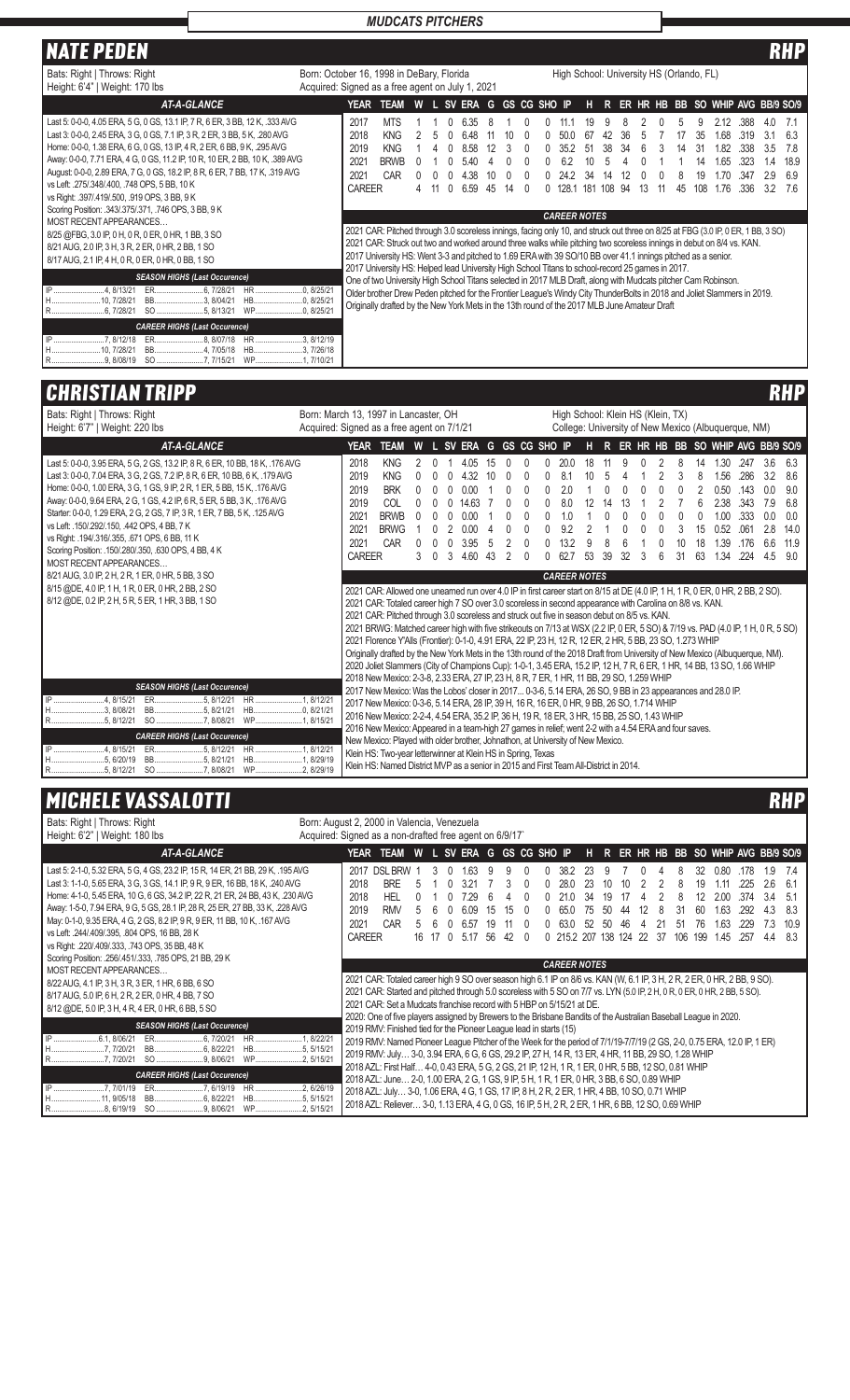## *MUDCATS BATTERS NOTES*

|             | <b>TEAM BATTING LEADERS</b> |    |             |                |             |                  |             |                      |             |                     |  |  |  |  |  |
|-------------|-----------------------------|----|-------------|----------------|-------------|------------------|-------------|----------------------|-------------|---------------------|--|--|--|--|--|
|             | <b>GAMES</b>                |    |             | <b>RUNS</b>    |             | <b>TRIPLES</b>   |             | <b>RBI</b>           |             | <b>STRIKEOUTS</b>   |  |  |  |  |  |
| Valerio, F  |                             | 85 | Valerio, F  | 71             | Gray Jr., J |                  | Valerio, F  | 63                   | McGee, A    | 92                  |  |  |  |  |  |
| Holt, G     |                             | 82 | Holt, G     | 70             | Martinez. E | 5                | McGee, A    | 54                   | Nnebe, A    | 85                  |  |  |  |  |  |
| Campbell, N |                             | 80 | Campbell, N | 61             | Hall, A     | 4                | Gray Jr., J | 53                   | Campbell, N | 72                  |  |  |  |  |  |
| Wiemer, J   |                             | 75 | Zamora, F   | 58             | Valerio, F  | 3                | Wiemer, J   | 44                   | Wiemer, J   | 69                  |  |  |  |  |  |
| McGee, A    |                             | 71 | Wiemer, J   | 53             | Warren, Z   | 2                | Martinez, E | 42                   | Martinez. E | 69                  |  |  |  |  |  |
|             | <b>HITS</b>                 |    |             | <b>DOUBLES</b> |             | <b>HOME RUNS</b> |             | <b>BASE ON BALLS</b> |             | <b>STOLEN BASES</b> |  |  |  |  |  |
| Valerio, F  |                             | 97 | Valerio. F  | 24             | Wiemer. J   | 13               | Holt, G     | 62                   | Martinez. E | 28                  |  |  |  |  |  |
| Holt, G     |                             | 90 | McGee, A    | 20             | Gray Jr., J | 12               | McGee, A    | 54                   | Valerio, F  | 27                  |  |  |  |  |  |
| Zamora, F   |                             | 77 | Campbell, N | 15             | McGee, A    | 10               | Valerio, F  | 54                   | Wiemer. J   | 22                  |  |  |  |  |  |
| Campbell, N |                             | 75 | Gray Jr., J | 15             | Warren, Z   | 10               | Zamora, F   | 45                   | Campbell, N | 17                  |  |  |  |  |  |
| Wiemer, J   |                             | 74 | Holt, G     | 14             | Martinez, E | 9                | Wiemer, J   | 45                   | Holt, G     | 17                  |  |  |  |  |  |

|               | <b>MULT-HIT GAMES</b> |    |        |    |            |                |      | <b>RBI PER GAME</b> |   |           |                | <b>RUNS PER GAME</b> |          |              |                | <b>WALKS PER GAME</b> |             |   | <b>STRIKEOUTS PER GAME</b> |              |    |    |
|---------------|-----------------------|----|--------|----|------------|----------------|------|---------------------|---|-----------|----------------|----------------------|----------|--------------|----------------|-----------------------|-------------|---|----------------------------|--------------|----|----|
| <b>BATTER</b> | 2H                    | 3H | 4H     | 5H | <b>TOT</b> |                | 2RBI | 3RBI                |   | 4RBI 5RBI |                | 2R                   | 3R       | 4R           |                |                       | 2BB 3BB 4BB |   |                            | 2K           | 3K | 4K |
| Bello         |                       | 3  | 0      |    |            | Bello          |      |                     | 0 | 0         | Bello          |                      |          | $\mathbf{0}$ | Bello          |                       |             |   | Bello                      | 6            |    |    |
| Binelas       |                       |    |        |    |            | <b>Binelas</b> |      |                     |   |           | <b>Binelas</b> |                      |          |              | <b>Binelas</b> |                       |             |   | <b>Binelas</b>             |              |    |    |
| Black         |                       | 0  | 0      |    | 0          | <b>Black</b>   |      |                     |   |           | Black          |                      |          |              | <b>Black</b>   | 2                     |             | 0 | <b>Black</b>               |              |    |    |
| Campbell      |                       |    |        |    | 15         | Campbell       | 12   |                     |   |           | Campbell       |                      |          |              | Campbell       |                       |             |   | Campbell                   | 13           |    |    |
| Castillo      |                       |    |        |    |            | Castillo       |      |                     |   |           | Castillo       |                      |          |              | Castillo       |                       |             | 0 | Castillo                   |              |    |    |
| Cipion        |                       |    |        |    |            | Cipion         |      |                     |   |           | Cipion         |                      |          |              | Cipion         |                       |             | 0 | Cipion                     |              |    |    |
| Clarke        |                       |    |        |    |            | Clarke         |      |                     |   |           | Clarke         |                      |          |              | Clarke         |                       |             | 0 | Clarke                     |              |    |    |
| Frelick       | $\mathcal{R}$         |    |        |    |            | Frelick        |      |                     |   |           | Frelick        |                      |          |              | Frelick        |                       |             | 0 | Frelick                    |              |    |    |
| Gray Jr.      | 16                    |    | 0      |    | 17         | Gray Jr.       |      |                     |   |           | Gray Jr.       |                      |          |              | Gray Jr.       |                       | 0           | 0 | Gray Jr.                   | 17           |    |    |
| Hall          |                       |    |        |    |            | Hall           |      |                     |   |           | Hall           |                      |          |              | Hall           | 3                     |             | 0 | Hall                       | 18           |    |    |
| Holt          | 14                    |    | 3      |    | 21         | Holt           |      |                     |   | $\Omega$  | Holt           | 10                   | 5        |              | Holt           |                       |             |   | Holt                       | 8            |    |    |
| Martinez      | 13                    |    |        |    | 15         | Martinez       |      |                     |   |           | Martinez       |                      | $\Omega$ |              | Martinez       |                       |             | 0 | Martinez                   | 13           |    |    |
| McGee         | 11                    |    | 2      |    | 15         | McGee          |      | 3                   |   |           | McGee          | 9                    | $\sim$   |              | McGee          | 11                    | 2           | 0 | McGee                      | 23           |    |    |
| Miller        | 5                     |    |        |    | 6          | Miller         |      |                     |   | $\Omega$  | Miller         |                      |          |              | Miller         |                       |             | 0 | Miller                     | 8            |    |    |
| Murray        |                       |    |        |    |            | Murray         |      |                     |   | 0         | Murray         |                      |          |              | Murray         |                       |             | 0 | Murray                     |              |    |    |
| Nnebe         |                       |    |        |    | b          | Nnebe          |      |                     |   |           | Nnebe          |                      |          |              | Nnebe          | 3                     |             | 0 | Nnebe                      | 16           |    |    |
| Raabe         |                       |    |        |    | 0          | Raabe          |      |                     |   |           | Raabe          |                      |          |              | Raabe          |                       |             | 0 | Raabe                      | $\mathbf{0}$ |    |    |
| Valerio       | 19                    |    |        |    | 27         | Valerio        | 9    |                     |   |           | Valerio        | 16                   | ∩        |              | Valerio        | 10                    | 2           | 0 | Valerio                    | 11           |    |    |
| Warren        |                       |    |        |    | 11         | Warren         |      |                     |   |           | Warren         |                      |          |              | Warren         | 6                     |             | 0 | Warren                     |              |    |    |
| Wiemer        | 10                    |    | $\sim$ |    | 15         | Wiemer         | 6    |                     |   |           | Wiemer         | 12                   |          | 0            | Wiemer         |                       | 0           | 0 | Wiemer                     |              |    |    |
| Wilson        |                       |    |        |    |            | Wilson         |      |                     |   |           | Wilson         |                      |          |              | Wilson         |                       |             | 0 | Wilson                     |              |    |    |
| Zamora        | 18                    |    |        |    | 23         | Zamora         | 11   |                     |   |           | Zamora         | 13                   |          |              | Zamora         |                       | 2           |   | Zamora                     |              |    |    |

*HOME RUN TRACKER*

7/14: McGee 2 (4, 6th inning off Madrigal, 2 on, 1 out, 8th inning off Veras, F, 3 on, 2 out).

7/25: McGee (6, 5th inning off Filpo, 1 on, 1 out); Miller (2, 8th inning off Linarez, 1 on, 0 out).

8/5: Holt (1, 1st inning off Acevedo, 0 on, 0 out); Wiemer (10, 11th inning off Patel, 1 on, 0 out). 8/6: Wiemer 2 (12, 2nd inning off Thompson, M, 1 on, 0 out, 8th inning off Speer, 3 on, 2 out).

8/13: Frelick (1, 1st inning off Englert, 0 on, 0 out); Valerio, F (6, 1st inning off Englert, 1 on, 0 out).

8/21: McGee (9, 2nd inning off Bryant, 2 on, 2 out); Campbell (5, 8th inning off Williams, 0 on, 1 out). 8/22: Clarke, W (2, 6th inning off Smith, 1 on, 1 out); McGee (10, 8th inning off Acuna, 3 on, 0 out)

7/27: Campbell (3, 3rd inning off Arias-Bautista, 1 on, 1 out); Wiemer (8, 8th inning off Feliz, D, 1 on, 2 out);

E (8, 9th inning off Patel, 1 on, 2 out); Wilson (1, 9th inning off Patel, 1 on, 2 out).

7/16: Wiemer (6, 3rd inning off Dalquist, 2 on, 1 out); Martinez, E (7, 5th inning off Evey, 0 on, 1 out). 7/18: Wiemer (7, 4th inning off Acevedo, 0 on, 0 out); Valerio, F (4, 9th inning off Patel, 0 on, 1 out); Martinez,

7/15: Zamora (3, 3rd inning off Folman, 1 on, 0 out).

7/21: Valerio, F (5, 2nd inning off Filpo, 3 on, 2 out). 7/22: Martinez, E (9, 3rd inning off Ortega, T, 1 on, 2 out). 7/24: McGee (5, 4th inning off Krauth, 0 on, 0 out).

Zamora (4, 9th inning off Feliz, D, 1 on, 0 out). 7/29: McGee (7, 1st inning off Jones, 0 on, 2 out). 7/30: Wiemer (9, 9th inning off Brito, 1 on, 2 out).

8/7: Wiemer (13, 12th inning off Patel, 2 on, 0 out). 8/8: Wilson (2, 4th inning off Valles, 1 on, 1 out). 8/11: Campbell (4, 7th inning off Yoder, 1 on, 2 out). 8/12: Clarke, W (1, 8th inning off Church, 2 on, 0 out).

8/14: Zamora (5, 2nd inning off Krauth, 0 on, 0 out). 8/17: McGee (8, 6th inning off Wells, 2 on, 1 out). 8/18: Nnebe (3, 7th inning off Thompson, B, 3 on, 1 out) 8/19: Binelas (1, 1st inning off Hoffmann, 1 on, 2 out)

8/24: Bello (1, 7th inning off Yankosky, 0 on, 0 out) 8/25: Binelas (2, 4th inning off Chu, 0 on, 0 out) 8/26: Wilson (3, 7th inning off Willingham, 0 on, 0 out).

5/4: Martinez, E (1, 7th inning off Tamarez, 0 on, 0 out).

5/7: Gray Jr. (1, 7th inning off Drennan, 1 on, 0 out); Warren (1, 9th inning off Reina, 0 on, 2 out).

5/9: Wiemer (1, 2nd inning off Tamarez, 0 on, 0 out); Martinez, E (2, 4th inning off Tamarez, 0 on, 1 out).

5/14: Martinez, E (3, 3rd inning off Roby, 0 on, 0 out).

5/15: Gray Jr. (2, 6th inning off Collyer, 0 on, 0 out). 5/16: McGee (1, 9th inning off Tejada, 0 on, 1 out).

5/21: Campbell (1, 7th inning off Elliott, 0 on, 0 out); Gray Jr. (3, 9th inning off Rodriguez, L, 1 on, 2 out).

5/22: Gray Jr. (4, 7th inning off McLarty, 0 on, 0 out); Hall, A (1, 7th inning off McLarty, 1 on, 2 out).

5/23: Martinez, E (4, 4th inning off Young, 0 on, 0 out). 5/25: Gray Jr. (5, 2nd inning off Thompson, M, 3 on, 1 out); Wiemer (2, 2nd inning off Madrigal, 0 on, 2 out); Castillo (1, 7th inning off Fernandez, 2 on, 1 out); Hall, A (2, 8th inning off Bossard, 1 on, 2 out); Valerio, F (1,

8th inning off Bossard, 1 on, 2 out).

5/26: Martinez, E (5, 1st inning off Acevedo, 1 on, 2 out); Miller (1, 2nd inning off Acevedo, 0 on, 2 out)

5/30 - GM:1: Gray Jr. (6, 5th inning off Solesky, 1 on, 2 out).

5/30 - GM:2: Gray Jr. (7, 4th inning off Folman, 3 on, 2 out).

6/4- - GM:1: Gray Jr. (8, 7th inning off Corbett, 0 on, 0 out).

6/5: Gray Jr. (9, 2nd inning off Krauth, 0 on, 2 out).

6/6: Gray Jr. (10, 3rd inning off Thompson, 0 on, 1 out); Valerio, F (2, 5th inning off Laio, 0 on, 1 out).

6/10: Warren (2, 7th inning off Valles, 1 on, 1 out).

6/11: Warren (3, 8th inning off Madrigal, 1 on, 2 out). 6/13 : Valerio, F (3, 6th inning off Valles, 0 on, 0 out).

6/16: Warren (4, 2nd inning off Barry, 0 on, 0 out); Wiemer (3, 7th inning off Schroeder, 0 on, 1 out).

6/19: Warren (5, 7th inning off Reina, 0 on, 0 out).

6/23: Wiemer (4, 2nd inning off Collyer, 0 on, 0 out); Warren (6, 6th inning off Church, 0 on, 0 out).

6/25: Warren (7, 1st inning off Tejada, 2 on, 2 out); Wiemer (5, 1st inning off Tejada, 0 on, 2 out).

6/26: Gray Jr. (11, 4th inning off Englert, 0 on, 0 out). 6/29: Martinez, E (6, 4th inning off Jimenez, A, 0 on, 2 out).

6/30: Nnebe (1, 2nd inning off Plumlee, 3 on, 2 out); McGee (2, 4th inning off Betances, 2 on, 1 out); Warren

(8, 4th inning off Betances, 1 on, 2 out).

7/3: Gray Jr. (12, 5th inning off Santos, 0 on, 0 out); Campbell (2, 7th inning off Jaquez, 1 on, 0 out); Nnebe (2, 9th inning off Ramirez, Y, 0 on, 1 out).

7/4: Warren (9, 7th inning off Jimenez, A, 0 on, 1 out)

7/6: Zamora 2 (2, 4th inning off Arias-Bautista, 0 on, 0 out, 6th inning off Jenkins, 0 on, 1 out); Warren (10, 9th inning off Smith, 0 on, 0 out).

|                             |                           |                        | <b>HOME RUN TRACKER</b> |                          |                         |                          |
|-----------------------------|---------------------------|------------------------|-------------------------|--------------------------|-------------------------|--------------------------|
| <b>GRAND SLAM</b>           | <b>BACK-TO-BACK</b>       | <b>INSIDE-THE-PARK</b> | <b>LEAD OFF</b>         | <b>WALK-OFF</b>          | <b>MULTI</b>            | <b>PINCH-HIT</b>         |
| Gray Jr., 5/25 vs. KAN      | Warren/Wiemer, 6/25 at DE |                        | Holt. 8/5 vs. KAN       | Warren. 7/6 vs. LYN      | Zamora (2), 7/6 vs. LYN | $\overline{\phantom{a}}$ |
| Gray Jr., 5/30 vs. KAN      |                           |                        | Frelick. 8/13 at DE     | Wiemer, 8/5 vs. KAN      | McGee, 7/14 at KAN      |                          |
| Nnebe, 6/30 at FAY          |                           |                        |                         | Wiemer, 8/7 vs. KAN      | Wiemer, 8/6 vs. KAN     |                          |
| McGee, 7/14 at KAN          |                           |                        |                         |                          |                         |                          |
| Valerio, 7/21 vs. DE (GM:2) |                           |                        |                         |                          |                         |                          |
| Wiemer, 8/6 vs. KAN         |                           |                        |                         | $\overline{\phantom{a}}$ |                         |                          |
| Nnebe, 8/18 vs. AUG         |                           |                        |                         |                          |                         |                          |
| McGee, 8/21 vs. AUG         |                           |                        |                         |                          |                         |                          |

| <b>HOME RUNS - RBI PER HR</b> |    |                |        |                             | HR TO EXTEND LEAD |           | <b>HR GAVE LEAD</b> |           | <b>HR TO TIE GAME</b> |           | <b>HR TO BREAK TIE</b> |           |                | <b>HOME RUNS BY FIELD</b> |  |                          |  |
|-------------------------------|----|----------------|--------|-----------------------------|-------------------|-----------|---------------------|-----------|-----------------------|-----------|------------------------|-----------|----------------|---------------------------|--|--------------------------|--|
| <b>PLAYER</b>                 |    |                |        | $1 \quad 2 \quad 3 \quad 4$ | <b>PLAYER</b>     | <b>HR</b> | <b>PLAYER</b>       | <b>HR</b> | <b>PLAYER</b>         | <b>HR</b> | <b>PLAYER</b>          | <b>HR</b> | <b>PLAYER</b>  | LF LCF CF RCF RF          |  |                          |  |
| Bello                         |    |                | $\sim$ |                             | Bello             |           | <b>Binelas</b>      |           | Campbell              |           | Campbell               |           | Bello          |                           |  |                          |  |
| <b>Binelas</b>                |    |                |        |                             | Campbell          |           | Campbell            |           | Gray                  |           | Frelick                |           | <b>Binelas</b> |                           |  |                          |  |
| Campbell                      |    | 2 <sub>3</sub> | $\sim$ | $\overline{\phantom{a}}$    | Castillo          |           | Frelick             |           | Martinez              |           | Grav                   |           | Campbell       |                           |  |                          |  |
| Castillo                      |    | $\sim$         |        | $\sim$ $\sim$               | Gray              |           | Gray                |           | McGee                 |           | Martinez               |           | Castillo       |                           |  |                          |  |
| Clarke                        |    |                |        |                             | Martinez          |           | Holt                |           | Warren                |           | Warren                 |           | Clarke         |                           |  |                          |  |
| Frelick                       |    | $\sim$         |        |                             | McGee             |           | Martinez            |           | Zamora                | 2         | Wiemer                 |           | Frelick        |                           |  |                          |  |
| Gray                          |    | 8 3            | $\sim$ | 2                           | Miller            |           | McGee               |           |                       |           |                        |           | Gray           |                           |  |                          |  |
| Hall                          |    |                |        |                             | Nnebe             |           | Nnebe               |           |                       |           |                        |           | Hall           |                           |  |                          |  |
| Holt                          |    |                |        |                             | Valerio           |           | Warren              |           |                       |           |                        |           | Holt           |                           |  |                          |  |
| Martinez                      | 6. | 3              |        | $\sim$                      | Warren            |           | Wiemer              |           |                       |           |                        |           | Martinez       |                           |  |                          |  |
| McGee                         |    |                | 4      | 2                           | Wiemer            |           | Zamora              |           |                       |           |                        |           | McGee          |                           |  |                          |  |
| Miller                        |    |                |        |                             | Wilson            |           |                     |           |                       |           |                        |           | Miller         |                           |  |                          |  |
| Nnebe                         |    |                |        |                             | Zamora            |           |                     |           |                       |           |                        |           | Nnebe          |                           |  |                          |  |
| Valerio                       |    |                |        |                             |                   |           |                     |           |                       |           |                        |           | Valerio        |                           |  |                          |  |
| Warren                        | 6. |                |        |                             |                   |           |                     |           |                       |           |                        |           | Warren         |                           |  |                          |  |
| Wiemer                        | 6. |                |        |                             |                   |           |                     |           |                       |           |                        |           | Wiemer         |                           |  |                          |  |
| Wilson                        |    |                |        |                             |                   |           |                     |           |                       |           |                        |           | Wilson         |                           |  |                          |  |
| Zamora                        |    | 3 2            | $\sim$ |                             |                   |           |                     |           |                       |           |                        |           | Zamora         |                           |  | $\overline{\phantom{a}}$ |  |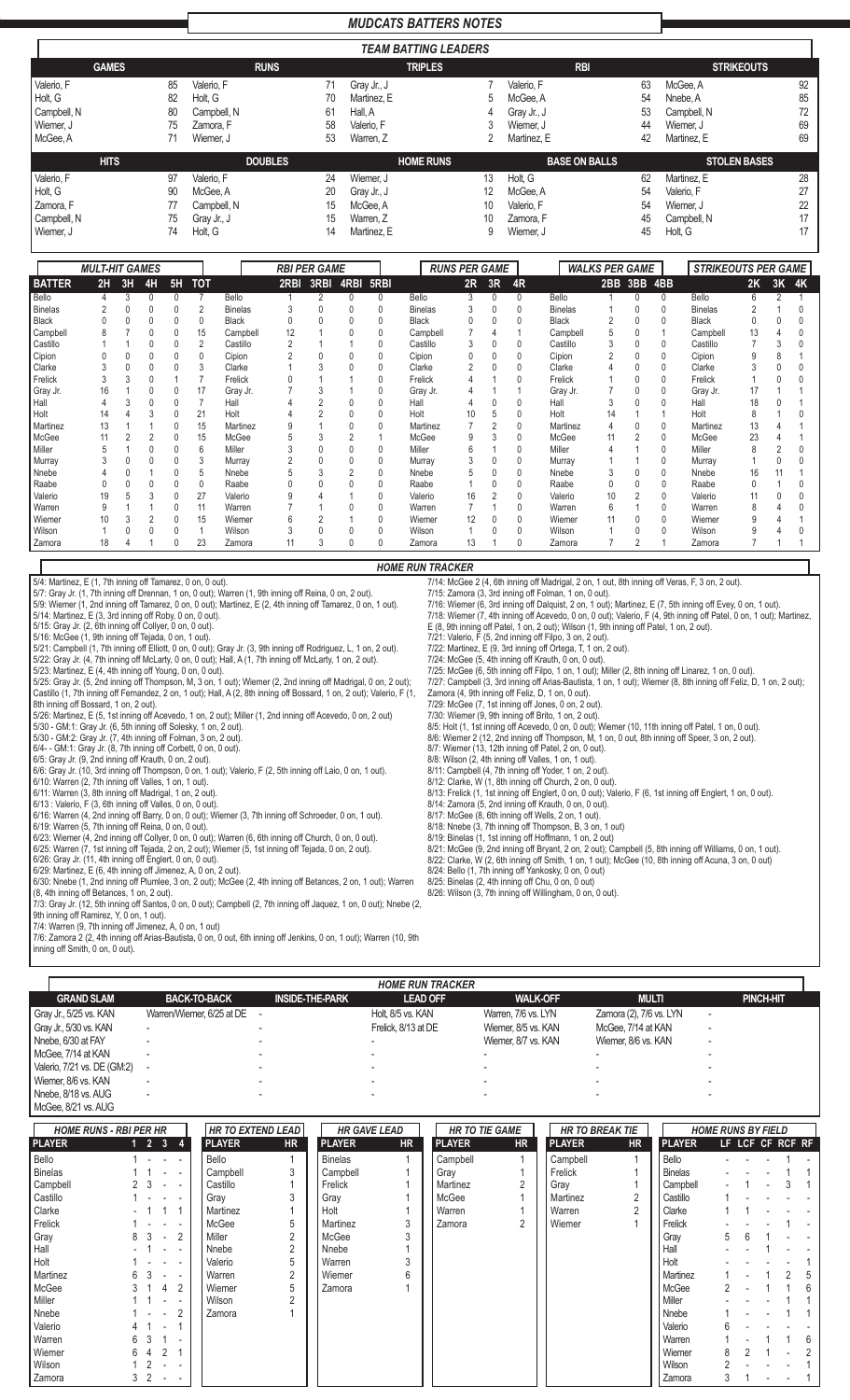| <b>MICAH BELLO</b>                                                                                                                                                                                                                                                                                                                                                                                                                                                                                                                                                                                                                                                                                                                                                                                                                |                                                                                              |                                        |                                                                                                                                                                                                                                                                                                                                                                                                                                                                                                                                                                                                                                                                                                                                                                                                                                                                                                                                                                                                                                                                                                                                                                                                                                                                                                                                                                                                                                                                                                                                                                                                                                                                                                                                                                                                                                                                                                       |                                      |                                      |                                      |                                      |                            |                                |                              |                            |                                   |                       |                                                                                                 |                               |                          |                             |                                                 | 0F                      |
|-----------------------------------------------------------------------------------------------------------------------------------------------------------------------------------------------------------------------------------------------------------------------------------------------------------------------------------------------------------------------------------------------------------------------------------------------------------------------------------------------------------------------------------------------------------------------------------------------------------------------------------------------------------------------------------------------------------------------------------------------------------------------------------------------------------------------------------|----------------------------------------------------------------------------------------------|----------------------------------------|-------------------------------------------------------------------------------------------------------------------------------------------------------------------------------------------------------------------------------------------------------------------------------------------------------------------------------------------------------------------------------------------------------------------------------------------------------------------------------------------------------------------------------------------------------------------------------------------------------------------------------------------------------------------------------------------------------------------------------------------------------------------------------------------------------------------------------------------------------------------------------------------------------------------------------------------------------------------------------------------------------------------------------------------------------------------------------------------------------------------------------------------------------------------------------------------------------------------------------------------------------------------------------------------------------------------------------------------------------------------------------------------------------------------------------------------------------------------------------------------------------------------------------------------------------------------------------------------------------------------------------------------------------------------------------------------------------------------------------------------------------------------------------------------------------------------------------------------------------------------------------------------------------|--------------------------------------|--------------------------------------|--------------------------------------|--------------------------------------|----------------------------|--------------------------------|------------------------------|----------------------------|-----------------------------------|-----------------------|-------------------------------------------------------------------------------------------------|-------------------------------|--------------------------|-----------------------------|-------------------------------------------------|-------------------------|
| Bats: Right   Throws: Right<br>Height: 5'11"   Weight: 165 lbs                                                                                                                                                                                                                                                                                                                                                                                                                                                                                                                                                                                                                                                                                                                                                                    | Born: July, 21, 2000 in Hilo, HI<br>Acquired: Selected in the 2nd round of the 2018 Draft    |                                        |                                                                                                                                                                                                                                                                                                                                                                                                                                                                                                                                                                                                                                                                                                                                                                                                                                                                                                                                                                                                                                                                                                                                                                                                                                                                                                                                                                                                                                                                                                                                                                                                                                                                                                                                                                                                                                                                                                       |                                      |                                      |                                      |                                      |                            |                                |                              |                            |                                   |                       | High School: Hilo High School (Hilo, HI)                                                        |                               |                          |                             |                                                 |                         |
| <b>AT-A-GLANCE</b>                                                                                                                                                                                                                                                                                                                                                                                                                                                                                                                                                                                                                                                                                                                                                                                                                |                                                                                              |                                        | YEAR TEAM                                                                                                                                                                                                                                                                                                                                                                                                                                                                                                                                                                                                                                                                                                                                                                                                                                                                                                                                                                                                                                                                                                                                                                                                                                                                                                                                                                                                                                                                                                                                                                                                                                                                                                                                                                                                                                                                                             | <b>AVG</b>                           | <b>OBP</b>                           | <b>SLG</b>                           | <b>OPS</b>                           | G                          | <b>AB</b>                      | R                            | н                          | 2B                                | 3B                    | <b>HR</b>                                                                                       | <b>RBI BB</b>                 |                          | SO SB CS                    |                                                 |                         |
| Last Game: 8/25, 1-for-4, 1 R, 0 2B, 0 3B, 0 HR, 0 RBI, 0 BB, 2 K<br>Last 10: 268/318/390, 708 OPS, 1 HR, 2 RBI, 3 BB, 13 K<br>Last 5: .238/.273/.429. .701 OPS. 1 HR. 2 RBI. 1 BB. 7 K<br>Series: .222/.222/.556, .778 OPS, 1 HR, 1 RBI, 0 BB, 4 K<br>Home Games: .210/.242/.274, .517 OPS, 0 HR, 7 RBI, 2 BB, 15 K<br>Away Games: .259/.298/.407, .706 OPS, 1 HR, 6 RBI, 3 BB, 19 K                                                                                                                                                                                                                                                                                                                                                                                                                                             |                                                                                              | 2018<br>2019<br>2021<br>2021<br>CAREER | <b>BRE</b><br><b>RMV</b><br><b>BRWG</b><br>CAR                                                                                                                                                                                                                                                                                                                                                                                                                                                                                                                                                                                                                                                                                                                                                                                                                                                                                                                                                                                                                                                                                                                                                                                                                                                                                                                                                                                                                                                                                                                                                                                                                                                                                                                                                                                                                                                        | .240<br>.232<br>.217<br>.233<br>.234 | .324<br>.308<br>.280<br>.268<br>.303 | .325<br>.418<br>.217<br>.336<br>.357 | .648<br>.726<br>.497<br>.604<br>.660 | 39<br>50<br>6<br>28<br>123 | 154<br>177<br>23<br>116<br>470 | 25<br>30<br>3<br>11<br>69    | 37<br>41<br>5<br>27<br>110 | 4<br>9<br>$\mathbf{0}$<br>9<br>22 | 3<br>3<br>0<br>0<br>6 | 1<br>6<br>0<br>1<br>8                                                                           | 15<br>20<br>0<br>13<br>48     | 18<br>18<br>2<br>5<br>43 | 41<br>47<br>10<br>34<br>132 | 10<br>5<br>$\overline{2}$<br>$\mathbf{0}$<br>17 | 1<br>4<br>$\Omega$<br>6 |
| vs Left: .250/.294/.375, .669 OPS, 0 HR, 3 RBI, 1 BB, 7 K<br>vs Right: .230/.264/.330, .594 OPS, 1 HR, 10 RBI, 4 BB, 27 K<br>May: .250/.241/.321, .563 OPS, 0 HR, 6 RBI, 0 BB, 7 K<br>July: .217/.217/.304, .522 OPS, 0 HR, 2 RBI, 0 BB, 9 K<br>August: 231/296/354, 650 OPS, 1 HR, 5 RBI, 5 BB, 18 K<br>Scoring Position: .186/.217/.233, .450 OPS, 0 HR, 11 RBI, 2 BB, 17 K<br>Two Outs: .212/.257/.273, .530 OPS, 0 HR, 6 RBI, 2 BB, 7 K<br>Fredericksburg: .222/.222/.556, .778 OPS, 1 HR, 1 RBI, 0 BB, 4 K<br>Current Hitting Streak: 3 game(s)<br>Last Home Run: 8/24/21, OPP: @FBG<br><b>HIGHS*</b><br>H.<br>2B<br>3B<br><b>RBI</b><br>$\mathsf{R}$<br><b>HR</b><br>2021<br>2.8/22/21<br>3, 8/22/21<br>2, 8/11/21<br>0, N/A<br>1,8/24/21<br>3, 8/11/21<br>CAREER 3, 8/21/19 3, 8/22/21<br>2, 8/11/21 2, 6/19/18 2, 6/16/19 | <b>BB</b><br><sub>SO</sub><br>2, 8/13/21<br>4, 7/27/21<br>5, 6/16/19 3, 6/29/19 4, 7/27/21   |                                        | Entered 2020 season rated as No. 28 prospect in Brewers system per Baseball America.<br>2021 CAR: One of three Mudcats with two doubles during Carolina's record setting 11 double game on 8/11 at DE.<br>2019 RMV: Had back-to-back 3 H games on 6/15 and 6/16 at Orem (6/15: 3-for-5, 2 R, 1 2B, 1 HR, 3 RBI; 6/16: 3-for-4, 2 R, 2 HR, 5 RBI).<br>2019 RMV: Totaled six multi-hit games in June 2019 (3H x2, 2H x3); went on to total four multi-hit games in July and August 2019.<br>2019 RMV: Opened season batting .310/.379/.655 with 1.030 OPS over 15 G in June (18 H, 12 R, 4 2B, 2 3B, 4 HR, 15 RBI).<br>2019 RMV: First Half Hit .250/.322/.537 with .859 OPS over 30 games (27-108, 7 2B, 3 3B, 6 HR, 18 RBI, 11 BB, 26 SO)<br>2018 BRE: Scoring Position Hit .357/.481/.571 with 1.052 OPS over games (15-for-42, 3 2B, 3 3B, 0 HR, 14 RBI, 9 BB, 10 SO)<br>2018 BRE: June Hit .351/.400/.514 with .914 OPS over 9 games (13-37, 0 2B, 3 3B, 0 HR, 6 RBI, 3 BB, 6 SO)<br>2018 BRE: First Half Hit .280/.366/.427 with .792 OPS over 21 games (23-82, 3 2B, 3 3B, 1 HR, 13 RBI, 11 BB, 16 SO)<br>2019 RMV: Went 3-for-4 with career high two home runs, 2 R and 5 RBI on 6/16/19 at Orem Owlz.<br>2018 AZL: Opened season batting .351/.400/.514 with .914 OPS over 9 G in June (13 H, 8 R, 3 3B, 6 RBI, 5 SB).<br>2018 AZL: Opened season with six-game hitting streak (11-for-27, .407/.429/.630, 1.058 OPS); hit safely in 10 of first 11 games in 2018.<br>2018 AZL: Went 3-for-5 with 2 3B and 3 RBI on 6/18/18 at AZL Reds.<br>Hit. 564/667/821 with 1.488 during senior season with Hilo High School Vikings.<br>Was first Hawaiian HS positional player to be taken in the top five rounds since 2013 (2018 Draft, No. 73 overall)<br>Middle name is "Keolaokahoku". After Dad's middle name is Hoku and Uncle's middle name Keola; "together it means 'the life of the star'." |                                      |                                      |                                      |                                      |                            | <b>CAREER NOTES</b>            |                              |                            |                                   |                       |                                                                                                 |                               |                          |                             |                                                 |                         |
| <b>ALEX BINELAS</b>                                                                                                                                                                                                                                                                                                                                                                                                                                                                                                                                                                                                                                                                                                                                                                                                               |                                                                                              |                                        |                                                                                                                                                                                                                                                                                                                                                                                                                                                                                                                                                                                                                                                                                                                                                                                                                                                                                                                                                                                                                                                                                                                                                                                                                                                                                                                                                                                                                                                                                                                                                                                                                                                                                                                                                                                                                                                                                                       |                                      |                                      |                                      |                                      |                            |                                |                              |                            |                                   |                       |                                                                                                 |                               |                          |                             |                                                 | <b>INF</b>              |
| Bats: Left   Throws: Right<br>Height: 6'3"   Weight: 225 lbs                                                                                                                                                                                                                                                                                                                                                                                                                                                                                                                                                                                                                                                                                                                                                                      | Born: May 26, 2000 in Oak Creek, WI<br>Acquired: Selected in the 3rd round of the 2021 Draft |                                        |                                                                                                                                                                                                                                                                                                                                                                                                                                                                                                                                                                                                                                                                                                                                                                                                                                                                                                                                                                                                                                                                                                                                                                                                                                                                                                                                                                                                                                                                                                                                                                                                                                                                                                                                                                                                                                                                                                       |                                      |                                      |                                      |                                      |                            |                                |                              |                            |                                   |                       | High School: Oak Creek HS (Oak Creek, WI)<br>College: University of Louisville (Louisville, KY) |                               |                          |                             |                                                 |                         |
| <b>AT-A-GLANCE</b><br>Last Game: 8/26, 0-for-4, 0 R, 0 2B, 0 3B, 0 HR, 0 RBI, 0 BB, 1 K<br>Last 10: .235/.357/.500, .857 OPS, 2 HR, 9 RBI, 6 BB, 11 K<br>Last 5: .167/.333/.389, .722 OPS, 1 HR, 6 RBI, 4 BB, 3 K<br>Corios: 192/200/455, 762 ODC 1 UD 2 DDI 1 DD 2 K                                                                                                                                                                                                                                                                                                                                                                                                                                                                                                                                                             |                                                                                              | 2021<br><b>CAREER</b>                  | YEAR TEAM AVG<br>2021 BRWG<br>CAR                                                                                                                                                                                                                                                                                                                                                                                                                                                                                                                                                                                                                                                                                                                                                                                                                                                                                                                                                                                                                                                                                                                                                                                                                                                                                                                                                                                                                                                                                                                                                                                                                                                                                                                                                                                                                                                                     | .286<br>.235<br>.255                 | <b>OBP</b><br>.444<br>.357<br>.391   | <b>SLG</b><br>.286<br>.500<br>.418   | <b>OPS</b><br>.730<br>.857<br>.809   | G<br>7<br>9<br>16          | <b>AB</b><br>21<br>34<br>55    | $\mathsf{R}$<br>4<br>9<br>13 | н<br>6<br>8<br>14          | 2B<br>0<br>3<br>3                 | 3B<br>0<br>0<br>0     | HR.<br>$\mathbf{0}$<br>2<br>$\overline{2}$                                                      | <b>RBI BB</b><br>2<br>9<br>11 | 5<br>հ<br>11             | <b>SO</b><br>6<br>11<br>17  | SB CS<br>$\Omega$                               | 0                       |

|               | Series: .182/.308/.455, .762 OPS, 1 HR, 2 RBI, 1 BB, 2 K                                                                                                                                                                                                                                                                                                                                                                                                               |           |           |        |           |            |                     |           |                                                                                                                                                                                                                                                                                                                                                                                                                                                                                                                                                                                                                                                                                                                                                                                                                                                                                                                                                                                                                                                                                                                                                                                            |
|---------------|------------------------------------------------------------------------------------------------------------------------------------------------------------------------------------------------------------------------------------------------------------------------------------------------------------------------------------------------------------------------------------------------------------------------------------------------------------------------|-----------|-----------|--------|-----------|------------|---------------------|-----------|--------------------------------------------------------------------------------------------------------------------------------------------------------------------------------------------------------------------------------------------------------------------------------------------------------------------------------------------------------------------------------------------------------------------------------------------------------------------------------------------------------------------------------------------------------------------------------------------------------------------------------------------------------------------------------------------------------------------------------------------------------------------------------------------------------------------------------------------------------------------------------------------------------------------------------------------------------------------------------------------------------------------------------------------------------------------------------------------------------------------------------------------------------------------------------------------|
|               | Away Games: .182/.308/.455, .762 OPS, 1 HR, 2 RBI, 1 BB, 2 K                                                                                                                                                                                                                                                                                                                                                                                                           |           |           |        |           |            |                     |           | <b>CAREER NOTES</b>                                                                                                                                                                                                                                                                                                                                                                                                                                                                                                                                                                                                                                                                                                                                                                                                                                                                                                                                                                                                                                                                                                                                                                        |
|               | vs Left: 429/429/857, 1.286 OPS, 1 HR, 1 RBI, 0 BB, 1 K<br>vs Right: .185/.343/.407, .750 OPS, 1 HR, 8 RBI, 6 BB, 10 K<br>August: .235/.357/.500, .857 OPS, 2 HR, 9 RBI, 6 BB, 11 K<br>Scoring Position: .250/.375/.667, 1.042 OPS, 1 HR, 8 RBI, 3 BB, 3 K<br>Two Outs: .182/.182/.455. .636 OPS. 1 HR. 2 RBI. 0 BB. 5 K<br>Fredericksburg: .182/.308/.455, .762 OPS, 1 HR, 2 RBI, 1 BB, 2 K<br>Current Hitting Streak: 0 game(s)<br>Last Home Run: 8/25/21, OPP: @FBG |           |           |        |           |            |                     |           | 2021 CAR: Hit first career home run on 8/19 vs. Augusta (1-for-3, 2 R, 0 2B, 0 3B, 1 HR, 2 RBI, 1 BB, 2 K).<br>2021 CAR: Went 1-for-4, 1 R, 1 2B, 0 3B, 0 HR, 1 RBI, 1 BB, 2 K in Carolina debut on 8/17 vs. AUG.<br>2021 BRWG: Had hit safely in four straight before promotion to Carolina on 8/17 (.333/.429/.333, .762 OPS, 0 HR, 1 RBI, 2 BB, 4 K)<br>2021 Louisville: .256/.348/.621, .968 OPS, 50 G, 50-for-195, 10 2B, 2 3B, 19 HR, 63 RBI, 21 BB, 51 SO<br>2021 Louisville: Earned Third Team All-ACC honors.<br>286 OHS. 2 SO 286 OPS. 2 G. 1-for-7, 0 2B, 0 3B, 0 HR, 1 RBI, 0 BB, 2 SO<br>2020 Louisville: Exited second game of COVID shortened season with hand injury; missed remaining 15 games.<br>2019 Louisville: .291/.383/.612, .994 OPS, 59 G, 60-for-206, 14 2B, 5 3B, 14 HR, 59 RBI, 27 BB, 48 SO<br>2019 Louisville: Was first Louisville freshman since Chris Dominguez in 2007 to hit 10 HR in a season.<br>2019 Louisville: 2019 Freshman All-American (Baseball America, Collegiate Baseball Newspaper, D1Baseball, NCBWA, Perfect Game),<br>2019 Louisville: Earned ACC All-Freshman Team, All-ACC Second Team and NCAA All-Louisville Regional Team honors. |
| <b>HIGHS*</b> |                                                                                                                                                                                                                                                                                                                                                                                                                                                                        | н         | 2B        | 3B     | <b>HR</b> | <b>RBI</b> | <b>BB</b>           | <b>SO</b> | Oak Creek HS: Oak Creek, Wis. native, lettered four seasons at Oak Creek High School.                                                                                                                                                                                                                                                                                                                                                                                                                                                                                                                                                                                                                                                                                                                                                                                                                                                                                                                                                                                                                                                                                                      |
| 2021          | 2.8/22/21                                                                                                                                                                                                                                                                                                                                                                                                                                                              | 2.8/25/21 | .8/22/21  | 0. N/A | 1.8/25/21 | 2.8/22/21  | 2.8/21/21           | 3.8/18/21 |                                                                                                                                                                                                                                                                                                                                                                                                                                                                                                                                                                                                                                                                                                                                                                                                                                                                                                                                                                                                                                                                                                                                                                                            |
| <b>CAREER</b> | 2.8/22/21                                                                                                                                                                                                                                                                                                                                                                                                                                                              | 2.8/25/21 | . 8/22/21 | 0. N/A | . 8/25/21 | 2.8/22/21  | 2.8/21/21 3.8/18/21 |           |                                                                                                                                                                                                                                                                                                                                                                                                                                                                                                                                                                                                                                                                                                                                                                                                                                                                                                                                                                                                                                                                                                                                                                                            |

# **TYLER BLACK INF**

| Bats: Left   Throws: Right<br>Height: 6'2"   Weight: 190 lbs                                                                                                                                                                                                                                                                                                                                   | Born: July 26, 2000 in Toronto, ON, Canada<br>Acquired: Selected in Round CB-A (33rd Overall) in 2021 |        |                                                                                                                                                                                                                                                                                                                                                                                                                                                                                                                                                                                                                                                                                                                                                                                                                                                                                                                                                                                                                                                                                                                                                                                                                                                                                                               |      |            |            |            |   |                     |   | High School: St. Andrew's College (Aurora, ON)<br>College: Wright State University (Dayton, OH) |    |    |     |            |     |           |       |          |
|------------------------------------------------------------------------------------------------------------------------------------------------------------------------------------------------------------------------------------------------------------------------------------------------------------------------------------------------------------------------------------------------|-------------------------------------------------------------------------------------------------------|--------|---------------------------------------------------------------------------------------------------------------------------------------------------------------------------------------------------------------------------------------------------------------------------------------------------------------------------------------------------------------------------------------------------------------------------------------------------------------------------------------------------------------------------------------------------------------------------------------------------------------------------------------------------------------------------------------------------------------------------------------------------------------------------------------------------------------------------------------------------------------------------------------------------------------------------------------------------------------------------------------------------------------------------------------------------------------------------------------------------------------------------------------------------------------------------------------------------------------------------------------------------------------------------------------------------------------|------|------------|------------|------------|---|---------------------|---|-------------------------------------------------------------------------------------------------|----|----|-----|------------|-----|-----------|-------|----------|
| AT-A-GLANCE                                                                                                                                                                                                                                                                                                                                                                                    |                                                                                                       |        | YEAR TEAM                                                                                                                                                                                                                                                                                                                                                                                                                                                                                                                                                                                                                                                                                                                                                                                                                                                                                                                                                                                                                                                                                                                                                                                                                                                                                                     | AVG. | <b>OBP</b> | <b>SLG</b> | <b>OPS</b> | G | <b>AB</b>           | R |                                                                                                 | 2Β | 3В | HR. | <b>RBI</b> | BB. | <b>SO</b> | SB CS |          |
| Last Game: 8/26, 1-for-2, 0 R, 0 2B, 0 3B, 0 HR, 0 RBI, 2 BB, 0 K                                                                                                                                                                                                                                                                                                                              |                                                                                                       | 2021   | <b>BRWB</b>                                                                                                                                                                                                                                                                                                                                                                                                                                                                                                                                                                                                                                                                                                                                                                                                                                                                                                                                                                                                                                                                                                                                                                                                                                                                                                   | .500 | .750       | 000        | 1.750      | 3 |                     |   |                                                                                                 |    |    |     |            | 6   |           |       | $\left($ |
| Last 10: 222/462/222. 684 OPS, 0 HR, 1 RBI, 4 BB, 2 K                                                                                                                                                                                                                                                                                                                                          |                                                                                                       | 2021   | CAR                                                                                                                                                                                                                                                                                                                                                                                                                                                                                                                                                                                                                                                                                                                                                                                                                                                                                                                                                                                                                                                                                                                                                                                                                                                                                                           | .222 | .462       | .222       | .684       | 3 | 9                   |   |                                                                                                 | 0  | 0  |     |            |     |           |       |          |
| Last 5: 222/462/222, 684 OPS, 0 HR, 1 RBI, 4 BB, 2 K<br>Series: 222/462/222, 684 OPS, 0 HR, 1 RBI, 4 BB, 2 K                                                                                                                                                                                                                                                                                   |                                                                                                       | CAREER |                                                                                                                                                                                                                                                                                                                                                                                                                                                                                                                                                                                                                                                                                                                                                                                                                                                                                                                                                                                                                                                                                                                                                                                                                                                                                                               | .333 | .600       | .533       | 1.133      | 6 | 15                  | 5 |                                                                                                 |    |    |     |            | 10  |           |       |          |
| Away Games: 222/462/222, 684 OPS, 0 HR, 1 RBI, 4 BB, 2 K                                                                                                                                                                                                                                                                                                                                       |                                                                                                       |        |                                                                                                                                                                                                                                                                                                                                                                                                                                                                                                                                                                                                                                                                                                                                                                                                                                                                                                                                                                                                                                                                                                                                                                                                                                                                                                               |      |            |            |            |   | <b>CAREER NOTES</b> |   |                                                                                                 |    |    |     |            |     |           |       |          |
| vs Left: .250/.250/.250, .500 OPS, 0 HR, 1 RBI, 0 BB, 1 K<br>vs Right: .200/.556/.200, .756 OPS, 0 HR, 0 RBI, 4 BB, 1 K<br>August: 222/462/222, 684 OPS, 0 HR, 1 RBI, 4 BB, 2 K<br>Runners on: .250/.500/.250, .750 OPS, 0 HR, 1 RBI, 2 BB, 1 K<br>Fredericksburg: .222/.462/.222, .684 OPS, 0 HR, 1 RBI, 4 BB, 2 K<br>Current Hitting Streak: 2 game(s)<br>Last Home Run: 8/21/21, OPP: @BRWG |                                                                                                       |        | 2021 CAR: First hit w/CAR and at Low-A was a first inning RBI single on 8/25 at Fredericksburg (1-for-4, 1 RBI, 1 K)<br>2021 BRWB: Hit first career home run off Yujanyer Herrera on 8/21 vs. Brewers Gold (1-for-2, 2 R, 0 2B, 0 3B, 1 HR, 1 RBI, 2 BB, 1 K).<br>2021 BRWB: Went 2-for-2 with two runs, three walks and one RBI in second game with Brewers Blue on 8/20 a ACL WSX.<br>2021 Wright State: .383/.496/.683, 1.179 OPS, 48 G, 70-for-183, 14 2B, 1 3B, 13 HR, 59 RBI, 39 BB, 25 SO<br>2021 Wright State: Was named All-Horizon League First Team and a Third-Team All-American by Perfect Game, ABCA/Rawlings and<br>D1Baseball.com after leading the Raiders to the NCAA tournament.<br>2021 Wright State: Highest selected Raider position player in program history.<br>2020 Wright State: .239/.340/.370, .709 OPS, 13 G, 11-for-46, 1 2B, 1 3B, 1 HR, 5 RBI, 7 BB, 9 SO<br>2019 Wright State: .353/.469/.600, 1.069 OPS, 52 G, 60-for-170, 11 2B, 5 3B, 7 HR, 41 RBI, 38 BB, 18 SO<br>2019 Wright State: Was the 2019 Freshman of the Year in the Horizon League<br>2019 Wright State: Was named Horizon League First Team member and to the Horizon League All-Freshman Team.<br>St. Andrews College: Was a two time MVP in baseball; also played three years of football and AAA hockey. |      |            |            |            |   |                     |   |                                                                                                 |    |    |     |            |     |           |       |          |
| <b>HIGHS*</b><br>3B<br><b>HR</b><br>R<br>н<br>2B<br><b>RBI</b><br><b>BB</b><br>2021<br>1.8/24/21<br>.8/26/2<br>0. N/A<br>2.8/26/21<br>0. N/A<br>0. N/A<br>.8/25/21                                                                                                                                                                                                                             | <sub>SO</sub><br>.8/25/21                                                                             |        |                                                                                                                                                                                                                                                                                                                                                                                                                                                                                                                                                                                                                                                                                                                                                                                                                                                                                                                                                                                                                                                                                                                                                                                                                                                                                                               |      |            |            |            |   |                     |   |                                                                                                 |    |    |     |            |     |           |       |          |
| CAREER<br>2.8/21/21<br>2.8/20/21<br>0. N/A<br>0. N/A<br>1.8/21/21<br>1.8/25/21<br>3.8/20/21                                                                                                                                                                                                                                                                                                    | 1.8/25/21                                                                                             |        |                                                                                                                                                                                                                                                                                                                                                                                                                                                                                                                                                                                                                                                                                                                                                                                                                                                                                                                                                                                                                                                                                                                                                                                                                                                                                                               |      |            |            |            |   |                     |   |                                                                                                 |    |    |     |            |     |           |       |          |

# NOAH CAMPBELL INF/OF

| Bats: Switch   Throws: Right<br>Height: 6'1"   Weight: 200 lbs                                                                                                                                                                                                                                                                                                                                                                                                                                                                                                                                                                                                                                                                                                                                                                                                                                                                                                                           | Born: June 6, 1999 in Raleigh, NC<br>Acquired: Signed as a non-drafted free agent on 7/9/20 |                                                                                                                                                                                                                                                                                                                                                                                                                                                                                                                                                                                                                                                                                                                                                                                                                                                                                                                                                                                                                                                                                                                                                                                                                                                                                                                                                                                                                                                                                             |              |              |              |          | High School: Cardinal Gibbons (Raleigh, NC)<br>College: University of South Carolina (Columbia, SC) |           |          |          |    |         |          |          |           |          |  |
|------------------------------------------------------------------------------------------------------------------------------------------------------------------------------------------------------------------------------------------------------------------------------------------------------------------------------------------------------------------------------------------------------------------------------------------------------------------------------------------------------------------------------------------------------------------------------------------------------------------------------------------------------------------------------------------------------------------------------------------------------------------------------------------------------------------------------------------------------------------------------------------------------------------------------------------------------------------------------------------|---------------------------------------------------------------------------------------------|---------------------------------------------------------------------------------------------------------------------------------------------------------------------------------------------------------------------------------------------------------------------------------------------------------------------------------------------------------------------------------------------------------------------------------------------------------------------------------------------------------------------------------------------------------------------------------------------------------------------------------------------------------------------------------------------------------------------------------------------------------------------------------------------------------------------------------------------------------------------------------------------------------------------------------------------------------------------------------------------------------------------------------------------------------------------------------------------------------------------------------------------------------------------------------------------------------------------------------------------------------------------------------------------------------------------------------------------------------------------------------------------------------------------------------------------------------------------------------------------|--------------|--------------|--------------|----------|-----------------------------------------------------------------------------------------------------|-----------|----------|----------|----|---------|----------|----------|-----------|----------|--|
| <b>AT-A-GLANCE</b>                                                                                                                                                                                                                                                                                                                                                                                                                                                                                                                                                                                                                                                                                                                                                                                                                                                                                                                                                                       | YEAR TEAM                                                                                   | <b>AVG</b>                                                                                                                                                                                                                                                                                                                                                                                                                                                                                                                                                                                                                                                                                                                                                                                                                                                                                                                                                                                                                                                                                                                                                                                                                                                                                                                                                                                                                                                                                  | <b>OBP</b>   | <b>SLG</b>   | <b>OPS</b>   | $ -$     | <b>AB</b>                                                                                           | R.        | н        | 2B       | 3B | HR.     | RBI BB   |          | <b>SO</b> | SB CS    |  |
| Last Game: 8/26, 3-for-3, 0 R, 0 2B, 0 3B, 0 HR, 0 RBI, 1 BB, 0 K<br>Last 10: .286/.405/.400, .805 OPS, 1 HR, 3 RBI, 5 BB, 5 K<br>Last 5: .421/.500/.632, 1.132 OPS, 1 HR, 3 RBI, 3 BB, 0 K<br>Series: .364/.417/.455, .871 OPS, 0 HR, 0 RBI, 1 BB, 0 K                                                                                                                                                                                                                                                                                                                                                                                                                                                                                                                                                                                                                                                                                                                                  | 2021<br><b>CAREER</b>                                                                       | CAR<br>.272<br>.272                                                                                                                                                                                                                                                                                                                                                                                                                                                                                                                                                                                                                                                                                                                                                                                                                                                                                                                                                                                                                                                                                                                                                                                                                                                                                                                                                                                                                                                                         | .387<br>.387 | .395<br>.395 | .782<br>.782 | 80<br>80 | 276<br>276                                                                                          | 61<br>-61 | 75<br>75 | 15<br>15 | 2  | .5<br>5 | 40<br>40 | 43<br>43 | 72<br>72  | 17<br>17 |  |
| Home Games: .298/.463/.394, .858 OPS, 1 HR, 9 RBI, 24 BB, 28 K<br>Away Games: 256/333/395, 729 OPS, 4 HR, 31 RBI, 19 BB, 44 K<br>vs Left: .366/.480/.488, .968 OPS, 1 HR, 6 RBI, 7 BB, 13 K<br>vs Right: .255/.370/.379, .749 OPS, 4 HR, 34 RBI, 36 BB, 59 K<br>May: .310/.410/.423, .832 OPS, 1 HR, 5 RBI, 8 BB, 23 K<br>June: .227/.358/.341, .699 OPS, 0 HR, 7 RBI, 7 BB, 16 K<br>July: 247/.398/.388, .786 OPS, 2 HR, 17 RBI, 20 BB, 20 K<br>August: 289/368/408, 776 OPS, 2 HR, 11 RBI, 8 BB, 13 K<br>Bases Loaded: .333/.550/.583, 1.133 OPS, 0 HR, 19 RBI, 6 BB, 1 K<br>Fredericksburg: .364/.417/.455, .871 OPS, 0 HR, 0 RBI, 1 BB, 0 K<br>Current Hitting Streak: 2 game(s)<br>Last Home Run: 8/21/21, OPP: AUG<br><b>HIGHS*</b><br>н.<br>3B<br>2B<br><b>HR</b><br><b>RBI</b><br><b>BB</b><br>2021<br>3.6/08/21<br>1.8/25/21<br>1.7/13/21<br>.8/21/21<br>4.8/21/21<br>3.8/26/21<br>4.7/17/21<br>CAREER 4, 8/21/21 3, 8/26/21 1, 8/25/21<br>1, 7/13/21<br>, 8/21/21<br>3,6/08/21 | <b>SO</b><br>3.8/11/21<br>4, 7/17/21 3, 8/11/21                                             | 2021 CAR: Scored career high 4 R and hit first HR at home (5th overall) on 8/21 vs. Augusta (3-for-4, 4 R, 1 HR, 2 RBI, 1 BB, 0 K).<br>2021 CAR: Recorded league leading third outfield assisted double play on 7/15 at KAN.<br>2021 CAR: Hit first professional home run and set career highs in runs (3) and hits (3) on 5/21 at DEL (3-for-6, 3 R, 1 2B, 1 HR, 1 RBI).<br>2021 CAR: Hit safely in five straight from 5/13-5/18 (.300/.333/.350, .683 OPS, 0 HR, 0 RBI, 1 BB, 5 K)<br>2020 South Carolina: .256/.370/.410, .780 OPS, 14 G, 10 H, 1 2B, 1 3B, 1 HR, 10 RBI, 7 BB, 9 SO, 8 SB, 3 CS<br>2019 South Carolina: .239/.324/.378, .702 OPS, 50 G, 45 H, 6 2B, 1 3B, 6 HR, 19 RBI, 18 BB, 47 SO, 8 SB, 6 CS<br>2018 South Carolina: .270/.372/.380, .752 OPS, 47 G, 44 H, 3 2B, 3 3B, 3 HR, 13 RBI, 23 BB, 33 SO, 7 SB, 1 CS<br>Played for Cap Cod League's Yarmouth-Dennis Red Sox in 2018 and 2019<br>2019 Yarmouth-Dennis: .324/.442/.431, .873 OPS, 34 G, 33-for-102, 0 2B, 1 3B, 3 HR, 19 RBI, 23 BB, 19 SO<br>2018 Yarmouth-Dennis: .364/.456/.636, 1.092 OPS, 32 G, 39-for-107, 7 2B, 2 3B, 6 HR, 26 RBI, 15 BB, 21 SO<br>Hit .461 with .553 OBP, 9 HR, 10 3B, 67 SB, 50 BB in four-year career at Cardinal Gibbons High School<br>Father, Darin, played college baseball for North Carolina (1986-88) and played professionally with the GCL Indians in 1988.<br>Originally selected by Milwaukee in the 19th round of the 2017 First-Year Player Draft, but did not sign. |              |              |              |          | <b>CAREER NOTES</b>                                                                                 |           |          |          |    |         |          |          |           |          |  |

*\*Single game highs with last occurrence*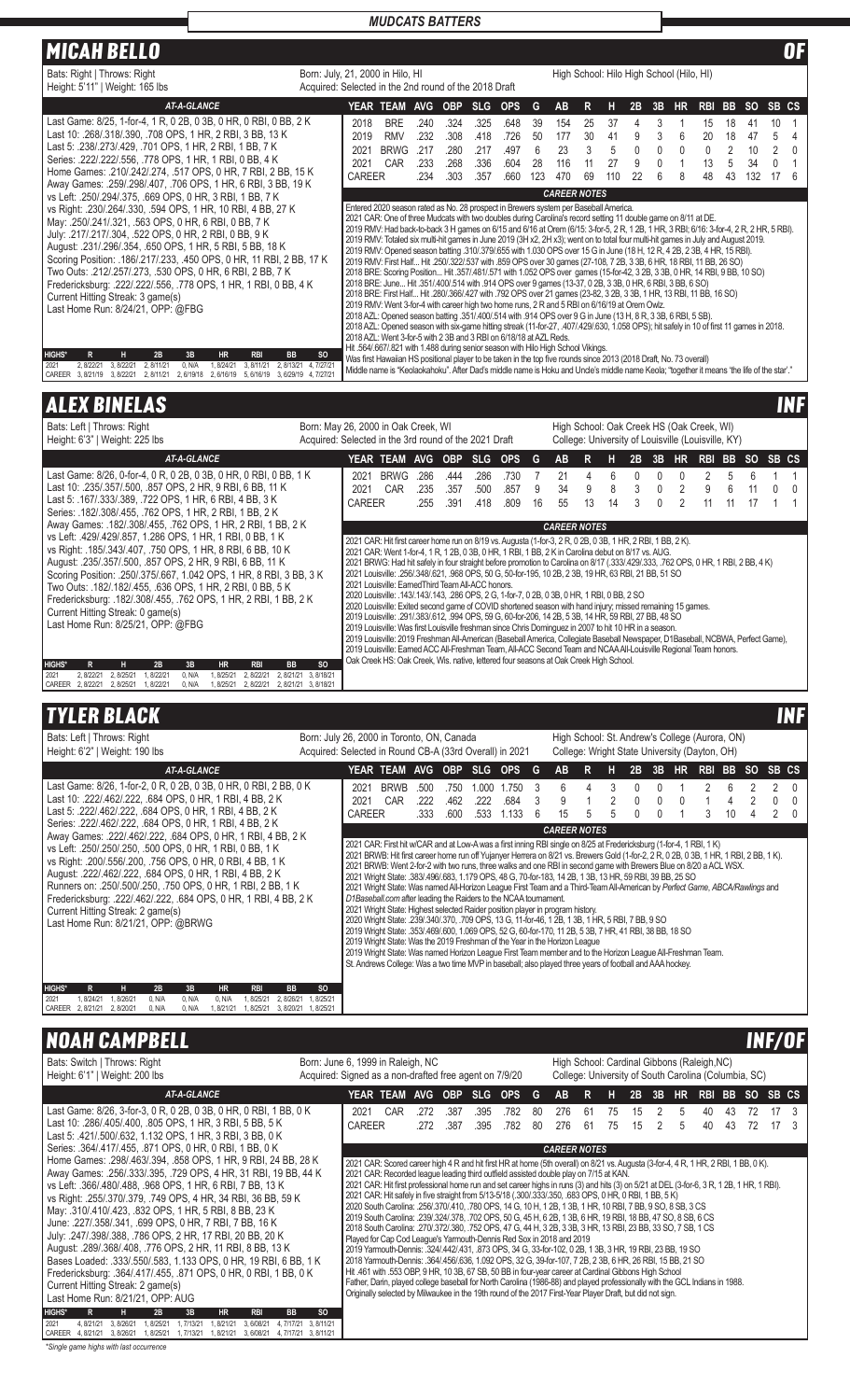| <b>WES CLARKE</b>                                                                                                                                                                                                                            |                                                                                      |                       |                                                                                                                                                                                                                                                                                                                                                                                                                                                                                                                                                                   |              |                    |                    |                    |                      |                           |           |                                     |                                                                                                                |                    |                   |                          |                     |                     |                     | C                                |
|----------------------------------------------------------------------------------------------------------------------------------------------------------------------------------------------------------------------------------------------|--------------------------------------------------------------------------------------|-----------------------|-------------------------------------------------------------------------------------------------------------------------------------------------------------------------------------------------------------------------------------------------------------------------------------------------------------------------------------------------------------------------------------------------------------------------------------------------------------------------------------------------------------------------------------------------------------------|--------------|--------------------|--------------------|--------------------|----------------------|---------------------------|-----------|-------------------------------------|----------------------------------------------------------------------------------------------------------------|--------------------|-------------------|--------------------------|---------------------|---------------------|---------------------|----------------------------------|
| Bats: Right   Throws: Right<br>Height: 6'2"   Weight: 236 lbs                                                                                                                                                                                | Born: October 13, 1999<br>Acquired: Selected in the 10th round of the 2021 Draft     |                       |                                                                                                                                                                                                                                                                                                                                                                                                                                                                                                                                                                   |              |                    |                    |                    |                      |                           |           |                                     | High School: Liberty Christian Academy (Lynchburg, VA)<br>College: University of South Carolina (Columbia, SC) |                    |                   |                          |                     |                     |                     |                                  |
| <b>AT-A-GLANCE</b><br>Last Game: 8/25, 1-for-3, 0 R, 0 2B, 0 3B, 0 HR, 0 RBI, 1 BB, 2 K                                                                                                                                                      |                                                                                      |                       | YEAR TEAM AVG<br>2021 BRWB                                                                                                                                                                                                                                                                                                                                                                                                                                                                                                                                        | .250         | OBP SLG<br>.250    | .625               | <b>OPS</b><br>.875 | G<br>3               | <b>AB</b><br>8            | R<br>1    | н                                   | 2B<br>$\pmb{0}$                                                                                                | 3B<br>$\mathbf{0}$ | HR<br>1           | RBI BB<br>$\overline{2}$ | $\mathbf 0$         | <b>SO</b><br>0      | SB CS<br>0          | 0                                |
| Last 10: 281/467/500, 967 OPS, 2 HR, 12 RBI, 10 BB, 8 K<br>Last 5: .333/.545/.600, 1.145 OPS, 1 HR, 5 RBI, 6 BB, 5 K                                                                                                                         |                                                                                      | 2021<br><b>CAREER</b> | CAR                                                                                                                                                                                                                                                                                                                                                                                                                                                                                                                                                               | .289<br>.283 | .491<br>.460       | .526<br>.543       | 1.017<br>1.004     | 12<br>15             | 38<br>46                  | 9<br>10   | $\overline{\mathbf{c}}$<br>11<br>13 | 3<br>3                                                                                                         | 0<br>$\mathbf{0}$  | $\sqrt{2}$<br>3   | 14<br>16                 | 13<br>13            | 9<br>9              | 0<br>$\mathbf{0}$   | 1<br>$\mathbf{1}$                |
| Series: .167/.444/.167, .611 OPS, 0 HR, 1 RBI, 2 BB, 2 K<br>Home Games: .385/.500/.692, 1.192 OPS, 1 HR, 7 RBI, 4 BB, 3 K                                                                                                                    |                                                                                      |                       |                                                                                                                                                                                                                                                                                                                                                                                                                                                                                                                                                                   |              |                    |                    |                    |                      | <b>CAREER NOTES</b>       |           |                                     |                                                                                                                |                    |                   |                          |                     |                     |                     |                                  |
| Away Games: .240/.486/.440, .926 OPS, 1 HR, 7 RBI, 9 BB, 6 K<br>vs Left: .333/.400/.444, .844 OPS, 0 HR, 0 RBI, 1 BB, 4 K                                                                                                                    |                                                                                      |                       | Selected by Milwaukee in 10th round of 2021 draft out of University of South Carolina.<br>2021 CAR: One of three Mudcats with two doubles during Carolina's record setting 11 double game on 8/11 at DE.                                                                                                                                                                                                                                                                                                                                                          |              |                    |                    |                    |                      |                           |           |                                     |                                                                                                                |                    |                   |                          |                     |                     |                     |                                  |
| vs Right: .276/.511/.552, 1.063 OPS, 2 HR, 14 RBI, 12 BB, 5 K<br>August: .289/.491/.526, 1.017 OPS, 2 HR, 14 RBI, 13 BB, 9 K                                                                                                                 |                                                                                      |                       | 2021 South Carolina: .271/.428/.663, 1.091 OPS, 57 G, 54-for-199, 9 2B, 0 3B, 23 HR, 55 RBI, 50 BB, 73 SO<br>Tied with Florida State's Mat Nelson for the national lead with 23 home runs during 2021 season.                                                                                                                                                                                                                                                                                                                                                     |              |                    |                    |                    |                      |                           |           |                                     |                                                                                                                |                    |                   |                          |                     |                     |                     |                                  |
| Bases Loaded: .000/.500/.000, .500 OPS, 0 HR, 4 RBI, 2 BB, 0 K<br>Fredericksburg: .167/.444/.167, .611 OPS, 0 HR, 1 RBI, 2 BB, 2 K                                                                                                           |                                                                                      |                       | Was Collegiate Baseball National Player of the Week (Feb. 22, 2021, March 1, 2021)<br>Was the Golden Spikes Award National Player of the Week (March 2, 2021).<br>Finished tied for nation-wide lead in home runs (23) during 2021 season with South Carolina.                                                                                                                                                                                                                                                                                                    |              |                    |                    |                    |                      |                           |           |                                     |                                                                                                                |                    |                   |                          |                     |                     |                     |                                  |
| Current Hitting Streak: 1 game(s)<br>Last Home Run: 8/22/21, OPP: AUG                                                                                                                                                                        |                                                                                      |                       | 2020 South Carolina: .286/.406/.714, 1.120 OPS, 16 G, 16-for-56, 0 2B, 0 3B, 8 HR, 22 RBI, 8 BB, 15 SO<br>Was teammates with current Mudcats Noah Campbell and TJ Shook during 2019 and 2020 seasons at South Carolina.                                                                                                                                                                                                                                                                                                                                           |              |                    |                    |                    |                      |                           |           |                                     |                                                                                                                |                    |                   |                          |                     |                     |                     |                                  |
|                                                                                                                                                                                                                                              |                                                                                      |                       | 2019 South Carolina: .239/.327/.413, .740 OPS, 19 G, 11-for-46, 5 2B, 0 3B, 1 HR, 5 RBI, 6 BB, 11 SO<br>2018: Was named Lynchburg News and Advance Player of the Year in 2018.<br>2018: USA TODAY High School Sports Virginia Player of the Year                                                                                                                                                                                                                                                                                                                  |              |                    |                    |                    |                      |                           |           |                                     |                                                                                                                |                    |                   |                          |                     |                     |                     |                                  |
|                                                                                                                                                                                                                                              |                                                                                      |                       | 2018: Hit .571 with 14 home runs during senior season at Liberty Christian Academy<br>2017: Helped Liberty Christian Academy win the 4A state championship in 2017                                                                                                                                                                                                                                                                                                                                                                                                |              |                    |                    |                    |                      |                           |           |                                     |                                                                                                                |                    |                   |                          |                     |                     |                     |                                  |
| <b>HIGHS*</b><br>2B<br>3B<br>R<br>н<br>HR<br>RBI<br>2, 8/22/21 2, 8/22/21 2, 8/11/21<br>0, N/A<br>1,8/22/21<br>3, 8/22/21 2, 8/22/21 2, 8/25/21<br>2021<br>CAREER 2, 8/22/21<br>2, 8/22/21<br>2,8/11/21<br>1,8/22/21<br>0, N/A<br>3, 8/22/21 | SO <sub>1</sub><br><b>BB</b><br>2, 8/22/21 2, 8/25/21                                |                       | Sister, Madi, played softball at Liberty University<br>Originally drafted by the Brewers in the 40th round of the 2018 MLB June Amateur Draft, but did not sign.                                                                                                                                                                                                                                                                                                                                                                                                  |              |                    |                    |                    |                      |                           |           |                                     |                                                                                                                |                    |                   |                          |                     |                     |                     |                                  |
| <b>SAL FRELICK</b>                                                                                                                                                                                                                           |                                                                                      |                       |                                                                                                                                                                                                                                                                                                                                                                                                                                                                                                                                                                   |              |                    |                    |                    |                      |                           |           |                                     |                                                                                                                |                    |                   |                          |                     |                     |                     | 0F                               |
| Bats: Left   Throws: Right<br>Height: 5'9"   Weight: 175 lbs                                                                                                                                                                                 | Born: April 19, 2000<br>Acquired: Selected in 1st round (15th overall) of 2021 Draft |                       |                                                                                                                                                                                                                                                                                                                                                                                                                                                                                                                                                                   |              |                    |                    |                    |                      |                           |           |                                     | High School: Lexington High School (Lexington, MA)<br>College: Boston College (Chestnut Hill, MA)              |                    |                   |                          |                     |                     |                     |                                  |
| <b>AT-A-GLANCE</b>                                                                                                                                                                                                                           |                                                                                      |                       | YEAR TEAM AVG                                                                                                                                                                                                                                                                                                                                                                                                                                                                                                                                                     |              | <b>OBP</b>         | <b>SLG</b>         | <b>OPS</b>         | G                    | <b>AB</b>                 | R         | н                                   | 2B                                                                                                             | 3B                 | <b>HR</b>         | RBI BB                   |                     | <b>SO</b>           | SB CS               |                                  |
| Last Game: 8/26, 0-for-5, 0 R, 0 2B, 0 3B, 0 HR, 0 RBI, 0 BB, 2 K<br>Last 10: 442/ 510/ 674, 1.184 OPS, 1 HR, 12 RBI, 7 BB, 7 K                                                                                                              |                                                                                      | 2021<br>2021          | BRWG .467<br>CAR                                                                                                                                                                                                                                                                                                                                                                                                                                                                                                                                                  | .400         | .529<br>.456       | .667<br>.567       | 1.196<br>1.023     | $\overline{4}$<br>13 | 15<br>60                  | 4<br>15   | 7<br>24                             | 1<br>5                                                                                                         | 1<br>1             | 0<br>1            | 4<br>12                  | 2<br>$\overline{7}$ | $\overline{2}$<br>9 | 3<br>3              | $\mathbf 0$<br>$\overline{2}$    |
| Last 5: .421/.500/.684, 1.184 OPS, 0 HR, 5 RBI, 4 BB, 3 K<br>Series: .333/.357/.583, .940 OPS, 0 HR, 2 RBI, 1 BB, 3 K                                                                                                                        |                                                                                      | <b>CAREER</b>         |                                                                                                                                                                                                                                                                                                                                                                                                                                                                                                                                                                   | .413         | .471               | .587               | 1.057 17           |                      | 75<br><b>CAREER NOTES</b> | 19        | 31                                  | 6                                                                                                              | 2                  | 1                 | 16                       | 9                   | 11                  | 6                   | $\overline{2}$                   |
| Home Games: .550/.640/.700, 1.340 OPS, 0 HR, 5 RBI, 5 BB, 2 K<br>Away Games: .325/.349/.500, .849 OPS, 1 HR, 7 RBI, 2 BB, 7 K                                                                                                                |                                                                                      |                       | Currently rated as the No. 3 propsect in Brewers system per Baseball America. Also rated as No. 97 in MiLB per MLBPipeline.<br>2021 CAR: Hit safely in 11 straight from 8/11-8/25 (.480/.534/.680, 1.214 OPS, 24 H, 15 R, 5 2B, 1 3B, 1 HR, 12 RBI, 7 BB, 6 SO).                                                                                                                                                                                                                                                                                                  |              |                    |                    |                    |                      |                           |           |                                     |                                                                                                                |                    |                   |                          |                     |                     |                     |                                  |
| vs Left: .429/.375/.857, 1.232 OPS, 0 HR, 2 RBI, 0 BB, 1 K<br>vs Right: 396/467/528, 995 OPS, 1 HR, 10 RBI, 7 BB, 8 K                                                                                                                        |                                                                                      |                       | 2021 CAR: Robbed a home run from Jake Randa with jumping catch in front of right-centerfield wall on 8/25 at Fredericksburg.<br>2021 CAR: Became first 2021 Mudcat to total five hits in a game after going 5-for-6 (2 R, 1 2B, 1 RBI, 1 K) on 8/17 vs. AUG.                                                                                                                                                                                                                                                                                                      |              |                    |                    |                    |                      |                           |           |                                     |                                                                                                                |                    |                   |                          |                     |                     |                     |                                  |
| August: .400/.456/.567, 1.023 OPS, 1 HR, 12 RBI, 7 BB, 9 K<br>Runners on: .444/.484/.519, 1.002 OPS, 0 HR, 11 RBI, 3 BB, 4 K                                                                                                                 |                                                                                      |                       | 2021 CAR: Hit leadoff home run and went 3-for-6 with 1 2B, 2 R and 4 RBI on 8/13 at DE.<br>2021 ACL: Led ACL in hits (7) and was 2nd in AVG (.467) and SB (3) from 8/3 through 8/7.<br>2021 Boston College: .359/.443/.559, 1.002 OPS, 48 G, 70-for-195, 17 2B, 2 3B, 6 HR, 27 RBI, 27 BB, 28 SO                                                                                                                                                                                                                                                                  |              |                    |                    |                    |                      |                           |           |                                     |                                                                                                                |                    |                   |                          |                     |                     |                     |                                  |
| Fredericksburg: .333/.357/.583, .940 OPS, 0 HR, 2 RBI, 1 BB, 3 K<br>Current Hitting Streak: 0 game(s)<br>Last Home Run: 8/13/21, OPP: @DE                                                                                                    |                                                                                      |                       | 2021: Eamed All-ACC First Team and ACC Defensive Player of the Year honors. Additionally named Golden Spikes Award semifinalist.<br>2020 Boston College: .241/.380/.414, .794 OPS, 15 G, 14-for-58, 2 2B, 1 3B, 2 HR, 4 RBI, 11 BB, 6 SO                                                                                                                                                                                                                                                                                                                          |              |                    |                    |                    |                      |                           |           |                                     |                                                                                                                |                    |                   |                          |                     |                     |                     |                                  |
|                                                                                                                                                                                                                                              |                                                                                      |                       | 2019 Boston College: .367/.447/.513, .960 OPS, 39 G, 55-for-150, 8 2B, 1 3B, 4 HR, 32 RBI, 22 BB, 16 SO<br>2019 BC: Went 3-for-4 with a home run, two steals, two RBI and a run in debut at Jackson State on 2/15/19.                                                                                                                                                                                                                                                                                                                                             |              |                    |                    |                    |                      |                           |           |                                     |                                                                                                                |                    |                   |                          |                     |                     |                     |                                  |
|                                                                                                                                                                                                                                              |                                                                                      |                       | 2019 BC: Voted to the All-ACC Second Team and ACC All-Freshman Team.<br>Lexington HS: Three sport start who totaled 12 varsity letters in three sports; was twice named captain for football, hockey & baseball teams.<br>Lexington HS: Named Boston Globe Athlete of the Year as a senior                                                                                                                                                                                                                                                                        |              |                    |                    |                    |                      |                           |           |                                     |                                                                                                                |                    |                   |                          |                     |                     |                     |                                  |
| <b>HIGHS*</b><br>2B<br>3B<br>R<br>н<br>hr<br>RBI<br>2021<br>3, 8/21/21<br>5, 8/17/21<br>2,8/21/21<br>1,8/25/21<br>1,8/13/21<br>4, 8/13/21                                                                                                    | <b>SO</b><br>BB<br>2, 8/21/21 2, 8/26/21                                             |                       | Lexington HS: Totaled 115 hits, 7 HR, 50 SB and 95 R in Lexington HS career.<br>Earned Gatorade Player of the Year in football for state of Massachusetts; 2x Middlesex League MVP in football and 1x MVP in baseball.                                                                                                                                                                                                                                                                                                                                            |              |                    |                    |                    |                      |                           |           |                                     |                                                                                                                |                    |                   |                          |                     |                     |                     |                                  |
| CAREER 3, 8/21/21<br>1,8/13/21<br>4, 8/13/21<br>5, 8/17/21<br>2, 8/21/21<br>1,8/25/21                                                                                                                                                        | 2, 8/21/21 2, 8/26/21                                                                |                       | Sister, Francesca, plays softball at Duke.                                                                                                                                                                                                                                                                                                                                                                                                                                                                                                                        |              |                    |                    |                    |                      |                           |           |                                     |                                                                                                                |                    |                   |                          |                     |                     |                     |                                  |
|                                                                                                                                                                                                                                              |                                                                                      |                       |                                                                                                                                                                                                                                                                                                                                                                                                                                                                                                                                                                   |              |                    |                    |                    |                      |                           |           |                                     |                                                                                                                |                    |                   |                          |                     |                     |                     |                                  |
| <b>ALEX HALL</b><br>Bats: Switch   Throws: Right                                                                                                                                                                                             | Born: June 8, 1999 in Perth Australia                                                |                       |                                                                                                                                                                                                                                                                                                                                                                                                                                                                                                                                                                   |              |                    |                    |                    |                      |                           |           |                                     |                                                                                                                |                    |                   |                          |                     |                     |                     |                                  |
| Height: 5'11"   Weight: 181 lbs                                                                                                                                                                                                              | Acquired: Signed as a non-drafted free agent on 12/6/17                              |                       |                                                                                                                                                                                                                                                                                                                                                                                                                                                                                                                                                                   |              |                    |                    |                    |                      |                           |           |                                     |                                                                                                                |                    |                   |                          |                     |                     |                     | $\mathbf{C}$                     |
| <b>AT-A-GLANCE</b><br>Last Game: 8/26, 1-for-4, 0 R, 0 2B, 0 3B, 0 HR, 1 RBI, 0 BB, 1 K                                                                                                                                                      |                                                                                      | 2018                  | YEAR TEAM AVG<br><b>BRE</b>                                                                                                                                                                                                                                                                                                                                                                                                                                                                                                                                       | .244         | <b>OBP</b><br>.305 | <b>SLG</b><br>.407 | <b>OPS</b><br>.712 | G<br>27              | AB<br>86                  | R<br>9    | н<br>21                             | 2B<br>6                                                                                                        | 3B<br>1            | <b>HR</b><br>2    | <b>RBI</b><br>15         | <b>BB</b><br>7      | <b>SO</b><br>20     | SB CS<br>1          | 0                                |
| Last 10: .159/.196/.273, .468 OPS, 0 HR, 6 RBI, 1 BB, 16 K<br>Last 5: .174/.240/.217, .457 OPS, 0 HR, 4 RBI, 1 BB, 9 K                                                                                                                       |                                                                                      | 2019<br>2019          | <b>RMV</b><br><b>BRB</b>                                                                                                                                                                                                                                                                                                                                                                                                                                                                                                                                          | .318<br>.275 | .400<br>.311       | .364<br>.380       | .764<br>.692       | 9<br>41              | 22<br>171                 | 2<br>25   | $\overline{7}$<br>47                | 1<br>7                                                                                                         | 0<br>4             | 0<br>$\mathbf{1}$ | 4<br>22                  | 3<br>9              | 3<br>42             | 0<br>4              | $\overline{2}$<br>$\overline{2}$ |
| Series: .250/.250/.250, .500 OPS, 0 HR, 1 RBI, 0 BB, 1 K<br>Home Games: .173/.229/.307, .536 OPS, 1 HR, 13 RBI, 6 BB, 33 K                                                                                                                   |                                                                                      | 2021<br>CAREER        | CAR                                                                                                                                                                                                                                                                                                                                                                                                                                                                                                                                                               | .233<br>.256 | .306<br>.313       | .377<br>.384       | .683<br>.696       | 43<br>120            | 159<br>438                | 21<br>57  | 37<br>112                           | 9<br>23                                                                                                        | 4<br>9             | 2<br>5            | 26<br>67                 | 17<br>36            | 55<br>120           | 2<br>$\overline{7}$ | 2<br>6                           |
| Away Games: .286/.371/.440, .812 OPS, 1 HR, 13 RBI, 11 BB, 22 K<br>vs Left: .167/.300/.208, .508 OPS, 0 HR, 4 RBI, 5 BB, 10 K                                                                                                                |                                                                                      |                       |                                                                                                                                                                                                                                                                                                                                                                                                                                                                                                                                                                   |              |                    |                    |                    |                      | <b>CAREER NOTES</b>       |           |                                     |                                                                                                                |                    |                   |                          |                     |                     |                     |                                  |
| vs Right: .244/.307/.407, .714 OPS, 2 HR, 22 RBI, 12 BB, 45 K<br>May: .317/.364/.585, .949 OPS, 2 HR, 6 RBI, 3 BB, 11 K                                                                                                                      |                                                                                      |                       | 2021 CAR: Hit game-tying RBI triple in ninth inning on 8/5 vs. Kannapolis (1-for-4, 0 R, 0 2B, 1 3B, 1 RBI).<br>2021 CAR: Hit safely in seven straight from 6/23-7/10: .417/.500/.625, 1.125 OPS, 0 HR, 5 RBI, 4 BB, 7 K                                                                                                                                                                                                                                                                                                                                          |              |                    |                    |                    |                      |                           |           |                                     |                                                                                                                |                    |                   |                          |                     |                     |                     |                                  |
| June: .211/.333/.289, .623 OPS, 0 HR, 7 RBI, 8 BB, 17 K<br>July: .227/.300/.341, .641 OPS, 0 HR, 7 RBI, 5 BB, 14 K                                                                                                                           |                                                                                      |                       | 2021 CAR: First hit of 2021 was a run-scoring triple on 5/8/21 vs. FAY.<br>2020 Perth Heat (AUBL): .224/.321/.327, .648 OPS, 17 G, 11-for-49, 2 2B, 0 3B, 1 HR, 5 RBI, 6 BB, 19 SO<br>2019 Perth Heat (AUBL): .253/.317/.368, .686 OPS, 29 G, 24-for-95, 6 2B, 1 3B, 1 HR, 7 RBI, 8 BB, 17 SO                                                                                                                                                                                                                                                                     |              |                    |                    |                    |                      |                           |           |                                     |                                                                                                                |                    |                   |                          |                     |                     |                     |                                  |
| August: .167/.211/.278, .488 OPS, 0 HR, 6 RBI, 1 BB, 13 K<br>Two Outs: .250/.345/.521, .866 OPS, 2 HR, 11 RBI, 7 BB, 15 K                                                                                                                    |                                                                                      |                       | 2019 RMV/AZL Teams: .280/.322/.378, .700 OPS, 50 G, 54-for-193, 8 2B, 4 3B, 1 HR, 26 RBI, 12 BB, 45 SO<br>2019 AZL: 0-0 Count Hit .371/.368/.514 with .882 OPS (39-for-105, 7 2B, 4 3B, 0 HR, 15 RBI, 0 BB, 0 SO)                                                                                                                                                                                                                                                                                                                                                 |              |                    |                    |                    |                      |                           |           |                                     |                                                                                                                |                    |                   |                          |                     |                     |                     |                                  |
| Fredericksburg: .250/.250/.250, .500 OPS, 0 HR, 1 RBI, 0 BB, 1 K<br>Current Hitting Streak: 1 game(s)                                                                                                                                        |                                                                                      |                       | 2019 AZL: vs Right Hit .284/.310/.418 with .728 OPS (38-for-134, 7 2B, 4 3B, 1 HR, 18 RBI, 5 BB, 24 SO)<br>2019 AZL: July Hit .280/.298/.341 with .639 OPS over 19 games (23-for-82, 1 2B, 2 3B, 0 HR, 8 RBI, 2 BB, 26 SO)<br>Played for Perth Heat in Australian Baseball League at ages 17, 18 and 19 in 2016, 2017 and 2018 respectively.                                                                                                                                                                                                                      |              |                    |                    |                    |                      |                           |           |                                     |                                                                                                                |                    |                   |                          |                     |                     |                     |                                  |
| Last Home Run: 5/25/21, OPP: KAN<br><b>HIGHS*</b><br>$\mathsf{R}$<br>H<br>2B<br><b>HR</b><br>3B<br><b>RBI</b>                                                                                                                                | <b>BB</b><br><sub>SO</sub>                                                           |                       | 2018 Perth: .317/.393/.545, .937 OPS, 40 G, 46-for-145, 11 2B, 2 3B, 6 HR, 37 RBI, 16 BB, 41 SO<br>2018 AZL: Scoring Position Hit .310/.364/.552 with .915 OPS (9-for-29, 1 2B, 0 3B, 2 HR, 15 RBI, 3 BB, 6 SO)                                                                                                                                                                                                                                                                                                                                                   |              |                    |                    |                    |                      |                           |           |                                     |                                                                                                                |                    |                   |                          |                     |                     |                     |                                  |
| 2021<br>2, 7/03/21 3, 8/11/21 1, 8/11/21<br>1,8/05/21<br>1, 5/25/21<br>3, 8/11/21<br>CAREER 3, 8/22/19 3, 8/11/21 2, 8/22/19 1, 8/05/21<br>1,5/25/21<br>3, 8/11/21<br>2, 7/16/21                                                             | 2, 7/16/21 4, 6/06/21<br>4,6/06/21                                                   |                       | 2017 Perth: .282/.371/.476, .846 OPS, 36 G, 35-for-124, 6 2B, 0 3B, 6 HR, 27 RBI, 17 BB, 33 SO<br>2016 Perth: .196/.281/.196, .477 OPS, 18 G, 10-for-51, 0 2B, 0 3B, 0 HR, 1 RBI, 6 BB, 14 SO                                                                                                                                                                                                                                                                                                                                                                     |              |                    |                    |                    |                      |                           |           |                                     |                                                                                                                |                    |                   |                          |                     |                     |                     |                                  |
| <b>ERNESTO MARTINEZ</b>                                                                                                                                                                                                                      |                                                                                      |                       |                                                                                                                                                                                                                                                                                                                                                                                                                                                                                                                                                                   |              |                    |                    |                    |                      |                           |           |                                     |                                                                                                                |                    |                   |                          |                     |                     |                     |                                  |
| Bats: Left   Throws: Left<br>Height: 6'6"   Weight: 229 lbs                                                                                                                                                                                  | Born: June 20, 1999 in Holguin, Cuba<br>Full Name: Ernesto Wilson Martinez           |                       |                                                                                                                                                                                                                                                                                                                                                                                                                                                                                                                                                                   |              |                    |                    |                    |                      |                           |           |                                     | Acquired: Signed as a free agent on 5/27/17                                                                    |                    |                   |                          |                     |                     |                     |                                  |
| <b>AT-A-GLANCE</b>                                                                                                                                                                                                                           |                                                                                      |                       | YEAR TEAM AVG                                                                                                                                                                                                                                                                                                                                                                                                                                                                                                                                                     |              | <b>OBP</b>         | <b>SLG</b>         | <b>OPS</b>         | G                    | AB                        | R         | н                                   | 2B                                                                                                             | 3B                 | <b>HR</b>         | RBI BB                   |                     | <b>SO</b>           | SB CS               |                                  |
| Last Game: 8/26, 2-for-4, 1 R, 0 2B, 0 3B, 0 HR, 0 RBI, 0 BB, 0 K<br>Last 10: .371/.450/.543, .993 OPS, 0 HR, 4 RBI, 5 BB, 7 K                                                                                                               |                                                                                      | 2017<br>2017          | <b>BRE</b><br><b>DSL</b>                                                                                                                                                                                                                                                                                                                                                                                                                                                                                                                                          | .167<br>.257 | .271<br>.419       | .190<br>.434       | .461<br>.853       | 11<br>38             | 42<br>113                 | 3<br>14   | 7<br>29                             | 1<br>9                                                                                                         | 0<br>1             | 0<br>3            | 0<br>17                  | 6<br>30             | 19<br>31            | 0<br>2              | 0<br>3                           |
| Last 5: .350/.381/.450, .831 OPS, 0 HR, 1 RBI, 1 BB, 2 K<br>Series: .444/.444/.556, 1.000 OPS, 0 HR, 1 RBI, 0 BB, 0 K                                                                                                                        |                                                                                      | 2018<br>2019          | <b>BRE</b><br><b>RMV</b>                                                                                                                                                                                                                                                                                                                                                                                                                                                                                                                                          | .224<br>.262 | .336<br>.356       | .280<br>.445       | .616<br>.802       | 35<br>48             | 125<br>164                | 15<br>25  | 28<br>43                            | 5<br>10                                                                                                        | 1<br>1             | 0<br>6            | 10<br>25                 | 16<br>21            | 48<br>54            | 5<br>4              | 3<br>5                           |
| Home Games: .259/.358/.466, .824 OPS, 4 HR, 21 RBI, 10 BB, 41 K<br>Away Games: .296/.391/.546, .937 OPS, 5 HR, 21 RBI, 17 BB, 28 K                                                                                                           |                                                                                      | 2021<br>CAREER        | CAR                                                                                                                                                                                                                                                                                                                                                                                                                                                                                                                                                               | .277<br>.253 | .374<br>.365       | .504<br>.416       | .878<br>.781       | 66<br>198            | 224<br>668                | 46<br>103 | 62<br>169                           | 14<br>39                                                                                                       | 5<br>8             | 9<br>18           | 42<br>94                 | 27<br>100           | 69<br>221           | 28<br>39            | $\overline{2}$<br>- 13           |
| vs Left: .188/.297/.188, .485 OPS, 0 HR, 2 RBI, 2 BB, 11 K<br>vs Right: .292/.387/.557, .944 OPS, 9 HR, 40 RBI, 25 BB, 58 K                                                                                                                  |                                                                                      |                       |                                                                                                                                                                                                                                                                                                                                                                                                                                                                                                                                                                   |              |                    |                    |                    |                      | <b>CAREER NOTES</b>       |           |                                     |                                                                                                                |                    |                   |                          |                     |                     |                     |                                  |
| May: .300/.424/.600, 1.024 OPS, 5 HR, 15 RBI, 12 BB, 25 K<br>June: .200/.318/.273, .591 OPS, 1 HR, 5 RBI, 4 BB, 17 K                                                                                                                         |                                                                                      |                       | 2021 CAR: Hit for the cycle on 7/18 at KAN; went 4-for-5 with 2B in 2nd, 3B in 4th, 1B in 6th and HR in 9th (2 RBI, 1 SO).<br>2021 CAR: Hit safely in nine straight from 5/20-5/30 (15-for-36, .417/.462/.722, 1.184 OPS, 10 R, 3 2B, 1 3B, 2 HR, 11 RBI)                                                                                                                                                                                                                                                                                                         |              |                    |                    |                    |                      |                           |           |                                     |                                                                                                                |                    |                   |                          |                     |                     |                     | <b>INF</b>                       |
| July: .289/.368/.579, .947 OPS, 3 HR, 21 RBI, 10 BB, 23 K<br>August: .348/.375/.522, .897 OPS, 0 HR, 1 RBI, 1 BB, 4 K                                                                                                                        |                                                                                      |                       | 2019 RMV: Hit safely in 16 of 20 games between 6/17 & 7/11 (20 G, .325/.381/.519, .900 OPS, 6 2B, 3 HR, 14 RBI).<br>2019 RMV: Hit .302/.413/.547 with .960 OPS in Home Games (5 2B, 1 3B, 2 HR, 9 RBI, 10 BB, 18 SO).<br>2019 RMV: Hit .289/.325/.658 over 13 G in August (11-for-38, 3 2B, 1 3B, 3 HR, 8 RBI, 2 BB, 10 SO).                                                                                                                                                                                                                                      |              |                    |                    |                    |                      |                           |           |                                     |                                                                                                                |                    |                   |                          |                     |                     |                     |                                  |
| Two Outs: .277/.381/.542, .924 OPS, 4 HR, 19 RBI, 10 BB, 28 K<br>Fredericksburg: .444/.444/.556, 1.000 OPS, 0 HR, 1 RBI, 0 BB, 0 K                                                                                                           |                                                                                      |                       | 2018 AZL: Hit .087/.323/.087 vs. Left (2-for-23, 14 SO); .255/.339/.324 vs. Right (26 H, 5 2B, 1 3B, 9 RBI, 10 BB, 34 SO).<br>2017 AZL: Went 2-for-2 with 2 BB and 1 R in Arizona League debut on 8/15/17 at AZL Giants.                                                                                                                                                                                                                                                                                                                                          |              |                    |                    |                    |                      |                           |           |                                     |                                                                                                                |                    |                   |                          |                     |                     |                     |                                  |
| Current Hitting Streak: 11 game(s)<br>Last Home Run: 7/22/21, OPP: DE                                                                                                                                                                        |                                                                                      |                       | 2017 DSL: Hit safely in 10 of final 12 G w/DSL Brewers before promotion to AZL (.318/.333/.636, .970 OPS, 3 2B, 1 3B, 3 HR, 9 RBI, 12 SO).<br>Originally from Holguin, Cuba and played for the gold medal winning U15 Cuban national team at the 2014 Under-15 World Championship.<br>Hit .465/.477/.698 (11 R, 5 2B, 13 RBI) with tournament best 30 total bases (4 TB ahead of Rafael Marchan and Brice Turang)<br>Left Cuba in 2014 to play with his father in France; Emesto Sr. had been playing in France's top league since 2005 after retiring from Cuba. |              |                    |                    |                    |                      |                           |           |                                     |                                                                                                                |                    |                   |                          |                     |                     |                     |                                  |

*\*Single game highs with last occurrence*

HIGHS" K H 2B 3B 3B HR RBI BB SO<br>2021 3,7/18/21 4,7/18/21 1,8/24/21 1,8/04/21 1,7/22/21 3,7/22/21 2,7/31/21 4,7/02/21<br>2.021 2.22/21 4,7/18/21 2,7/13/17 1,8/04/21 2,8/07/17 3,7/22/21 3,7/16/19 4,7/02/21 **HIGHS\* R H 2B 3B HR RBI BB SO**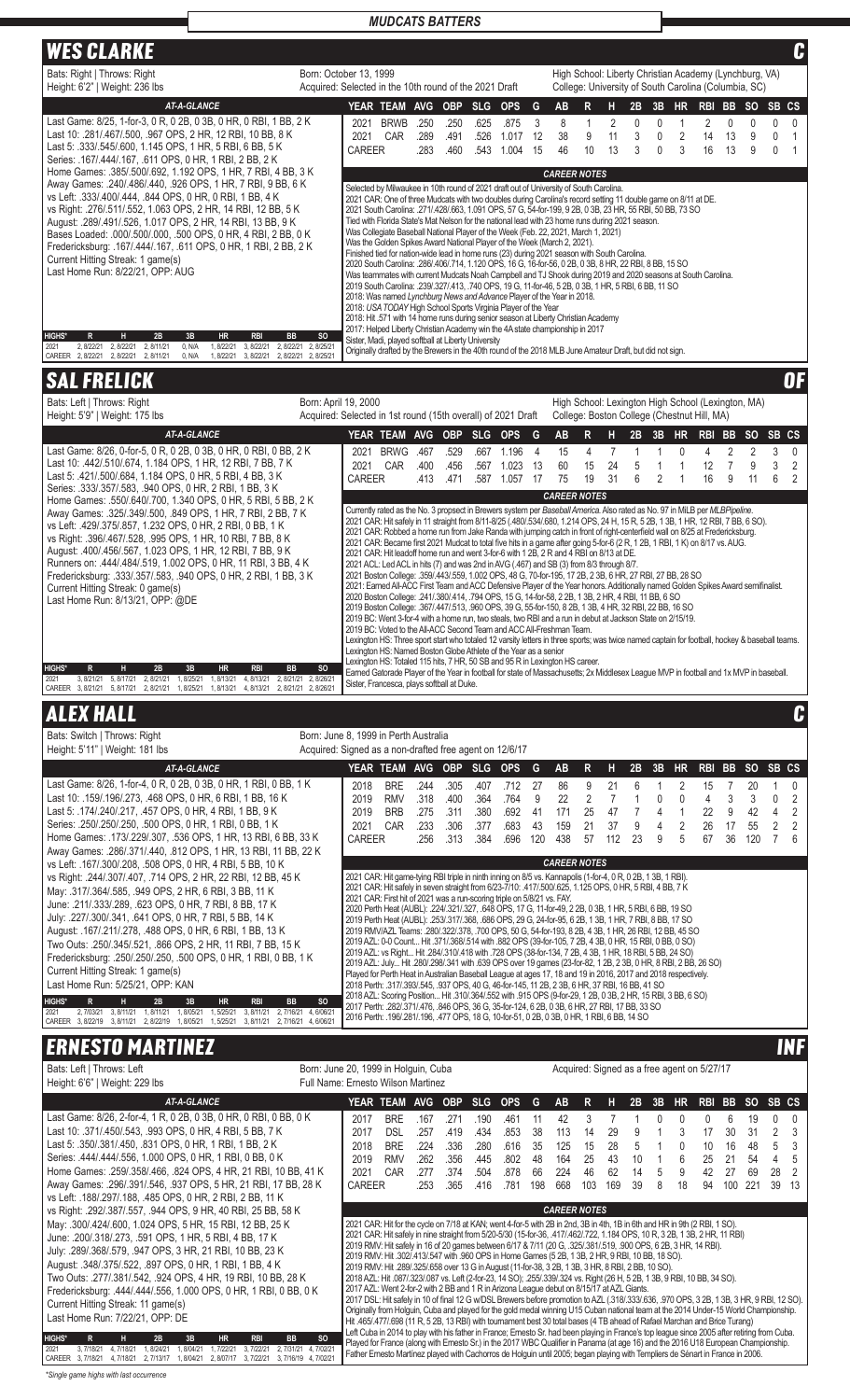# **DARRIEN MILLER C**

| Bats: Left   Throws: Right<br>Height: 6'0"   Weight: 170 lbs                                                                                                                                                                                                                                                                                                                                                                                                                                                                  | Born: 3/10/01 in Scottsdale, AZ<br>High School: Clovis HS (Clovis, CA)<br>Acquired: Selected in the 9th round of the 2019 Draft                                                                                                                                                                                                                                                                                                                                                                                                                                                                        |
|-------------------------------------------------------------------------------------------------------------------------------------------------------------------------------------------------------------------------------------------------------------------------------------------------------------------------------------------------------------------------------------------------------------------------------------------------------------------------------------------------------------------------------|--------------------------------------------------------------------------------------------------------------------------------------------------------------------------------------------------------------------------------------------------------------------------------------------------------------------------------------------------------------------------------------------------------------------------------------------------------------------------------------------------------------------------------------------------------------------------------------------------------|
| AT-A-GLANCE                                                                                                                                                                                                                                                                                                                                                                                                                                                                                                                   | YEAR TEAM AVG OBP SLG OPS<br>G<br>AB<br>R.<br>2B<br>3B<br>HR.<br><b>RBI</b><br>BB<br>SO SB CS<br>н.                                                                                                                                                                                                                                                                                                                                                                                                                                                                                                    |
| Last Game: 8/25, 1-for-4, 0 R, 0 2B, 0 3B, 0 HR, 0 RBI, 0 BB, 1 K<br>Last 10: 250/419/250, 669 OPS, 0 HR, 3 RBI, 6 BB, 6 K<br>Last 5: .231/.333/.231, .564 OPS, 0 HR, 1 RBI, 2 BB, 4 K<br>Series: .250/.250/.250, .500 OPS, 0 HR, 0 RBI, 0 BB, 1 K<br>Home Games: .246/.449/.368, .817 OPS, 2 HR, 10 RBI, 15 BB, 19 K<br>Away Games: .267/.362/.350, .712 OPS, 1 HR, 6 RBI, 8 BB, 12 K<br>vs Left: 250/.382/.250, .632 OPS, 0 HR, 2 RBI, 4 BB, 7 K<br>vs Right: 258/416/393, 809 OPS, 3 HR, 14 RBI, 19 BB, 24 K               | 2019<br><b>BRB</b><br>16<br>3<br>.313<br>.525<br>-23<br>80<br>9<br>.175<br>.213<br>14<br>0<br>4<br>2021<br>CAR<br>.767<br>26<br>23<br>.408<br>39<br>30<br>$\mathbf{0}$<br>3<br>16<br>31<br>.256<br>.359<br>117<br>4<br>CAREER<br>33<br>.370<br>.670<br>ĥ<br>3<br>32<br>47<br>.223<br>.299<br>197<br>20<br>62<br>44<br><b>CAREER NOTES</b><br>2021 CAR: Hit first career home run while going 1-for-3 with 2 R, 1 HR and 1 RBI on 5/26 vs. Kannapolis.                                                                                                                                                  |
| May: .192/.382/.385, .767 OPS, 1 HR, 4 RBI, 6 BB, 10 K<br>June: 242/375/242, 617 OPS, 0 HR, 3 RBI, 5 BB, 8 K<br>July: 324/.452/.529, .982 OPS, 2 HR, 6 RBI, 6 BB, 7 K<br>August: .250/.419/.250, .669 OPS, 0 HR, 3 RBI, 6 BB, 6 K<br>Two Outs: .226/.455/.355, .809 OPS, 1 HR, 5 RBI, 10 BB, 7 K<br>Fredericksburg: .250/.250/.250, .500 OPS, 0 HR, 0 RBI, 0 BB, 1 K<br>Current Hitting Streak: 2 game(s)<br>Last Home Run: 7/28/21, OPP: @LYN<br><b>HIGHS*</b><br><b>HR</b><br><b>RBI</b><br><b>BB</b><br>R<br>н<br>2B<br>3B | 2021 CAR: Scored game's first run and drove in go-ahead run in 10th while going 1-for-3 with 1 RBI, 1 BB on 5/20 at DEL.<br>2021 CAR: Went 1-for-3 with a double and matched a career high with 2 RBI on 5/9/21 vs. FAY.<br>Attended same High School as 2017 Mudcats MVP Jake Gatewood.<br>Father Corey Miller pitched for the Arizona League Athletics and Southern Oregon Timberjacks of the Northwest League in 1999. Also<br>pitched for the California League's Visalia Oaks in 2000 and the Cal League's Modesto A's in 2001. Was later a bullpen catcher for the<br>Chicago Cubs.<br><b>SO</b> |
| 3.8/04/21 3.7/22/21<br>2021<br>3.7/17/21<br>3.8/08/21<br>1.7/30/21<br>0. N/A<br>1.7/28/21<br>2.8/08/21<br>CAREER<br>3.7/17/21<br>3.8/08/21<br>1.7/30/21<br>0. N/A<br>1.7/28/21<br>2.8/08/21<br>3.8/04/21 3.7/22/21                                                                                                                                                                                                                                                                                                            |                                                                                                                                                                                                                                                                                                                                                                                                                                                                                                                                                                                                        |

# **ETHAN MURRAY INF**

| Bats: Right   Throws: Right<br>Height: 6'0"   Weight: 200 lbs                                                                                                                                                                                                                                                                                                                                                                                                                                                                                                                                                                                                                                                                                                                             | Born: May 13, 2000 in Prince Frederick, MD<br>Acquired: Selected in 5th round of 2021 Draft |                               |                                                                                                                                                                                                                                                                                                                                                                                                                                                                                                                                                                                                                                                                                                                                                                                                                                                                                                                                                                                                                                                                                                                                                                                                                                                                                                                                                                                                                              |                      |                      |                      |                      |              |                                       |        | HS: The Miller School of Albemarle (Charlottesville, VA)<br>College: Duke University (Durham, NC) |    |    |           |            |     |           |       |  |
|-------------------------------------------------------------------------------------------------------------------------------------------------------------------------------------------------------------------------------------------------------------------------------------------------------------------------------------------------------------------------------------------------------------------------------------------------------------------------------------------------------------------------------------------------------------------------------------------------------------------------------------------------------------------------------------------------------------------------------------------------------------------------------------------|---------------------------------------------------------------------------------------------|-------------------------------|------------------------------------------------------------------------------------------------------------------------------------------------------------------------------------------------------------------------------------------------------------------------------------------------------------------------------------------------------------------------------------------------------------------------------------------------------------------------------------------------------------------------------------------------------------------------------------------------------------------------------------------------------------------------------------------------------------------------------------------------------------------------------------------------------------------------------------------------------------------------------------------------------------------------------------------------------------------------------------------------------------------------------------------------------------------------------------------------------------------------------------------------------------------------------------------------------------------------------------------------------------------------------------------------------------------------------------------------------------------------------------------------------------------------------|----------------------|----------------------|----------------------|----------------------|--------------|---------------------------------------|--------|---------------------------------------------------------------------------------------------------|----|----|-----------|------------|-----|-----------|-------|--|
| <b>AT-A-GLANCE</b>                                                                                                                                                                                                                                                                                                                                                                                                                                                                                                                                                                                                                                                                                                                                                                        |                                                                                             |                               | <b>YEAR TEAM</b>                                                                                                                                                                                                                                                                                                                                                                                                                                                                                                                                                                                                                                                                                                                                                                                                                                                                                                                                                                                                                                                                                                                                                                                                                                                                                                                                                                                                             | AVG.                 | <b>OBP</b>           | <b>SLG</b>           | <b>OPS</b>           | G            | <b>AB</b>                             | R      | н                                                                                                 | 2B | 3B | <b>HR</b> | <b>RBI</b> | BB. | <b>SO</b> | SB CS |  |
| Last Game: 8/26, 0-for-4, 0 R, 0 2B, 0 3B, 0 HR, 0 RBI, 1 BB, 2 K<br>Last 10: 286/444/371, 816 OPS, 0 HR, 6 RBI, 9 BB, 8 K<br>Last 5: .278/.500/.333, .833 OPS, 0 HR, 4 RBI, 7 BB, 5 K<br>Series: .182/.357/.273, .630 OPS, 0 HR, 2 RBI, 2 BB, 3 K<br>Away Games: .182/.357/.273, .630 OPS, 0 HR, 2 RBI, 2 BB, 3 K<br>vs Left: .286/.444/.286, .730 OPS, 0 HR, 1 RBI, 2 BB, 2 K<br>vs Right: .286/.444/.393, .837 OPS, 0 HR, 5 RBI, 7 BB, 6 K<br>August: .286/.444/.371, .816 OPS, 0 HR, 6 RBI, 9 BB, 8 K<br>Scoring Position: .385/.600/.462, 1.062 OPS, 0 HR, 5 RBI, 7 BB, 2 K<br>Two Outs: .375/.375/.563, .938 OPS, 0 HR, 4 RBI, 0 BB, 3 K<br>Fredericksburg: .182/.357/.273, .630 OPS, 0 HR, 2 RBI, 2 BB, 3 K<br>Current Hitting Streak: 0 game(s)<br>Last Home Run: 1/00/00, OPP: 0 |                                                                                             | 2021<br>2021<br><b>CAREER</b> | <b>BRWB</b><br>CAR<br>2021 CAR: Hit safely in each of first seven games from 8/17-8/24 (7 G, .357/.500/.464, .964 OPS, 0 HR, 6 RBI, 7 BB, 6 K)<br>2021 CAR: Went 2-for-5 with a RBI triple (back-to-back with Freddy Zamora's triple) in Carolina debut on 8/17 vs. Augusta.<br>2021 Duke: .297/.397/.440, .837 OPS, 54 G, 62-for-209, 13 2B, 4 3B, 3 HR, 22 RBI, 34 BB, 46 SO<br>2021 Duke: Helped lead Duke to the 2021 ACC Baseball Championship title, winning the tournament for the first time in school history.<br>2021 Duke: Led Blue Devils in walks (34) and triples (4); also 4th on Duke Blue Devils in average (.297) and 3rd in doubles (13).<br>2021 Duke: Was ninth player in D I history to record two triples in a single inning on 4/13 vs. Campbell (3-for-5, 2 R, 2B, 2 3B, 3 RBI)<br>2021 Duke: Is the 16th Duke student-athlete selected in the top five rounds of the draft.<br>2020 Duke: .222/.377/.352, .729 OPS, 16 G, 12-for-54, 4 2B, 0 3B, 1 HR, 6 RBI, 14 BB, 15 SO<br>2019 Duke: .305/.391/.445, .836 OPS, 58 G, 61-for-200, 9 2B, 2 3B, 5 HR, 40 RBI, 28 BB, 49 SO<br>2019 Duke: Led Blue Devils in OBP (.391); was also 2nd in batting (.305), RBI (40) and runs scored (48).<br>2019 Duke: Named Freshman All-American by National Collegiate Baseball Writers Association and Perfect Game/Rawlings<br>2019 Duke: Was 12th Blue Devil in history to earn Freshman All-American honors. | .227<br>.286<br>.263 | .320<br>.444<br>.400 | .273<br>.371<br>.333 | .593<br>.816<br>.733 | 8<br>9<br>17 | 22<br>35<br>57<br><b>CAREER NOTES</b> | 8<br>9 | 10<br>15                                                                                          |    |    |           | 9          | 12  | 10        |       |  |
| <b>HIGHS*</b><br>н<br>2B<br>3B<br>$\mathbf R$<br><b>HR</b><br><b>RBI</b><br><b>BB</b>                                                                                                                                                                                                                                                                                                                                                                                                                                                                                                                                                                                                                                                                                                     | <sub>SO</sub>                                                                               |                               | 2019 Duke: Selected to the 2019 ACC All-Freshman Team<br>Miller School of Abermarle: Four-year letterwinner at Miller School of Albermarle; leading Mavericks to state championships in 2017 and 2018.                                                                                                                                                                                                                                                                                                                                                                                                                                                                                                                                                                                                                                                                                                                                                                                                                                                                                                                                                                                                                                                                                                                                                                                                                       |                      |                      |                      |                      |              |                                       |        |                                                                                                   |    |    |           |            |     |           |       |  |
| 2021<br>2.8/24/21<br>2.8/24/21<br>8/24/21<br>.8/17/21<br>0. N/A<br>2.8/24/21<br>3.8/22/21<br>CAREER<br>2.8/24/21<br>2.8/24/21<br>1.8/24/21<br>1.8/17/21<br>0. N/A<br>2.8/24/21<br>3.8/22/21                                                                                                                                                                                                                                                                                                                                                                                                                                                                                                                                                                                               | 2.8/26/21<br>2.8/26/21                                                                      |                               |                                                                                                                                                                                                                                                                                                                                                                                                                                                                                                                                                                                                                                                                                                                                                                                                                                                                                                                                                                                                                                                                                                                                                                                                                                                                                                                                                                                                                              |                      |                      |                      |                      |              |                                       |        |                                                                                                   |    |    |           |            |     |           |       |  |

# ANDRE NNEBE OF

| Bats: Right   Throws: Right<br>Height: 6'6"   Weight: 240 lbs                                                                                                                                                                                                                                                                                                                                                                                                                                                                                                                                                                                                                                                                                                                                                                                                                                                                                                                                  | Born: November 14, 1997 in Oakland, CA<br>Acquired: Selected in the 28th round of the 2019 Draft |                                                                                                                                                                                                                                                                                                                                                                                                                                                                                                                                                                                                                                                                                                                                                                                                                                                                                                                                                                                                                                                                                                                                                                                                                                                                                                                    |                   |                      |                      |                      |                      |                | High School: Saint Mary's College HS (CA)<br>College: Santa Clara University |                |                |               |        |           |                |                |                 |               |                      |
|------------------------------------------------------------------------------------------------------------------------------------------------------------------------------------------------------------------------------------------------------------------------------------------------------------------------------------------------------------------------------------------------------------------------------------------------------------------------------------------------------------------------------------------------------------------------------------------------------------------------------------------------------------------------------------------------------------------------------------------------------------------------------------------------------------------------------------------------------------------------------------------------------------------------------------------------------------------------------------------------|--------------------------------------------------------------------------------------------------|--------------------------------------------------------------------------------------------------------------------------------------------------------------------------------------------------------------------------------------------------------------------------------------------------------------------------------------------------------------------------------------------------------------------------------------------------------------------------------------------------------------------------------------------------------------------------------------------------------------------------------------------------------------------------------------------------------------------------------------------------------------------------------------------------------------------------------------------------------------------------------------------------------------------------------------------------------------------------------------------------------------------------------------------------------------------------------------------------------------------------------------------------------------------------------------------------------------------------------------------------------------------------------------------------------------------|-------------------|----------------------|----------------------|----------------------|----------------------|----------------|------------------------------------------------------------------------------|----------------|----------------|---------------|--------|-----------|----------------|----------------|-----------------|---------------|----------------------|
| <b>AT-A-GLANCE</b>                                                                                                                                                                                                                                                                                                                                                                                                                                                                                                                                                                                                                                                                                                                                                                                                                                                                                                                                                                             |                                                                                                  | YEAR TEAM                                                                                                                                                                                                                                                                                                                                                                                                                                                                                                                                                                                                                                                                                                                                                                                                                                                                                                                                                                                                                                                                                                                                                                                                                                                                                                          |                   | AVG OBP              |                      | <b>SLG</b>           | <b>OPS</b>           | G              | <b>AB</b>                                                                    | R              | н              | 2B            | 3B     | <b>HR</b> | RBI BB         |                | <b>SO</b>       | SB CS         |                      |
| Last Game: 8/25, 0-for-3, 0 R, 0 2B, 0 3B, 0 HR, 0 RBI, 0 BB, 2 K<br>Last 10: 229/325/371, 696 OPS, 1 HR, 10 RBI, 5 BB, 11 K<br>Last 5: .235/.278/.471, .748 OPS, 1 HR, 6 RBI, 1 BB, 7 K<br>Series: .000/.000/.000, .000 OPS, 0 HR, 0 RBI, 0 BB, 2 K<br>Home Games: .194/.255/.323, .578 OPS, 1 HR, 17 RBI, 8 BB, 44 K<br>Away Games: .239/.333/.359, .692 OPS, 2 HR, 17 RBI, 13 BB, 41 K<br>l vs    Left: .150/.190/.225, .416    OPS, 0 HR, 4 RBI, 2 BB, 17 K<br>  vs Right: .234/.321/.372, .694 OPS, 3 HR, 30 RBI, 19 BB, 68 K<br>May: .174/.296/.261, .557 OPS, 0 HR, 1 RBI, 4 BB, 16 K<br>June: .161/.230/.232, .462 OPS, 1 HR, 8 RBI, 5 BB, 28 K<br>July: .298/.364/.456, .820 OPS, 1 HR, 11 RBI, 6 BB, 23 K<br>August: 204/286/367, 653 OPS, 1 HR, 14 RBI, 6 BB, 18 K<br>Bases Loaded: .308/.286/.769, 1.055 OPS, 2 HR, 14 RBI, 0 BB, 4 K<br>Fredericksburg: .000/.000/.000, .000 OPS, 0 HR, 0 RBI, 0 BB, 2 K<br>Current Hitting Streak: 0 game(s)<br>Last Home Run: 8/18/21, OPP: AUG |                                                                                                  | 2019<br>2021<br><b>CAREER</b><br>2021 CAR: Hit second grand slam of 2021 season on 8/18 vs. Augusta (1-for-4, 1 R, 1 HR, 4 RBI, 2 K)<br>2021 CAR: Drove in all three of Carolina's runs in a 3-2 victory vs. KAN on 8/4 at FCS; 2-run triple and sac fly (1-for-2, 3B, 3 RBI).<br>2021 CAR: Hit .385/474/.923 with a 1.397 OPS, 9 RBI, a grand slam and two homers overall during series at FAY from 6/29-7/4.<br>2021 CAR: Totaled career high four hits while going 4-for-6 with two runs, a double, a home run and three RBI on 7/3 at FAY.<br>2021 CAR: Hit first career grand slam in game two of a doubleheader on 6/30 at Fayetteville.<br>2019 BRB: Fell a double shy of the cycle while going 3-for-5 with 3 R, 1 3B, 1 HR and 1 RBI on 8/15/19 vs. RAN<br>2019 BRB: Totaled 11 multi-hit games during 2019 season with AZL Brewers Blue.<br>2019 BRB: Started season batting .333/.407/.458 with .866 OPS (4 2B, 5 RBI) over first 13 games with AZL Brewers Blue.<br>2019 Santa Clara: .223/.327/.354, .681 OPS, 35 G, 29 H, 2 2B, 0 3B, 5 HR, 14 RBI, 14 BB, 60 SO, 2 SB, 0 CS<br>2018 Santa Clara: .263/.364/.474, .838 OPS, 5 G, 5 H, 1 2B, 0 3B, 1 HR, 7 RBI, 2 BB, 8 SO, 0 SB, 0 CS<br>2017 Santa Clara: .293/.339/.372, .711 OPS, 53 G, 63 H, 8 2B, 0 3B, 3 HR, 22 RBI, 12 BB, 71 SO, 10 SB, 4 CS | <b>BRB</b><br>CAR | .302<br>.216<br>.252 | .392<br>.295<br>.335 | .496<br>.341<br>.404 | .888<br>.636<br>.740 | 34<br>55<br>89 | 129<br>185<br>314<br><b>CAREER NOTES</b>                                     | 24<br>26<br>50 | 39<br>40<br>79 | 9<br>12<br>21 | 2<br>3 | 3         | 19<br>34<br>53 | 15<br>21<br>36 | 38<br>85<br>123 | 6<br>14<br>20 | $\Omega$<br>$\Omega$ |
| <b>HIGHS*</b><br>3B<br>2B<br><b>HR</b><br><b>RBI</b><br><b>BB</b><br>R<br>2021<br>2.8/08/21<br>4.7/03/21<br>.8/19/21<br>.8/04/21<br>.8/18/21<br>4.8/18/21<br>2.8/13/21<br>CAREER 3.8/15/19<br>.8/19/21<br>.8/18/21<br>4.7/03/21<br>.8/04/21<br>4.8/18/21                                                                                                                                                                                                                                                                                                                                                                                                                                                                                                                                                                                                                                                                                                                                       | <sub>SO</sub><br>4.8/05/21<br>3.8/08/19 4.8/05/21                                                |                                                                                                                                                                                                                                                                                                                                                                                                                                                                                                                                                                                                                                                                                                                                                                                                                                                                                                                                                                                                                                                                                                                                                                                                                                                                                                                    |                   |                      |                      |                      |                      |                |                                                                              |                |                |               |        |           |                |                |                 |               |                      |

*\*Single game highs with last occurrence*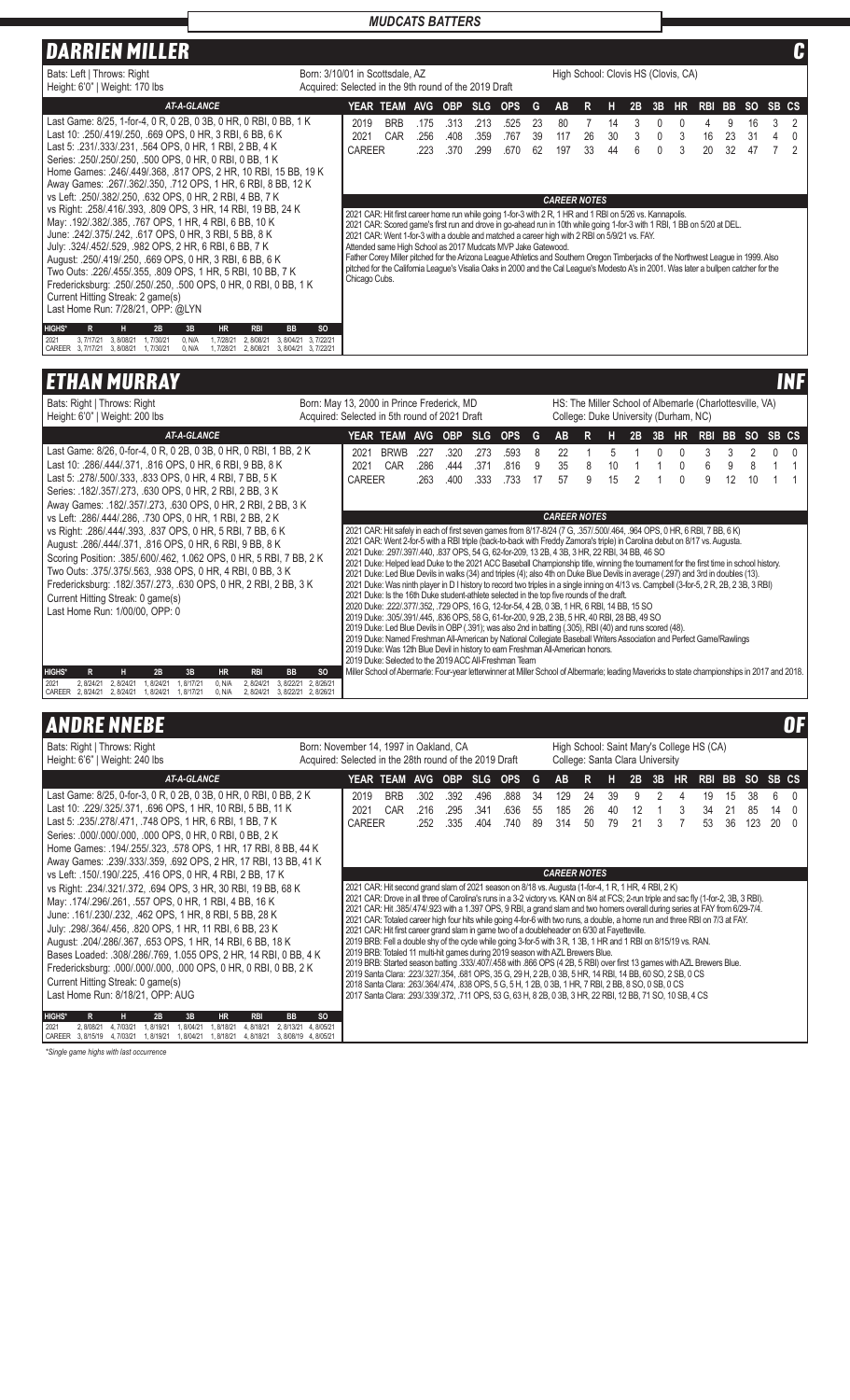| <b>ZACK RAABE</b>                                                                                                                                                                                                                                                                                                                                                                                                                                                                                                                                                                                                                                                                                                                                                                                    |                                                                                                                                                                                                                                                                                                                                                                                                                                                                                                                                                                                                                                                                                                                                                                                                                                                                                                                                                           | INF                                                                                                                                                                                                                                                                                                                                                                                                                                                                                                                                                                                                                                                                                                                                                                                                                                                                                                                                                                                  |
|------------------------------------------------------------------------------------------------------------------------------------------------------------------------------------------------------------------------------------------------------------------------------------------------------------------------------------------------------------------------------------------------------------------------------------------------------------------------------------------------------------------------------------------------------------------------------------------------------------------------------------------------------------------------------------------------------------------------------------------------------------------------------------------------------|-----------------------------------------------------------------------------------------------------------------------------------------------------------------------------------------------------------------------------------------------------------------------------------------------------------------------------------------------------------------------------------------------------------------------------------------------------------------------------------------------------------------------------------------------------------------------------------------------------------------------------------------------------------------------------------------------------------------------------------------------------------------------------------------------------------------------------------------------------------------------------------------------------------------------------------------------------------|--------------------------------------------------------------------------------------------------------------------------------------------------------------------------------------------------------------------------------------------------------------------------------------------------------------------------------------------------------------------------------------------------------------------------------------------------------------------------------------------------------------------------------------------------------------------------------------------------------------------------------------------------------------------------------------------------------------------------------------------------------------------------------------------------------------------------------------------------------------------------------------------------------------------------------------------------------------------------------------|
| Bats: Right   Throws: Right<br>Height: 5'10"   Weight: 180 lbs                                                                                                                                                                                                                                                                                                                                                                                                                                                                                                                                                                                                                                                                                                                                       | Born: August 18, 1999 in Forest Lake, Minnesota<br>Acquired: Selected in the 8th round of the 2021 Draft                                                                                                                                                                                                                                                                                                                                                                                                                                                                                                                                                                                                                                                                                                                                                                                                                                                  | High School: Forest Lake High School (MN)<br>College: University of Minnesota                                                                                                                                                                                                                                                                                                                                                                                                                                                                                                                                                                                                                                                                                                                                                                                                                                                                                                        |
| <b>AT-A-GLANCE</b>                                                                                                                                                                                                                                                                                                                                                                                                                                                                                                                                                                                                                                                                                                                                                                                   | <b>YEAR TEAM</b><br>OBP SLG<br><b>OPS</b><br>AVG                                                                                                                                                                                                                                                                                                                                                                                                                                                                                                                                                                                                                                                                                                                                                                                                                                                                                                          | <b>AB</b><br>G<br><b>HR</b><br><b>RBI</b><br>BB.<br>R<br>3B<br>-SO<br>SB CS<br>2B<br>н                                                                                                                                                                                                                                                                                                                                                                                                                                                                                                                                                                                                                                                                                                                                                                                                                                                                                               |
| Last Game: 8/26, 0-for-3, 0 R, 0 2B, 0 3B, 0 HR, 0 RBI, 1 BB, 3 K<br>Last 10: 143/333/143, 476 OPS, 0 HR, 0 RBI, 1 BB, 4 K<br>Last 5: .143/.333/.143, .476 OPS, 0 HR, 0 RBI, 1 BB, 4 K<br>Series: .143/.333/.143, .476 OPS, 0 HR, 0 RBI, 1 BB, 4 K<br>Away Games: .143/.333/.143, .476 OPS, 0 HR, 0 RBI, 1 BB, 4 K<br>vs Left: .000/.000/.000, .000 OPS, 0 HR, 0 RBI, 0 BB, 1 K<br>vs Right: .167/.375/.167, .542 OPS, 0 HR, 0 RBI, 1 BB, 3 K<br>August: .143/.333/.143, .476 OPS, 0 HR, 0 RBI, 1 BB, 4 K<br>Runners on: .000/.333/.000, .333 OPS, 0 HR, 0 RBI, 1 BB, 3 K<br>Fredericksburg: .143/.333/.143, .476 OPS, 0 HR, 0 RBI, 1 BB, 4 K<br>Current Hitting Streak: 0 game(s)<br>Last Home Run: 1/00/00, OPP: 0<br><b>HIGHS*</b><br><b>BB</b><br>2B<br>3B<br><b>HR</b><br><b>RBI</b><br>R<br>н. | <b>BRWG</b><br>2021<br>.364<br>.107<br>.107<br>.257<br>.143<br>2021<br>CAR<br>.333<br>.143<br>.476<br>.273<br>.387<br><b>CAREER</b><br>.114<br>.114<br>2021 Minnesota: .315/.407/.532, .939 OPS, 36 G, 39-for-124, 7 2B, 1 3B, 6 HR, 11 RBI, 20 BB, 17 SO<br>2021 Minnesota: Led Minnesota in batting (.315), runs (18), hits (39), slugging (.532), walks (20) and on-base (.407).<br>2021 Minnesota: Entered 2021 as a Preseason Second Team All-American by Collegiate Baseball Newspaper.<br>2020 Minnesota: .463/.526/.612, 1.138 OPS, 17 G, 31-for-67, 7 2B, 0 3B, 1 HR, 10 RBI, 7 BB, 7 SO<br>2020 Minnesota: Was the NCAA Division I hits leader with 31 hits and .463 batting average.<br>2019 Minnesota: .271/.337/.316, .653 OPS, 51 G, 42-for-155, 5 2B, 1 3B, 0 HR, 18 RBI, 13 BB, 26 SO<br>Father, Brian Raabe was drafted by the Minnesota Twins in the 1990 MLB Amateur Draft.<br>during his time at Minnesota from 1987-90.<br><b>SO</b> | 28<br>3<br>3<br>10<br>0<br>11<br>0<br>0<br>6<br>0<br>$\mathfrak{D}$<br>0<br>$\Omega$<br>2<br>0<br>$\cup$<br>35<br>13<br>0<br>14<br>5<br><sup>0</sup><br><b>CAREER NOTES</b><br>2021 Rochester Honkers (Northwoods Lg.): .211/.324/.298, .622 OPS, 15 G, 12-for-57, 2 2B, 0 3B, 1 HR, 8 RBI, 10 BB, 7 SO<br>2020 Minnesota: Led Big Ten in average (.464) and hits (31); also 2nd in OBP (.523), 6th in SLG (.612) and 3rd in doubles (7).<br>2020 Green Bay Booyah (Northwoods Lg.): .184/.244/.184, .428 OPS, 10 G, 7-for-38, 0 2B, 0 3B, 0 HR, 3 RBI, 2 BB, 10 SO<br>2019 Green Bay Booyah (Northwoods Lg.): .333/.478/.389, .867 OPS, 5 G, 6-for-18, 1 2B, 0 3B, 0 HR, 5 RBI, 4 BB, 3 SO<br>Forest Lake HS: Was a Minnesota Mr. Baseball finalist; ranked as the no. 1 infielder and no. 6 player in the state by Prep Baseball Report.<br>Father, Brian Raabe was inducted into the M Club Hall of Fame and was a three-time All-Big Ten selection and a First Team All-American |
| 2.8/24/21<br>0. N/A<br>0. N/A<br>1.8/26/21<br>2021<br>1.8/24/21<br>0. N/A<br>0. N/A<br>CAREER 2.8/24/21<br>2.8/05/21<br>0. N/A<br>0. N/A<br>0. N/A<br>1.8/21/21<br>2.8/06/21 3.8/26/21                                                                                                                                                                                                                                                                                                                                                                                                                                                                                                                                                                                                               | 3.8/26/21                                                                                                                                                                                                                                                                                                                                                                                                                                                                                                                                                                                                                                                                                                                                                                                                                                                                                                                                                 |                                                                                                                                                                                                                                                                                                                                                                                                                                                                                                                                                                                                                                                                                                                                                                                                                                                                                                                                                                                      |

# MIKE WILSON OF

| Bats: Left   Throws: Right<br>Height: 6'1"   Weight: 200 lbs                                                                                                                                                                                                                                                    |                                     | Born: March 29, 1998 in Edison, NJ<br>High School: Colonia High School (NJ)<br>Acquired: Selected in the 16th round of the 2019 Draft<br>College: Stony Brook University                                                                                                                                                                                                                                                                                                                                                                                                                                                                                                                        |                  |              |              |              |              |    |         |    |    |    |    |           |            |           |           |       |  |
|-----------------------------------------------------------------------------------------------------------------------------------------------------------------------------------------------------------------------------------------------------------------------------------------------------------------|-------------------------------------|-------------------------------------------------------------------------------------------------------------------------------------------------------------------------------------------------------------------------------------------------------------------------------------------------------------------------------------------------------------------------------------------------------------------------------------------------------------------------------------------------------------------------------------------------------------------------------------------------------------------------------------------------------------------------------------------------|------------------|--------------|--------------|--------------|--------------|----|---------|----|----|----|----|-----------|------------|-----------|-----------|-------|--|
| <b>AT-A-GLANCE</b>                                                                                                                                                                                                                                                                                              |                                     | <b>YEAR TEAM</b>                                                                                                                                                                                                                                                                                                                                                                                                                                                                                                                                                                                                                                                                                |                  | <b>AVG</b>   | <b>OBP</b>   | - SLG        | <b>OPS</b>   | G  | AB      |    |    | 2B | 3B | <b>HR</b> | <b>RBI</b> | <b>BB</b> | <b>SO</b> | SB CS |  |
| Last Game: 8/26, 1-for-3, 1 R, 0 2B, 0 3B, 1 HR, 1 RBI, 1 BB, 2 K                                                                                                                                                                                                                                               |                                     | 2019                                                                                                                                                                                                                                                                                                                                                                                                                                                                                                                                                                                                                                                                                            | <b>RMV</b>       | .225         | .307         | .391         | .698         | 47 | 169     | 21 | 38 | 9  |    | 5         | 14         | 18        | 80        |       |  |
| Last 10: .167/.355/.417, .772 OPS, 2 HR, 4 RBI, 7 BB, 15 K<br>Last 5: .182/.400/.455, .855 OPS, 1 HR, 1 RBI, 4 BB, 6 K                                                                                                                                                                                          |                                     | 2019<br>2021                                                                                                                                                                                                                                                                                                                                                                                                                                                                                                                                                                                                                                                                                    | <b>SA</b><br>CAR | .200<br>.185 | .333<br>.329 | .400<br>.385 | .733<br>.714 | 24 | 5<br>65 | 12 | 12 |    |    | 3         | 11         | 14        | 36        |       |  |
| Series: .333/.500/1.333, 1.833 OPS, 1 HR, 1 RBI, 1 BB, 2 K                                                                                                                                                                                                                                                      |                                     | <b>CAREER</b>                                                                                                                                                                                                                                                                                                                                                                                                                                                                                                                                                                                                                                                                                   |                  | .213         | .314         | .389         | .703         | 72 | 239     | 34 | 51 | 12 | 3  | 8         | 25         | 33        | 118       |       |  |
| Home Games: .233/.361/.467, .828 OPS, 1 HR, 6 RBI, 6 BB, 17 K                                                                                                                                                                                                                                                   | <b>CAREER NOTES</b>                 |                                                                                                                                                                                                                                                                                                                                                                                                                                                                                                                                                                                                                                                                                                 |                  |              |              |              |              |    |         |    |    |    |    |           |            |           |           |       |  |
| Away Games: .143/.302/.314, .617 OPS, 2 HR, 5 RBI, 8 BB, 19 K<br>vs Left: 000/.222/.000, .222 OPS, 0 HR, 1 RBI, 2 BB, 7 K<br>vs Right: .207/.343/.431, .774 OPS, 3 HR, 10 RBI, 12 BB, 29 K<br>June: .000/.167/.000, .167 OPS, 0 HR, 0 RBI, 1 BB, 1 K<br>July: .231/.333/.410, .744 OPS, 1 HR, 7 RBI, 6 BB, 22 K |                                     | 2021 CAR: Made diving catch in right to start game-winning 9-4-2 double play (tagging runner caught at home for final out) on 8/21 vs. AUG.<br>2021 CAR: Homered for first time with Carolina on 7/18 in Kannapolis: 1-for-3, 1 R, 0 2B, 0 3B, 1 HR, 2 RBI, 2 BB, 1 K<br>2019 SA: Played in one game with Triple-A San Antonio and went 1-for-5 with a double, a walk and a run versus Nashville Sounds on 9/2/19.<br>206, 206, 206, 207, 206, 207, 206, 207, 208 with 0.685 OPS over first 33 games (26-for-126, 7 2B, 2 3B, 4 HR, 12 RBI, 15 BB, 60 SO)<br>20 20 20 BMV: Closed season hitting .279/.340/.395 with .736 OPS over final 14 games (12-43, 2 2B, 0 3B, 1 HR, 2 RBI, 3 BB, 20 SO) |                  |              |              |              |              |    |         |    |    |    |    |           |            |           |           |       |  |
| August: .143/.357/.429, .786 OPS, 2 HR, 4 RBI, 7 BB, 13 K<br>Two Outs: .115/.281/.231, .512 OPS, 1 HR, 4 RBI, 6 BB, 13 K<br>Bases Loaded: .000/.333/.000, .333 OPS, 0 HR, 1 RBI, 1 BB, 2 K<br>Fredericksburg: .333/.500/1.333, 1.833 OPS, 1 HR, 1 RBI, 1 BB, 2 K<br>Current Hitting Streak: 1 game(s)           |                                     | 2019 Stony Brook: .331/.384/.611, .995 OPS, 46 G, 58 H, 13 2B, 3 3B, 10 HR, 45 RBI, 16 BB, 55 SO, 6 SB, 2 CS<br>2019 Stony Brook: Hit safely in 12 straight games from 3/1/19 - 3/30/19 and totaled team best four, four-RBI games.<br>2018 Stony Brook: .293/.362/.498, .860 OPS, 55 G, 60 H, 20 2B, 5 3B, 4 HR, 40 RBI, 20 BB, 56 SO, 4 SB, 3 CS<br>2018 Stony Brook: Totaled 18 multi-hit games and a team-high nine multi-RBI games and led Stony Brook with 20 doubles and 30 RBI.<br>2018 Stony Brook: Earned America East Player of the Week honors twice (2/27 & 3/20).<br>2017 Stony Brook: .262/.347/.400, .747 OPS, 44 G, 38 H, 3 2B, 1 3B, 5 HR, 23 RBI, 16 BB, 38 SO, 7 SB, 2 CS   |                  |              |              |              |              |    |         |    |    |    |    |           |            |           |           |       |  |
| Last Home Run: 8/26/21, OPP: @FBG<br><b>HIGHS*</b><br>3B<br><b>RBI</b><br><b>BB</b><br>2B<br><b>HR</b><br>2021<br>.7/21/21<br>.8/26/2<br>2.8/08/21<br>2.7/21/2<br>2.7/20/21<br>7/24/2<br><b>CAREER</b><br>8/26/21<br>2.7/18/21<br>3.7/07/19<br>2.7/20/21<br>2.7/19/19<br>1.7/21/21<br>3.7/07/19                 | <b>SO</b><br>3.8/01/21<br>3.8/01/21 | 2017 Stony Brook: Totaled eight multi-hit games, (three 3-hit games) and seven multi-RBI games.<br>Batted .409 as a sophomore, .429 as a junior and .409 as a senior at Colonia High School.<br>Was selected Second-Team All-State by NJ.com as a senior at Colonia after batting .409.<br>Originally selected in the 15th round of the 2016 Draft by the Boston Red Sox.                                                                                                                                                                                                                                                                                                                       |                  |              |              |              |              |    |         |    |    |    |    |           |            |           |           |       |  |

*\*Single game highs with last occurrence*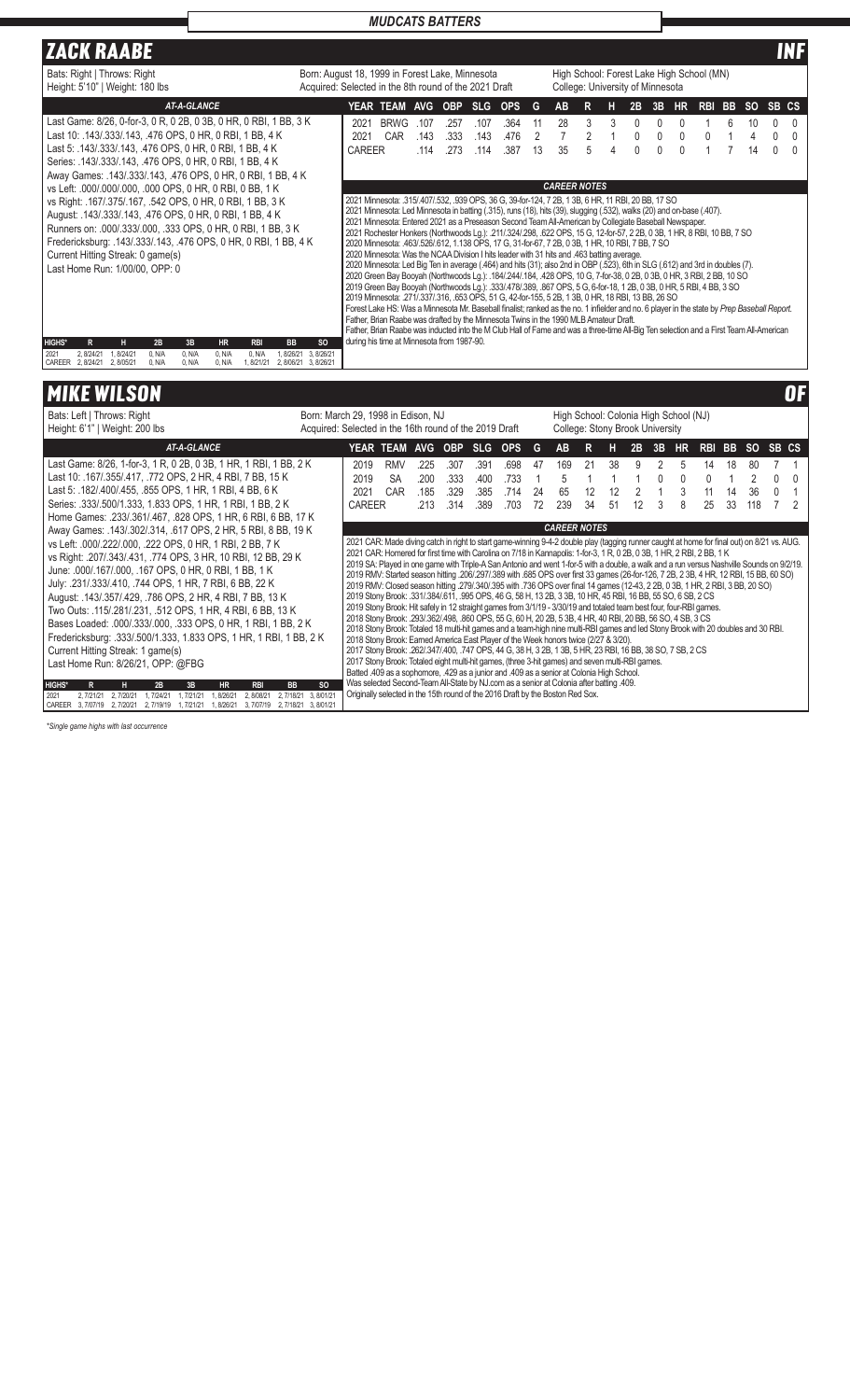| <b>INDIVIDUAL BATTERS</b> |                                                        |
|---------------------------|--------------------------------------------------------|
|                           |                                                        |
|                           |                                                        |
|                           | Most Doubles 4, Valerio, 8/08 KAN, Overall: 1x         |
|                           |                                                        |
|                           | Most Home Runs 2, Wiemer, 8/06 KAN, Overall: 3x        |
|                           | Most Extra-Base Hits 4, Valerio, 8/08 KAN, Overall: 1x |
|                           |                                                        |
|                           | Most Walks 4, Zamora, 8/21 AUG, Overall: 3x            |
|                           | Most Times on Base  6, Valerio, 8/11 @DE, Overall: 2x  |
|                           | Most Strikeouts4, Nnebe, 8/05 KAN, Overall: 9x         |
|                           | Most Stolen Bases 2, Valerio, 8/11 @DE, Overall: 21x   |
|                           | Most Caught Steals  2, Zamora, 8/05 KAN, Overall: 1x   |
|                           |                                                        |
|                           |                                                        |
|                           |                                                        |
|                           |                                                        |

### *INDIVIDUAL STARTERS...*

| Most Innings  7.0, Mort, 8/18 AUG, Overall: 5x       |
|------------------------------------------------------|
| Fewest Innings 0.1, Kelly, 8/13 @DE, Overall: 2x     |
| Most Hits10, Cruz, 5/22 @DEL, Overall: 1x            |
| Fewest Hits 0, Uribe, 7/15 @KAN, Overall: 1x         |
| Most Runs  9, Guerrero, 7/21 DE, Overall: 2x         |
| Fewest Runs 0, Shook, 8/08 KAN, Overall: 10x         |
| Most Earned Runs 9, Guerrero, 7/21 DE, Overall: 2x   |
| Fewest Earned Runs 0, Tripp, 8/15 @DE, Overall: 16x  |
| Most Home Runs 3, Cruz, 6/30 FAY, Overall: 2x        |
| Most Hit Batters5, Vassalotti, 5/15 @DE, Overall: 1x |
|                                                      |
| Most Strikeouts12, Bullock, 5/14 @DE, Overall: 1x    |
| Most Wild Pitches  3, Uribe, 7/22 DE, Overall: 1x    |
| Most Balks1, Figueroa, 8/20 AUG, Overall: 3x         |
|                                                      |
| Most Pitches98, Vassalotti, 8/17 AUG, Overall: 1x    |
| Highest Game Score 81, Belzer, 7/23 DE, Overall: 2x  |

### RELIEF PITCHERS… ........................................................... *INDIVIDUAL RELIEVERS...*

| Most Innings  6.0, Murphy, 7/15 @KAN, Overall: 1x   |
|-----------------------------------------------------|
| Fewest Innings 0, Long, 7/15 @KAN, Overall: 3x      |
| Most Hits 10, Peden, 7/28 @LYN, Overall: 1x         |
|                                                     |
| Most Earned Runs 6, Peden, 7/28 @LYN, Overall: 2x   |
|                                                     |
| Most Hit Batters 2, Munsch, 7/09 LYN, Overall: 3x   |
|                                                     |
| Most Strikeouts 8, Hasler, 8/07 KAN, Overall: 2x    |
| Most Wild Pitches  4, Hasler, 6/24 @DE, Overall: 2x |
| Most Balks1, Peden, 8/21 AUG, Overall: 6x           |
| Most TBF  24, Cruz, 7/18 @KAN, Overall: 1x          |
| Most GIDP  1, Miller, 8/25 @FBG, Overall: 15x       |
| <b>KEY:</b> Total, Player, Last Occurrence, Times   |

### Most Runs ..................................................23, 5/25 KAN, 1x Most Runs, Home.......................................23, 5/25 KAN, 1x Most Runs, Away.......................................19, 8/11 @DE, 1x Fewest Runs............................................... 0, 5/13 @DE, 1x Fewest Runs, Home.....................................1, 8/04 KAN, 4x Fewest Runs, Away .................................... 0, 5/13 @DE, 1x Most Hits....................................................24, 8/11 @DE, 1x Most Hits, Home.........................................20, 8/08 KAN, 2x Most Hits, Away .........................................24, 8/11 @DE, 1x Fewest Hits................................................. 1, 5/13 @DE, 1x Fewest Hits, Home ........................................2, 7/11 LYN, 1x Fewest Hits, Away ...................................... 1, 5/13 @DE, 1x Most Doubles.............................................11, 8/11 @DE, 1x Most Doubles, Home....................................5, 8/08 KAN, 5x Most Doubles, Away ..................................11, 8/11 @DE, 1x Most Triples ..................................................2, 8/17 AUG, 4x Most Triples, Home.......................................2, 8/17 AUG, 3x Most Triples, Away.................................... 2, 6/08 @KAN, 1x Most Home Runs..........................................5, 5/25 KAN, 1x Most Home Runs, Home ..............................5, 5/25 KAN, 1x Most Home Runs, Away ........................... 4, 7/18 @KAN, 1x Consecutive Games with a HR...............6, Through 7/30, 1x Most RBI.....................................................20, 5/25 KAN, 1x Most Walks .................................................15, 8/21 AUG, 2x Most Walks, Home........................................... 15, 8/21 AUG Most Walks, Away..........................................15, 7/03 @FAY Fewest Walks ...............................................1, 8/04 KAN, 2x Fewest Walks, Home..........................................1, 8/04 KAN Fewest Walks, Away.......................................2, 8/25 @FBG Most Strikeouts..........................................18, 5/11 @DE, 1x Most Strikeouts, Home .....................................16, 5/27 KAN Most Strikeouts, Away ................................. Fewest Strikeouts......................................3, 7/28 @LYN, 2x Fewest Strikeouts, Home ................................... 3, 6/30 FAY Fewest Strikeouts, Away .................................3, 7/28 @LYN Most Stolen Bases.................................... 7, 5/21 @DEL, 1x Most Stolen Bases, Home.............................. 6, 7/22 DE, 1x Most Stolen Bases, Away ......................... 7, 5/21 @DEL, 1x Most Caught Steals .................................... 2, 8/14 @DE, 4x Most Sacrifices ........................................... 1, 8/13 @DE, 1x Most Sacrifice Flies ......................................2, 8/21 AUG, 3x Most Hit-By-Pitch..........................................5, 8/06 KAN, 1x Most GIDP................................................ 3, 8/26 @FBG, 3x Most LOB................................................ 17, 6/12 @KAN, 1x Fewest LOB.................................................... 3, 7/24 DE, 2x ............................................................................................... *KEY: Total, Last Occurrence, Times*

*MISCELLANEOUS TEAM STATISTICS*

| <b>TEAM HITTING</b>                             | <b>TEAM PITCHING</b>                              |  |
|-------------------------------------------------|---------------------------------------------------|--|
|                                                 |                                                   |  |
|                                                 | Fewest Hits Allowed, Home 2, 7/23 DE, 1x          |  |
|                                                 | Fewest Hits Allowed, Away 2, 5/13 @DE, 1x         |  |
|                                                 |                                                   |  |
|                                                 | Most Hits Allowed, Home 16, 7/20 DE, 1x           |  |
|                                                 | Most Hits Allowed, Away 14, 8/13 @DE, 3x          |  |
|                                                 |                                                   |  |
|                                                 |                                                   |  |
|                                                 |                                                   |  |
|                                                 |                                                   |  |
|                                                 | Most Runs Allowed, Home  15, 7/20 DE, 2x          |  |
|                                                 | Most Runs Allowed, Away  14, 6/26 @DE, 1x         |  |
|                                                 |                                                   |  |
|                                                 | Most Earned Runs Allowed  14, 7/20 DE, 4x         |  |
|                                                 |                                                   |  |
|                                                 | Cons. Games w/o allowing a HR 6, Through 8/08, 2x |  |
|                                                 |                                                   |  |
|                                                 |                                                   |  |
|                                                 |                                                   |  |
|                                                 |                                                   |  |
| Most Home Runs, Away  4, 7/18 @KAN, 1x          |                                                   |  |
| Consecutive Games with a HR 6, Through 7/30, 1x |                                                   |  |
|                                                 |                                                   |  |
|                                                 |                                                   |  |
|                                                 |                                                   |  |
|                                                 | Most Strikeouts, Away  17, 5/14 @DE, 1x           |  |
|                                                 |                                                   |  |
|                                                 |                                                   |  |
|                                                 | Fewest Strikeouts, Away  3, 8/25 @FBG, 1x         |  |
|                                                 | Most Stolen Bases Allowed  10, 8/13 @DE, 1x       |  |
|                                                 |                                                   |  |
|                                                 |                                                   |  |
|                                                 |                                                   |  |
|                                                 | <b>TEAM MISCELLANEOUS</b>                         |  |
| Fewest Strikeouts, Away 3, 7/28 @LYN            |                                                   |  |
|                                                 |                                                   |  |
| Most Ctolen Besse Heme (2.7/22 DE 1v)           | Most Bung Coored Inning (10.7/02.7th inn          |  |

| Most Runs Scored, Inning  10, 7/03 7th inn.       |  |
|---------------------------------------------------|--|
|                                                   |  |
| Largest Margin, Victory 16, 5/25 KAN, 23-7        |  |
| Largest Margin, Loss  12, 6/26 @DE, 2-14          |  |
| Longest Time of Game, 9-inn. 4:02, 7/17 @KAN      |  |
| Longest Time of Game, Extra-inn 4:47, 8/13 @DE    |  |
| Longest Time of Game, 7-inn. 3:51, 6/30 @FAY      |  |
| Shortest Time of Game, 9-inn 1:40, 7/11 LYN       |  |
| Shortest Time of Game, Extra-inn.  2:18, 5/13 @DE |  |
| Shortest Time of Game, 7-inn 1:48, 6/24 @DE       |  |
|                                                   |  |
|                                                   |  |
|                                                   |  |
|                                                   |  |

*KEY: Total, Last Occurrence, Times*

|                 |         |           |          |         |           | <b>LINEUPS - RECORD BY BATTING ORDER POSITION</b> |          |         |          |               |         |           | <b>LINEUPS - RECORD BY DEFENSIVE POSITION</b> |           |           |           |           |           |         |
|-----------------|---------|-----------|----------|---------|-----------|---------------------------------------------------|----------|---------|----------|---------------|---------|-----------|-----------------------------------------------|-----------|-----------|-----------|-----------|-----------|---------|
|                 | 1ST     | 2ND       | 3RD      | 4TH     | 5TH       | 6TH                                               | 7TH      | 8TH     | 9TH      |               | c       | 1B        | 2B                                            | 3B        | <b>SS</b> | LF.       | <b>CF</b> | <b>RF</b> | DH      |
| <b>PLAYER</b>   | W-L     | $W-L$     | W-L      | W-L     | W-L       | W-L                                               | W-L      | W-L     | W-L      | <b>PLAYER</b> | W-L     | $W-L$     | W-L                                           | W-L       | W-L       | W-L       | W-L       | $W-L$     | W-L     |
| <b>Bello</b>    | $0-0$   | $0-0$     | $1-0$    | $2 - 3$ | $2 - 1$   | $3-2$                                             | $9 - 5$  | $0-0$   | $0 - 0$  | Bello         | $0 - 0$ | $0 - 0$   | $0 - 0$                                       | $0 - 0$   | $0 - 0$   | $3 - 2$   | $8 - 6$   | $6 - 3$   | $0 - 0$ |
| <b>Black</b>    | $0-0$   | $0 - 0$   | $1 - 2$  | $0 - 0$ | $0 - 0$   | $0-0$                                             | $0-0$    | $0 - 0$ | $0 - 0$  | <b>Black</b>  | $0 - 0$ | $0 - 0$   | $1 - 1$                                       | $0 - 0$   | $0 - 0$   | $0 - 0$   | $0-0$     | $0 - 0$   | $0 - 1$ |
| <b>Campbell</b> | $0 - 2$ | $8 - 4$   | $1 - 0$  | $6 - 5$ | $11-4$    | $5-3$                                             | $4-2$    | $0 - 1$ | $12-9$   | Campbell      | $0 - 0$ | $6-5$     | $1 - 1$                                       | $9 - 4$   | 4-1       | $22 - 16$ | $0 - 0$   | $0 - 0$   | $5 - 3$ |
| Castillo        | $0-0$   | $0 - 0$   | $0 - 0$  | $0 - 0$ | $0 - 0$   | $0 - 0$                                           | $2 - 1$  | $4 - 4$ | $2 - 2$  | Castillo      | $0 - 0$ | $0 - 0$   | $0 - 0$                                       | $2 - 1$   | $6-6$     | $0 - 0$   | $0 - 0$   | $0 - 0$   | $0 - 0$ |
| Cipion          | $0-0$   | $1 - 0$   | $0 - 0$  | $0 - 0$ | $0 - 0$   | $0 - 0$                                           | $0 - 0$  | $2 - 2$ | $14-9$   | Cipion        | $0 - 0$ | $0 - 0$   | $0 - 0$                                       | $0 - 0$   | $0 - 0$   | $10 - 6$  | $6 - 4$   | $0 - 0$   | 1-1     |
| Clarke          | $0-0$   | $0-0$     | $0 - 0$  | $1 - 0$ | $4-3$     | $2 - 2$                                           | $0-0$    | $0-0$   | $0 - 0$  | Clarke        | $4-1$   | $1 - 3$   | $0 - 0$                                       | $0 - 0$   | $0 - 0$   | $0 - 0$   | $0 - 0$   | $0 - 0$   | $2 - 1$ |
| Gray Jr.        | $0-0$   | $0 - 0$   | 24-20    | $1 - 0$ | $1 - 1$   | $1 - 2$                                           | $1 - 0$  | $0 - 0$ | $0 - 0$  | Gray Jr.      | $0 - 0$ | $0 - 0$   | $0 - 0$                                       | $0 - 0$   | $0 - 0$   | $0 - 0$   | $22 - 17$ | $5-4$     | $1 - 2$ |
| Frelick         | $8 - 5$ | $0 - 0$   | $0 - 0$  | $0 - 0$ | $0 - 0$   | $0 - 0$                                           | $0 - 0$  | $0 - 0$ | $0 - 0$  | Frelick       | $0 - 0$ | $0 - 0$   | $0 - 0$                                       | $0 - 0$   | $0 - 0$   | $0 - 0$   | $8 - 4$   | $0 - 0$   | $0 - 1$ |
| Hall            | $0 - 0$ | $0 - 0$   | $0 - 0$  | $0 - 0$ | $1-0$     | $1 - 2$                                           | $7-9$    | $15-6$  | $0 - 0$  | Hall          | 24-16   | $0 - 0$   | $0 - 0$                                       | $0 - 0$   | $0 - 0$   | $0 - 0$   | $0-0$     | $0 - 0$   | $0 - 1$ |
| Holt            | 50-27   | $2 - 3$   | $0 - 0$  | $0 - 0$ | $0 - 0$   | $0 - 0$                                           | $0 - 0$  | $0 - 0$ | $0 - 0$  | Holt          | $0 - 0$ | $0 - 0$   | $31 - 18$                                     | $12 - 7$  | $0 - 0$   | $0 - 0$   | $0 - 0$   | $0 - 0$   | $9 - 5$ |
| l Martinez      | $0 - 0$ | $0-0$     | $0 - 0$  | $12-9$  | $7-3$     | $9-4$                                             | $9-8$    | 3-1     | $0 - 0$  | Martinez      | $0 - 0$ | $31 - 23$ | $0 - 0$                                       | $0 - 0$   | $0 - 0$   | $0-0$     | $4-0$     | $0-0$     | $5-2$   |
| McGee           | $0 - 0$ | $1 - 2$   | $11 - 8$ | $1 - 1$ | $7-2$     | $6 - 8$                                           | $11 - 1$ | $5-4$   | $0 - 0$  | McGee         | $0 - 0$ | $14-7$    | $0 - 0$                                       | $14 - 14$ | $0 - 0$   | $0 - 0$   | $0 - 0$   | $0 - 0$   | $14-5$  |
| <b>Miller</b>   | $0 - 0$ | $0 - 0$   | $0 - 0$  | $0 - 0$ | $0 - 0$   | $0 - 0$                                           | $6 - 3$  | 18-10   | $0 - 0$  | Miller        | 24-13   | $0 - 0$   | $0 - 0$                                       | $0 - 0$   | $0 - 0$   | $0 - 0$   | $0 - 0$   | $0 - 0$   | $0 - 0$ |
| l Nnebe         | $0-0$   | $0-0$     | $0 - 0$  | $0 - 0$ | $0 - 1$   | $0 - 1$                                           | $2 - 1$  | $12-9$  | 13-10    | Nnebe         | $0-0$   | $0 - 0$   | $0 - 0$                                       | $0 - 0$   | $0 - 0$   | $16 - 12$ | $0 - 0$   | $10 - 7$  | $1 - 3$ |
| Raabe           | $0 - 0$ | $0 - 0$   | $0 - 0$  | $0 - 0$ | $0-0$     | $0 - 0$                                           | $0 - 1$  | $1-0$   | $0 - 0$  | Raabe         | $0-0$   | $0 - 0$   | $0 - 1$                                       | $0 - 0$   | $0 - 0$   | $0-0$     | $0-0$     | $0 - 0$   | $1 - 0$ |
| Valerio         | $1-5$   | $11 - 7$  | $1 - 1$  | 24-16   | $1 - 1$   | $4-1$                                             | $1 - 1$  | $0-0$   | $6 - 3$  | Valerio       | $0-0$   | $0 - 0$   | 22-18                                         | $10 - 4$  | $10 - 6$  | $0-0$     | $0 - 0$   | $0-0$     | $7 - 7$ |
| Warren          | $0-0$   | $0-0$     | $9 - 2$  | $2 - 3$ | $13 - 13$ | $6-1$                                             | $1 - 3$  | $0-0$   | $0 - 0$  | Warren        | $8 - 9$ | $8 - 1$   | $0 - 0$                                       | $6 - 7$   | $0 - 0$   | $0-0$     | $0 - 0$   | $0-0$     | $9 - 5$ |
| Wiemer          | $0-0$   | $0 - 1$   | $0 - 0$  | 4-0     | $13 - 10$ | 23-13                                             | $7-4$    | $0-0$   | $0 - 0$  | <b>Wiemer</b> | $0-0$   | $0 - 0$   | $0 - 0$                                       | $0 - 0$   | $0 - 0$   | $3-2$     | $15 - 8$  | 29-18     | $0-0$   |
| Wilson          | $0-0$   | $0-0$     | $0-0$    | $0 - 0$ | $0-0$     | $0-0$                                             | $0-0$    | $0 - 2$ | $12 - 7$ | Wilson        | $0 - 0$ | $0 - 0$   | $0 - 0$                                       | $0 - 0$   | $0-0$     | $5 - 2$   | $0-0$     | $7 - 7$   | $0-0$   |
| <b>Zamora</b>   | $0-0$   | $31 - 20$ | $11 - 6$ | $1-0$   | $0-0$     | $0-0$                                             | $0-0$    | $0-0$   | $0 - 0$  | Zamora        | $0-0$   | $0 - 0$   | $0 - 0$                                       | $0 - 0$   | 39-24     | $0-0$     | $0-0$     | $0-0$     | $4 - 2$ |

|           | <b>SEASON SCORE BY INNING</b>                                      |    |    |    |    |    |    |    |    |    |    |    |     |     |     |
|-----------|--------------------------------------------------------------------|----|----|----|----|----|----|----|----|----|----|----|-----|-----|-----|
|           |                                                                    |    |    |    |    | b  |    |    | 9  | 10 | 11 | 12 | R   | н   | Е   |
| Opponents | 65                                                                 | 67 | 66 | 55 | 60 | 55 | 61 | 50 | 30 |    |    |    | 520 | 808 | 123 |
| Mudcats   | 56                                                                 | 81 | 73 | 90 | 48 | 63 | 96 | 84 | 45 |    |    |    | 650 | 869 | 105 |
|           | SINGLE CAME HIGHS, MOST RUNS BY INNING<br><b>MARCIN OF VICTORY</b> |    |    |    |    |    |    |    |    |    |    |    |     |     |     |

| 2                                                                                                                                                                                                                                     | 3 | 4 | -5. | 6                                                                                                                                                                                                                                                                                                                                                                                                         | 8 | 9 | 10 <sup>°</sup> | 11 | 12                                                                                                                                                                                                              | 13           | 14 | 15 16                                                                                                                                                                                  |   |                                      |                                                                                                             |                                                                                                           |    |                  | $2 \quad 3$ | 4 | 5.                     | 6 |                                                                                                                                                                                                                                                                                                                                                                                                                                                                                                                                                                                                                                                                                                                                                                                                                                                                                                                                                                                                                                                                                                                                    | 8 | 9 | 10 | -11 | $\P2$ | 13 | 14 | 15 16 |                  |
|---------------------------------------------------------------------------------------------------------------------------------------------------------------------------------------------------------------------------------------|---|---|-----|-----------------------------------------------------------------------------------------------------------------------------------------------------------------------------------------------------------------------------------------------------------------------------------------------------------------------------------------------------------------------------------------------------------|---|---|-----------------|----|-----------------------------------------------------------------------------------------------------------------------------------------------------------------------------------------------------------------|--------------|----|----------------------------------------------------------------------------------------------------------------------------------------------------------------------------------------|---|--------------------------------------|-------------------------------------------------------------------------------------------------------------|-----------------------------------------------------------------------------------------------------------|----|------------------|-------------|---|------------------------|---|------------------------------------------------------------------------------------------------------------------------------------------------------------------------------------------------------------------------------------------------------------------------------------------------------------------------------------------------------------------------------------------------------------------------------------------------------------------------------------------------------------------------------------------------------------------------------------------------------------------------------------------------------------------------------------------------------------------------------------------------------------------------------------------------------------------------------------------------------------------------------------------------------------------------------------------------------------------------------------------------------------------------------------------------------------------------------------------------------------------------------------|---|---|----|-----|-------|----|----|-------|------------------|
| Opponents                                                                                                                                                                                                                             | 8 | 4 | 6   | 5                                                                                                                                                                                                                                                                                                                                                                                                         | 8 |   |                 |    |                                                                                                                                                                                                                 |              |    | 0                                                                                                                                                                                      | 0 |                                      | Opponents                                                                                                   |                                                                                                           | 13 | 5                |             |   |                        |   |                                                                                                                                                                                                                                                                                                                                                                                                                                                                                                                                                                                                                                                                                                                                                                                                                                                                                                                                                                                                                                                                                                                                    |   |   |    |     |       |    |    |       | $\left( \right)$ |
| l Mudcats<br>5.                                                                                                                                                                                                                       | 6 | 8 | 4   | 6<br>10                                                                                                                                                                                                                                                                                                                                                                                                   | 8 | 5 | 2               | 2  | 3                                                                                                                                                                                                               | $\mathbf{0}$ | 0  | 0                                                                                                                                                                                      | 0 |                                      | Mudcats                                                                                                     |                                                                                                           | 17 | 5                | 3           | 6 | 9                      | 4 | 5                                                                                                                                                                                                                                                                                                                                                                                                                                                                                                                                                                                                                                                                                                                                                                                                                                                                                                                                                                                                                                                                                                                                  |   | 5 |    | 0   | 2     | 0  |    |       |                  |
|                                                                                                                                                                                                                                       |   |   |     | <b>AWARDS/HONORS</b>                                                                                                                                                                                                                                                                                                                                                                                      |   |   |                 |    |                                                                                                                                                                                                                 |              |    |                                                                                                                                                                                        |   |                                      |                                                                                                             |                                                                                                           |    |                  |             |   | <b>HITTING STREAKS</b> |   |                                                                                                                                                                                                                                                                                                                                                                                                                                                                                                                                                                                                                                                                                                                                                                                                                                                                                                                                                                                                                                                                                                                                    |   |   |    |     |       |    |    |       |                  |
| <b>PLAYER/PITCHER</b>                                                                                                                                                                                                                 |   |   |     | <b>AWARD/HONOR</b>                                                                                                                                                                                                                                                                                                                                                                                        |   |   |                 |    | DATE(S)                                                                                                                                                                                                         |              |    | <b>PLAYER</b>                                                                                                                                                                          |   |                                      | <b>GMS BEGIN END</b>                                                                                        |                                                                                                           |    | <b>STAT LINE</b> |             |   |                        |   |                                                                                                                                                                                                                                                                                                                                                                                                                                                                                                                                                                                                                                                                                                                                                                                                                                                                                                                                                                                                                                                                                                                                    |   |   |    |     |       |    |    |       |                  |
| <b>Justin Bullock</b><br>Joe Gray Jr.<br>Joe Gray Jr.<br>Joe Gray Jr.<br>Felix Valerio<br><b>Felix Valerio</b><br>Zavier Warren<br>Brendan Murphy<br>Brandon Knarr<br>Joey Wiemer<br>Joey Wiemer<br><b>Felix Valerio</b><br>Zach Mort |   |   |     | Low-A East Pitcher of the Week<br>Low-A East Player of the Week<br>Low-A East Player of the Week<br>MIL Player of Month<br>Low-A East Player of the Week<br>Low-A East Player of Month<br>MIL Player of Month<br>Low-A East Pitcher of the Week<br><b>MIL Pitcher of Month</b><br>MIL Player of Month<br>Low-A East Player of the Week<br>Low-A East Player of the Week<br>Low-A East Pitcher of the Week |   |   |                 |    | $5/10 - 5/16$<br>$5/24 - 5/30$<br>$5/31 - 6/6$<br>May 2021<br>$6/7 - 6/13$<br><b>June 2021</b><br><b>June 2021</b><br>7/12-7/18<br><b>July 2021</b><br><b>July 2021</b><br>$8/2 - 8/8$<br>8/9-8/15<br>8/16-8/22 |              |    | Gray Jr., J<br>Wiemer, J<br>Holt, G<br>Valerio, F<br>Frelick, S<br>Martinez, E<br>Warren, Z<br>Martinez, E<br>Valerio, F<br>McGee, A<br>Zamora, F<br>Hall, A<br>Holt. G<br>Gray Jr., J |   | 17<br>14<br>13<br>12<br>11<br>9<br>8 | 5/21<br>7/13<br>5/19<br>6/4<br>8/11<br>7/25<br>6/15<br>5/20<br>5/21<br>6/26<br>6/18<br>6/23<br>6/29<br>6/15 | 6/10<br>7/28<br>6/6<br>6/17<br>8/25<br>8/26<br>6/26<br>5/30<br>5/30<br>7/7<br>6/30<br>7/10<br>7/4<br>6/24 |    |                  |             |   |                        |   | .409/.500/1.000, 1.500 OPS, 27 H, 18 R, 5 2B, 5 3B, 8 HR, 29 RBI, 12 BB, 18 SO<br>.263/.323/.544, .866 OPS, 15 H, 10 R, 3 2B, 2 3B, 3 HR, 7 RBI, 5 BB, 10 SO<br>.333/.433/.386, .819 OPS, 19 H, 13 R, 3 2B, 0 3B, 0 HR, 7 RBI, 10 BB, 8 SO<br>.500/.614/.841, 1.455 OPS, 22 H, 13 R, 7 2B, 1 3B, 2 HR, 9 RBI, 10 BB, 3 SO<br>.480/.534/.680, 1.214 OPS, 24 H, 15 R, 5 2B, 1 3B, 1 HR, 12 RBI, 7 BB, 6 SO<br>.359/.432/.513, .945 OPS, 14 H, 8 R, 4 2B, 1 3B, 0 HR, 5 RBI, 5 BB, 7 SO<br>.438/.561/.875, 1.436 OPS, 14 H, 7 R, 0 2B, 1 3B, 4 HR, 10 RBI, 8 BB, 11 SO<br>.395/.465/.684, 1.149 OPS, 15 H, 11 R, 3 2B, 1 3B, 2 HR, 11 RBI, 4 BB, 13 SO<br>.417/.488/.639, 1.127 OPS, 15 H, 9 R, 3 2B, 1 3B, 1 HR, 13 RBI, 4 BB, 9 SO<br>.323/.400/.516, .916 OPS, 10 H, 3 R, 3 2B, 0 3B, 1 HR, 7 RBI, 4 BB, 8 SO<br>.323/.417/.323, .739 OPS, 10 H, 4 R, 0 2B, 0 3B, 0 HR, 0 RBI, 5 BB, 10 SO<br>.417/.500/.625, 1.125 OPS, 10 H, 5 R, 5 2B, 0 3B, 0 HR, 5 RBI, 4 BB, 7 SO<br>.478/.667/.478, 1.145 OPS, 11 H, 9 R, 0 2B, 0 3B, 0 HR, 3 RBI, 11 BB, 3 SO<br>.429/.528/.750, 1.278 OPS, 12 H, 7 R, 5 2B, 2 3B, 0 HR, 7 RBI, 5 BB, 5 SO |   |   |    |     |       |    |    |       |                  |